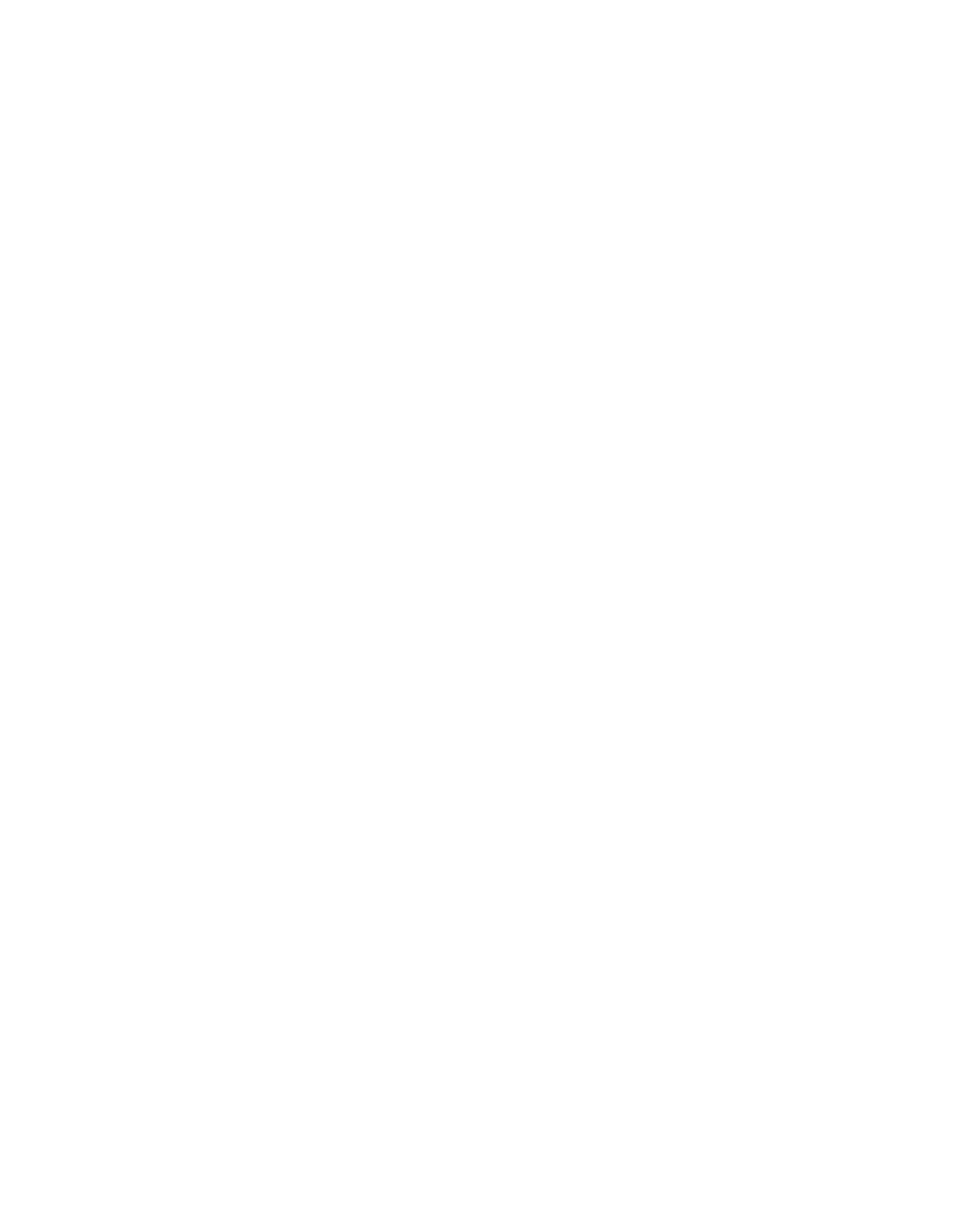| Contents     | Page |
|--------------|------|
|              |      |
|              |      |
|              |      |
|              |      |
|              |      |
|              |      |
|              |      |
|              |      |
|              |      |
|              |      |
|              |      |
|              |      |
|              |      |
|              |      |
| <b>Boxes</b> |      |
|              |      |
|              |      |
|              |      |
|              |      |
|              |      |
|              |      |
|              |      |
|              |      |
|              |      |
|              |      |
|              |      |
|              |      |
|              |      |

Figure 1. Coverage of Social Protection in Advanced, Emerging Market, and Low-Income Countries..... 2

Tables

| 1. Georgia: Structural Conditionality on Social Protection in the 2004 PRGF-Supported Program30 |     |
|-------------------------------------------------------------------------------------------------|-----|
| 2. Honduras: Structural Conditionality on Pension Reform in the SBA/SCF-Supported Programs 39   |     |
| 3. Mongolia: Structural Conditionality on Social Protection in the 2009 SBA-Supported Program43 |     |
|                                                                                                 | .45 |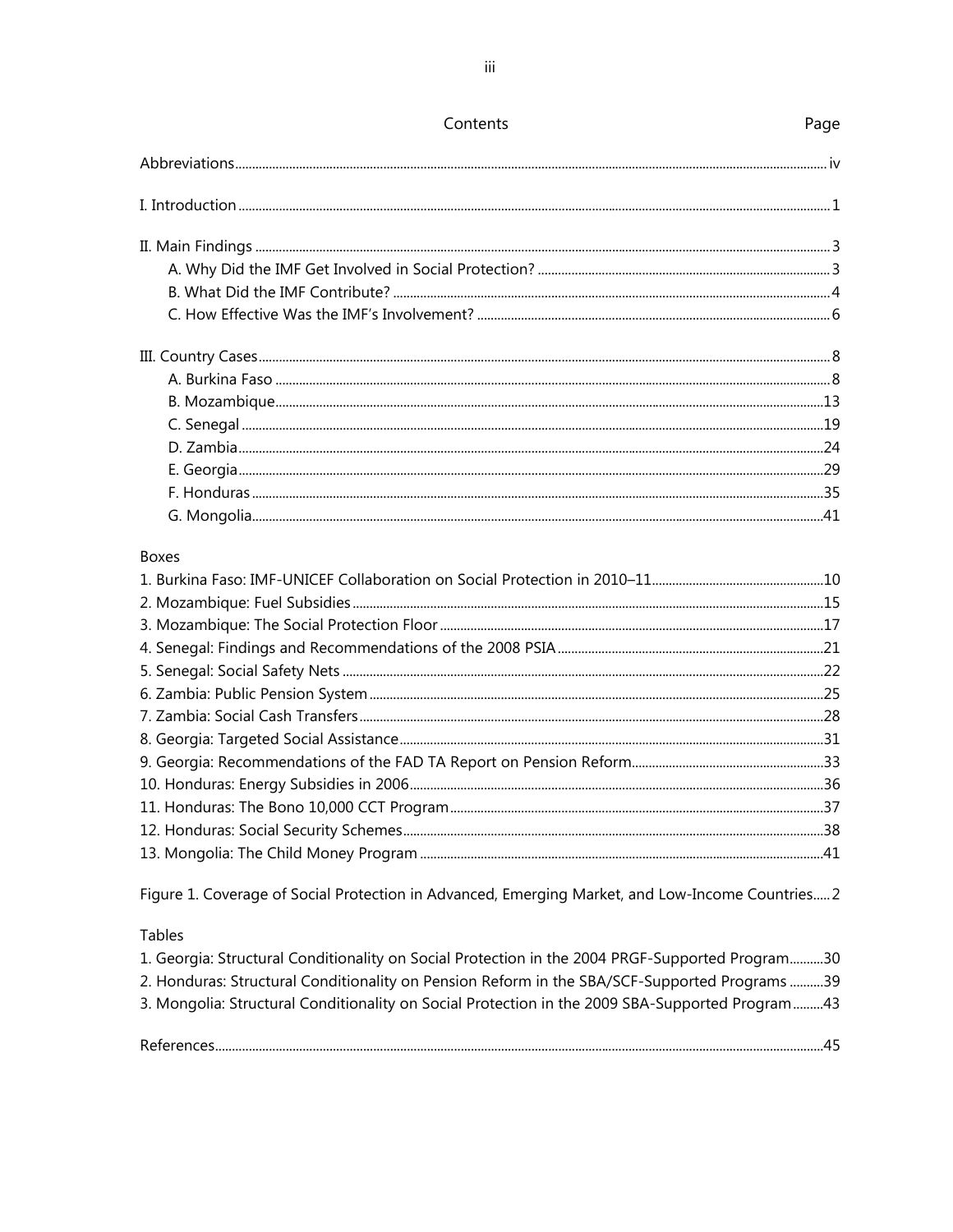### **ABBREVIATIONS**

| <b>CCT</b>    | conditional cash transfer                            |
|---------------|------------------------------------------------------|
| <b>CSO</b>    | civil society organization                           |
| <b>ECF</b>    | <b>Extended Credit Facility</b>                      |
| <b>EPA</b>    | Ex Post Assessment of Longer-Term Program Engagement |
| <b>ESAF</b>   | <b>Enhanced Structural Adjustment Facility</b>       |
| <b>ESF</b>    | <b>Exogenous Shocks Facility</b>                     |
| <b>FAD</b>    | Fiscal Affairs Department (IMF)                      |
| <b>GDP</b>    | gross domestic product                               |
| <b>HIPC</b>   | <b>Heavily Indebted Poor Countries</b>               |
| ILO           | <b>International Labour Organization</b>             |
| LIC           | low-income country                                   |
| <b>MDGs</b>   | Millennium Development Goals                         |
| <b>PRGF</b>   | Poverty Reduction and Growth Facility                |
| <b>PRGT</b>   | Poverty Reduction and Growth Trust                   |
| <b>PRSP</b>   | Poverty Reduction Strategy Paper                     |
| PSI           | <b>Policy Support Instrument</b>                     |
| <b>PSIA</b>   | poverty and social impact analysis                   |
| <b>RCF</b>    | Rapid Credit Facility                                |
| SAF           | <b>Structural Adjustment Facility</b>                |
| <b>SBA</b>    | Stand-By Arrangement                                 |
| <b>SCF</b>    | <b>Standby Credit Facility</b>                       |
| <b>SIP</b>    | Selected Issues Paper                                |
| TA            | technical assistance                                 |
| <b>UNICEF</b> | United Nations Children's Fund                       |
| <b>VAT</b>    | value-added tax                                      |
| WAEMU         | West African Economic and Monetary Union             |
| <b>WFP</b>    | World Food Programme                                 |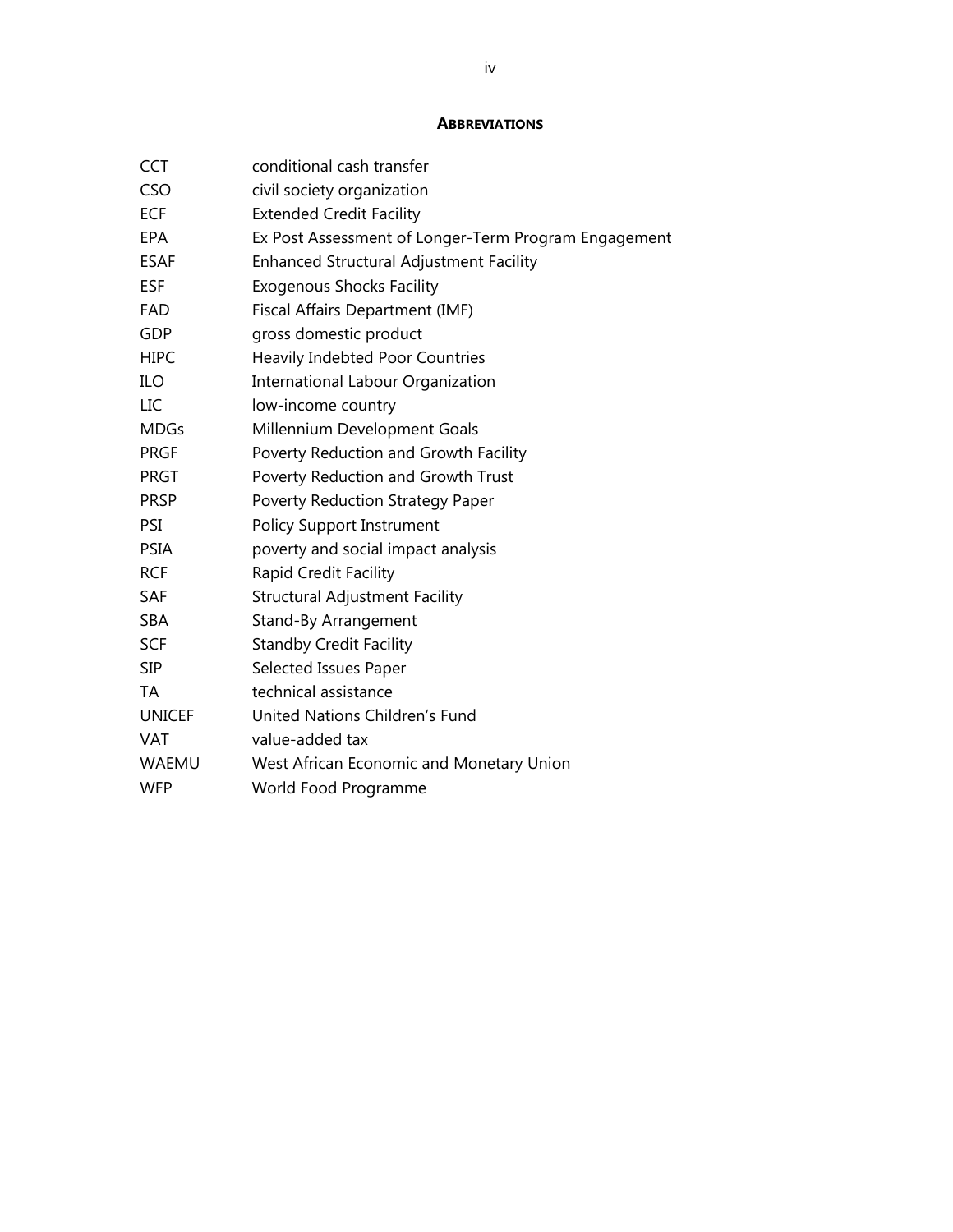## **I. INTRODUCTION**

1. **This paper examines the IMF's engagement in social protection issues in seven low-income countries (LICs) over the past decade.<sup>1</sup> LICs are defined here as the group of IMF** member countries that are eligible for IMF concessional financing.

2. **LICs are typically characterized by high rates of poverty, vulnerability to shocks, and a limited social safety net and social risk-management framework.** As shown in Figure 1, in 2012, over 80 percent of LICs had what the International Labour Organization (ILO) classified as "very limited" to "limited" national social protection systems. This was particularly the case in Sub-Saharan Africa, where, according to World Bank (2015), large parts of the population were not covered by any social protection program.<sup>2</sup> However, the focus on social protection in LICs has been growing over time. According to ILO (2014), spending on social protection in LICs increased over the prior decade, from an average of less than one percent of GDP to about three percent of GDP. While most of this spending was on food and in-kind transfers, public works, and school feeding programs, the trend has been to increasingly move toward cash transfers, particularly in Africa. In Latin America, the trend has been to rely on conditional cash transfer (CCT) programs in particular.3

3. **The IMF was only one of many players engaged in extending social protection in LICs during the last decade.** The World Bank and other development partners—United Nations (UN) agencies (particularly the ILO and the United Nations Children's Fund (UNICEF)), regional development banks such as the Asian Development Bank (ADB) and the Inter-American Development Bank (IDB), and international donors, among others—were actively involved. In almost all the LIC cases examined in this paper, during the last decade the World Bank and/or other development partners were present and provided financial and/or technical support on

 $1$  Social protection encompasses policies that provide cash or in-kind benefits to vulnerable individuals or households, including: (i) social insurance (such as public pension schemes); (ii) social assistance (such as government transfers to the poor); and (iii) labor market interventions for the unemployed (such as unemployment insurance and active labor market policies). Food and fuel subsidies are also covered in this paper to reflect that such policies have social protection elements, but this paper does not assess the IMF's work on general policies for development and long-term poverty reduction (such as government spending on education and health), or programs to boost job creation and labor force participation.

 $<sup>2</sup>$  There are exceptions. According to World Bank (2015) some LICs spend more on a social safety net than the</sup> advanced economy average of 1.9 percent of GDP. For example, Sierra Leone and Lesotho committed 4.8 percent and 6.6 percent of GDP, respectively, to social safety nets in 2010–14. This suggests that spending on safety nets reflects not just income, but policy priorities, history, and contextual factors.

 $3$  Conditional cash transfers are periodic monetary benefits to poor households that require recipients to comply with specific requirements to encourage investments in human capital (such as school attendance, immunizations, and health checkups). Unconditional cash transfers provide cash without particular co-responsibilities for recipients. According to World Bank data, 41 countries in Africa had unconditional cash transfer programs in place in 2015, almost double the number in 2010. According to IDB analysis, 17 Latin America and Caribbean countries had CCTs in 2013 (Robles and others, 2015).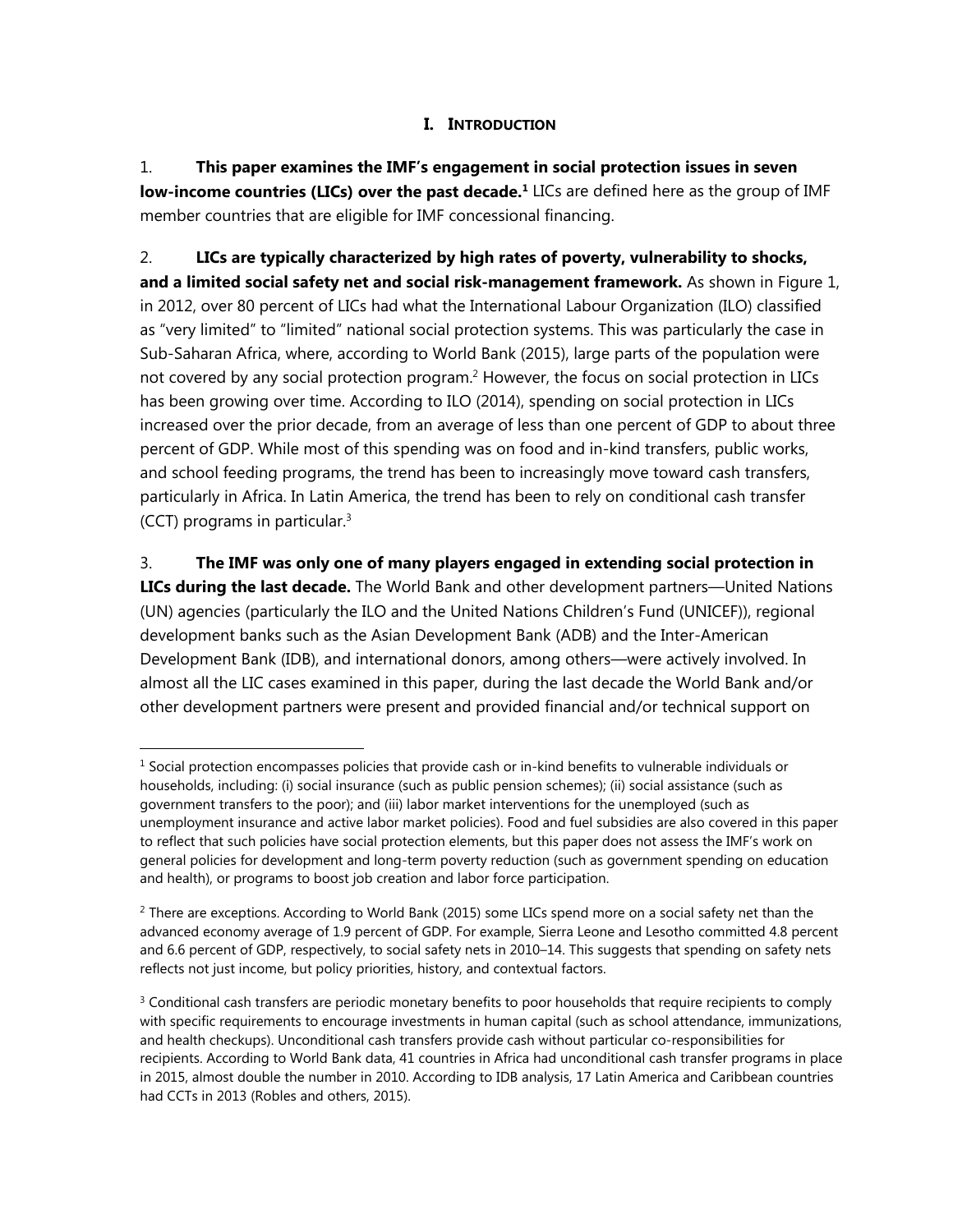social protection programs, including design and implementation details, as well as monitoring and evaluation.



# 4. **This paper looks at seven LICs where the IMF was involved in social protection during 2006–15 in the context of surveillance as well as programs and/or technical**

**assistance** (TA). The case study countries are: Burkina Faso, Mozambique, Senegal, Zambia, Georgia, Honduras, and Mongolia. These countries were chosen to be a representative sample based on geography as well as with a requisite level of engagement in social protection-related issues so as to assess and learn from the IMF's experience.

5. **The paper assesses the IMF's involvement in social protection in light of the Fund's mandate and role in social issues as interpreted by the Board and implemented by staff.** As noted in Abrams (2017), relevant Board guidance during the evaluation period did not identify social protection as a required area to be addressed in bilateral surveillance at the level of monetary, exchange rate, fiscal, and financial sector policies; staff were expected to exercise their judgment and to address the issue if it was considered to be macro-critical or potentially so. Similarly, Board guidance allowed for conditionality pertaining to social protection in IMFsupported programs if staff judged such conditionality to be critical for the success of the program.4 Expertise from the World Bank or other institutions was to be relied upon as far as possible. At the same time, Management, in different degrees, directly called for staff to find ways

<sup>&</sup>lt;sup>4</sup> For LIC programs, key social and other priority spending aimed at poverty reduction and growth was to be identified by the Poverty Reduction Strategy Paper (PRSP) process and—since 2010—monitored through explicit targets, "typically an indicative floor on social or other priority spending, whenever possible" (IMF, 2012a). In 2014, the guidance added that for all programs, "if feasible and appropriate, any adverse effects of program measures on the most vulnerable should be mitigated" (IMF, 2014g).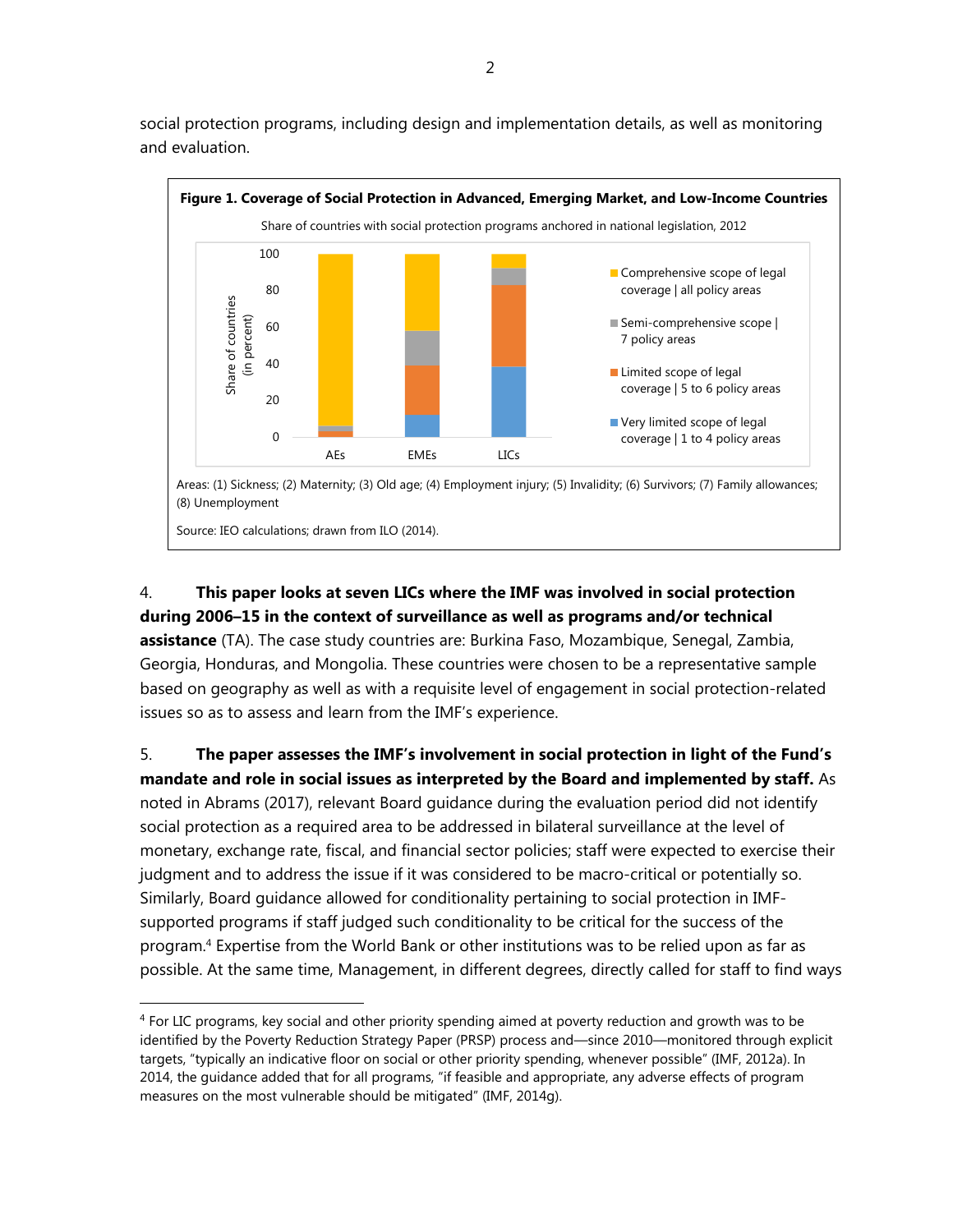to ensure that vulnerable segments of the population were shielded from any adverse impact of adjustment, particularly in the context of IMF-supported programs. All this would be expected to generate significant variability in the extent and nature of IMF involvement in individual countries. Examining that variability and, as far as possible, the factors behind it, is a key part of the evaluation.

## 6. **The country cases focused on three major sets of questions.**

- (i) Why did the IMF become involved in social protection? Specifically, was IMF involvement consistent with the internal guidelines, i.e., prompted by a macro-critical issue and/or the need to protect the vulnerable from adverse effects of program measures?
- (ii) What was the IMF's contribution in the area of social protection, especially vis-a-vis other institutions that were active in that area (if any)? For example, what specific advice or assistance did IMF staff offer? In countries with an IMF arrangement, what kinds of measures were incorporated to mitigate the effects of adjustment on the vulnerable? Did staff recommendations for and/or conditionality on social protection policies and programs reflect country-specific knowledge of institutional frameworks and implementation capacity? Were they supported with analysis such as poverty and social impact analysis, and were they embedded in the macroeconomic framework? Were they consistent with the advice of other institutions?
- (iii) How effective was the IMF's involvement, including its collaboration with other institutions (if relevant)? Did staff follow up on the outcomes?

7. **The country cases were based on information from desk reviews and interviews.**  Desk reviews analyzed policy documents and guidelines issued to staff, Article IV consultation staff reports and Selected Issues Papers (SIPs), other surveillance and program documents, technical assistance (TA) reports, and advocacy and outreach items. Interviews were conducted with staff from the IMF and other institutions, current and former government officials and other stakeholders.

# **II. MAIN FINDINGS**

# **A. Why Did the IMF Get Involved in Social Protection?**

8. **In the early part of the evaluation period, the IMF's engagement in LICs was underpinned by a commitment to assist member countries in their attainment of the 2015 Millennium Development Goals (MDGs).** Hence, it tended to recommend increases in social spending in general rather than social protection of the most vulnerable in particular. Poverty Reduction and Growth Facility (PRGF)-supported programs often included an explicit spending floor on nationally-defined poverty-reducing (or "pro-poor") social expenditures, monitored as a quarterly indicative target. But given that the focus of the MDGs was on the improvement of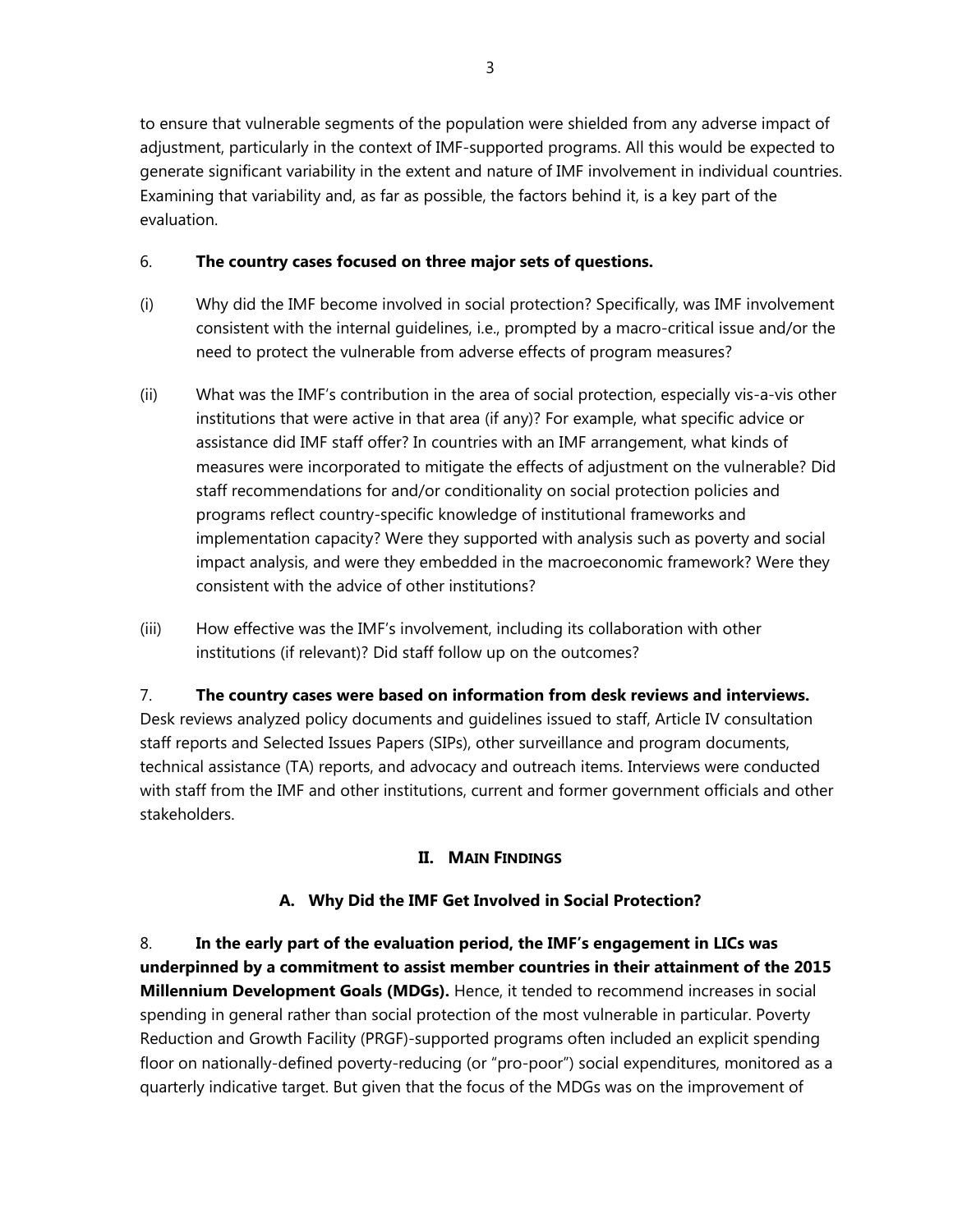aggregate social indicators, social protection was not an explicit feature of most PRGF-supported programs.

9. **The impact of the food, fuel, and financial crises beginning in 2008 drew the IMF's**  attention to the need for greater social protection in LICs. Social unrest triggered by high food and fuel prices and recession in the aftermath of the global financial crisis prompted the IMF to advise LICs, particularly in Sub-Saharan Africa, to expand their social safety nets. The effects of these crises also contributed to an updating of the IMF's LIC facilities. In 2009, the PRGF was replaced by the Poverty Reduction and Growth Trust (PRGT). The Board agreed that PRGT-supported programs should safeguard and, where possible, increase social spending. PRGT-supported programs were therefore required to include explicit program targets, typically an indicative floor, for social and other priority spending, while the definition of what comprised such spending was to be determined by countries in keeping with national poverty reduction strategies.<sup>5</sup>

10. **The IMF was also motivated by increased multilateral efforts regarding social protection across countries, including LICs.** By 2010, the IMF had signed on to collaborate with the ILO and UNICEF on the Social Protection Floor and other initiatives; and by the end of the evaluation period, the IMF announced its commitment to the UN Sustainable Development Goals, which call for, inter alia, implementing nationally appropriate social protection systems and measures for all.<sup>6</sup>

# **B. What Did the IMF Contribute?**

11. **Generally, the IMF's advice on social protection in LICs was at a generic level.** This study finds that, in keeping with the established division of labor between the IMF and World Bank, IMF staff typically provided few details on how social protection might be strengthened or what an adequate social safety net should look like (beyond being "well targeted"), except in limited cases where more specialized TA was provided. In nearly all instances, the World Bank and/or other donor institution was already involved in assisting relevant country authorities (usually the social welfare ministry or equivalent) in setting up or expanding the social safety net, including program design and implementing means-testing mechanisms. Interviews with IMF and World Bank staff usually revealed close cooperation in this area, especially in the field. Thus, Fund staff were aware of and supported the Bank's work in this area although often they did not report on these details in Board documents.

<sup>5</sup> This requirement became effective in January 2010 and applies to the Enhanced Credit Facility (ECF), Standby Credit Facility (SCF), and the Rapid Credit Facility (RCF) (when the authorities seek to establish a track record for repeated RCF use or to move towards an ECF), as well as the Policy Support Instrument (PSI) and Staff Monitored Program.

<sup>&</sup>lt;sup>6</sup> See IMF Factsheet on the IMF and the Sustainable Development Goals available at www.imf.org/external/np/exr/facts/pdf/sdg.pdf.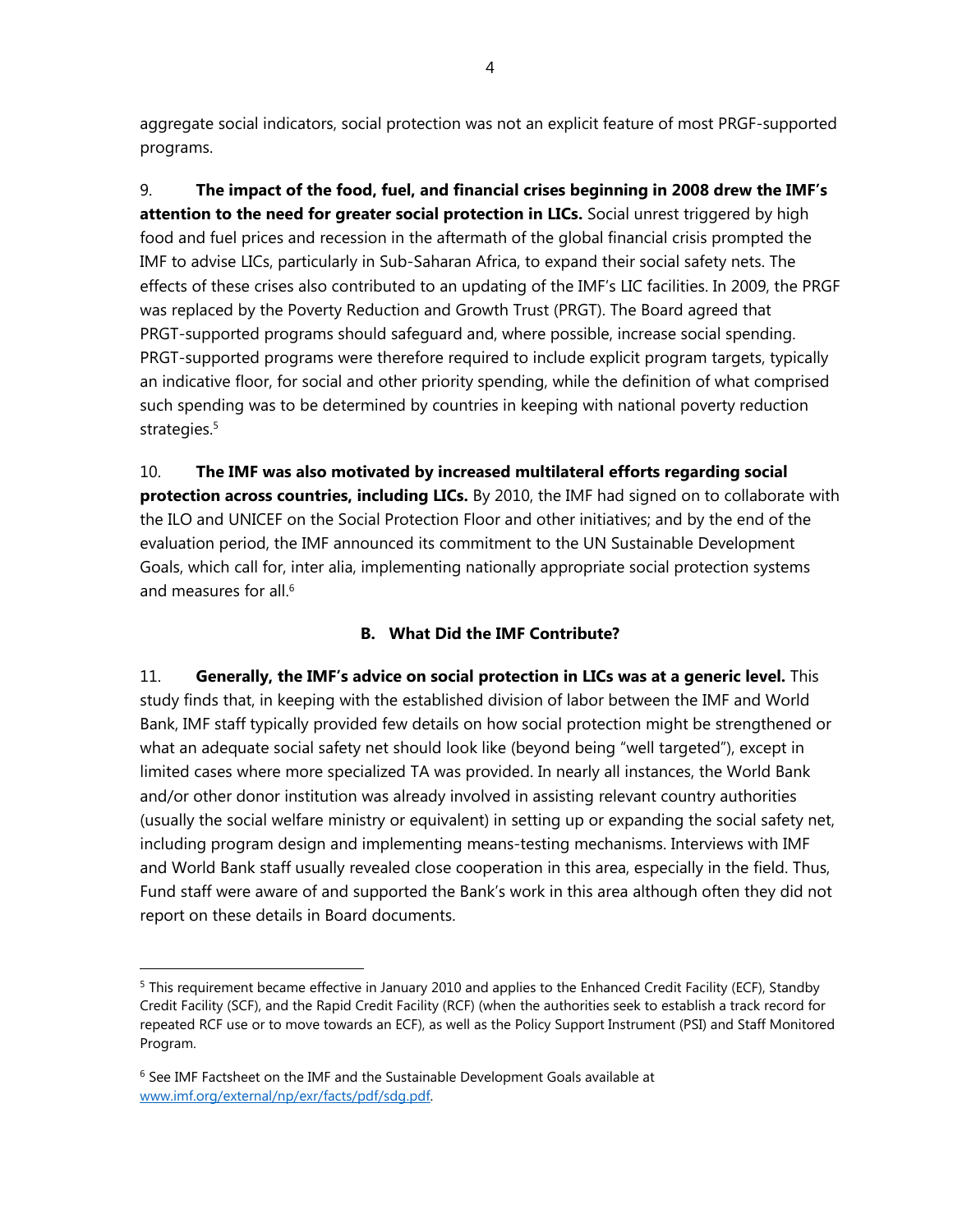12. **The IMF's key contribution to strengthening social protection in LICs was to serve as an advocate.** This role was not trivial. While the World Bank and/or other development partners may have worked with a relevant ministry on the practicalities of improving the social safety net, it was the IMF that had a direct line to the more powerful finance ministry; and its advocacy among central ministries was important for advancing the social protection agenda. IMF staff interviewees with experience working on African LICs noted that finance ministers were sometimes unenthusiastic about cash transfers and skeptical that targeted schemes could work, and therefore there was a role for the IMF to help by speaking in favor of social safety nets.<sup>7</sup> Staff interviewees from the World Bank and other institutions (such as UNICEF and the ILO) noted that at times they relied on IMF staff (particularly resident representatives) for access to finance

ministries and that recommendations from the IMF tended to carry more weight with powerful decision-makers within the government.

13. **Reflective of the IMF's core expertise, staff's social protection work was typically focused on finding fiscal space in the macroeconomic framework to accommodate related social expenditures.** Given the lack of well-established social protection systems in most LICs, in identifying expenditures that could be reduced to make room for enhancing the social safety net, IMF staff often zeroed in on energy price subsidies. In many LICs, staff reckoned that explicit and implicit subsidies for fuel products and electricity constituted a heavy drain on the budget and replacing these subsidies with targeted cash transfers could more than pay for an adequate social safety net.<sup>8</sup> Thus, a frequent theme of IMF advice—which was also in line with the World Bank's approach—was to reduce and eventually abolish energy price subsidies to create fiscal space for a strengthened social safety net.<sup>9</sup> In some cases (e.g., Honduras, Senegal), this recommendation was translated into structural conditionality in an IMF-supported program.

14. **Staff used poverty and social impact analysis (PSIA) to demonstrate that existing (untargeted) energy price subsidies were regressive and an inefficient way of helping the poor.** The idea of replacing untargeted energy subsidies with targeted social transfers often met with resistance. While acknowledging that such subsidies were costly, country authorities contended that they had a social protection component and were politically difficult to remove. As a counterargument, staff provided country-specific analysis to show that existing energy price subsidies were regressive and an inefficient way of helping the poor. Even though the IMF's PSIA unit was eliminated in 2008 during the IMF's downsizing initiative, this expertise was mainstreamed within the Fiscal Affairs Division (FAD) and available when needed. This study

<sup>7</sup> See the staff interview in "Social Safety Nets Key to Helping Poorest in Burkina Faso," *IMF Survey*, February 11, 2013. The evaluation heard similar views from other staff members.

<sup>&</sup>lt;sup>8</sup> While direct price subsidies for staple foods were also common in many LICs, these expenditures tended to be much smaller compared to energy subsidies.

<sup>&</sup>lt;sup>9</sup> See Feltenstein (2017) for examples from Bangladesh, Bolivia, The Gambia, Ghana, and Togo.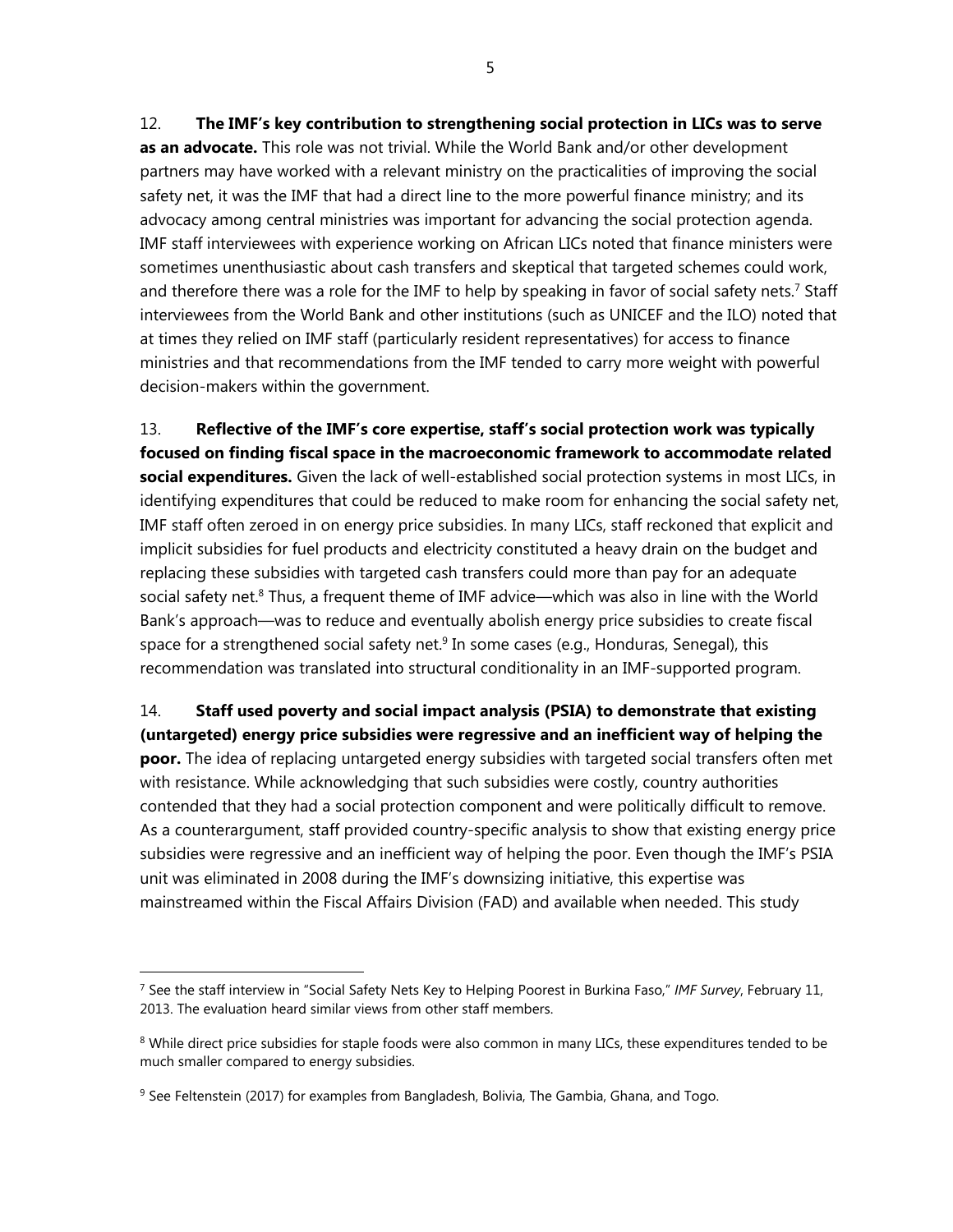found good use of PSIA by FAD TA missions to analyze the distributional impact of existing energy subsidies in Burkina Faso, Honduras, Mozambique, and Senegal.

15. **The IMF's focus on fiscal sustainability drove staff's push for greater targeting of social protection under IMF-supported programs to the most vulnerable**. Where staff did manage to carve out fiscal space for social protection, the amounts were typically modest under 1 percent of GDP, for example. Energy price subsidy reforms were often promoted by the IMF to finance better targeted social protection while also seen as necessary in their own right for improving allocative efficiency and ensuring fiscal sustainability. The IMF also actively addressed the viability of public pension schemes—in Honduras and Zambia, for instance because of the risk they posed to the sustainability of public finances.<sup>10</sup> In Georgia and Mongolia, the IMF urged the authorities to shift from universal to targeted social transfers; and in the case of Mongolia, lending assistance was conditional on these reforms.

# **C. How Effective Was the IMF's Involvement?**

16. **The IMF's advocacy role in promoting social protection was rated highly by its partners.** Staff interviewees from other institutions including the World Bank, UNICEF, and the ILO indicated that the IMF's involvement in social protection brought greater visibility to the issue within the country and, more importantly, helped to secure budgetary funding for reform efforts. In Burkina Faso and Mozambique, for instance, the resident representatives played important behind-the-scenes roles helping to persuade the government to devote more attention and commit more resources to expanding social safety nets. While some external commentators have criticized the IMF for paying "lip service" to social protection by way of the now-ubiquitous phrase "… while protecting the most vulnerable in society," development partners and civil society organizations (CSOs) interviewed for this evaluation said that strong advocacy by the IMF for providing budgetary resources for social protection was sufficient and appropriate. Many of them, in fact, suggested that the IMF should stop there and not go further to recommend "well-targeted" policies, given differences in views on the appropriate design and targeting.

17. **IMF staff worked closely on social protection with staff of the World Bank and other institutions in the field.** IMF resident representatives in LICs were in frequent contact with

their counterparts in other institutions and aid agencies. They were usually well informed about (and sometimes closely involved in) social protection initiatives in the country, even if not all of their work on these issues filtered into formal staff reports. In Burkina Faso, for example, the IMF resident representative worked closely with UNICEF counterparts under a pilot IMF-UNICEF initiative to improve social protection. In Mozambique, the IMF country team worked closely with

 $10$  The IMF was not the lead institution on pension reform in either case. In Zambia, it was the World Bank and in Honduras, it was the IDB and World Bank jointly.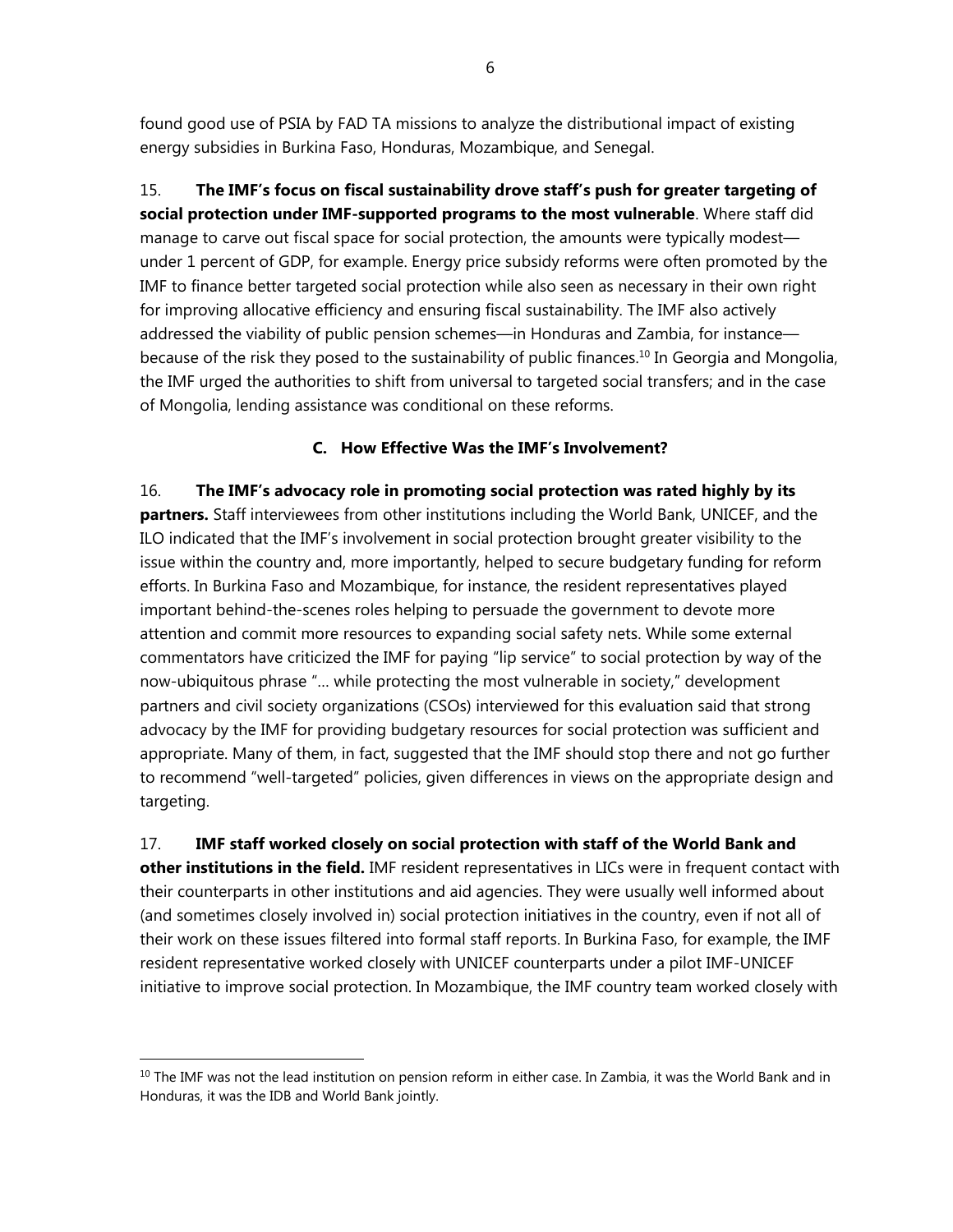the ILO social protection specialist to successfully persuade the government to adopt a social protection floor.

18. **The IMF's efforts to promote better targeting of social protection had mixed results.** IMF staff generally underestimated the time and complexities involved in developing and implementing means-tested benefit programs and instruments (in particular, beneficiary registries), as well as administrative and political challenges.

- Energy price subsidy reform was (and remains) a politically charged issue in many LICs and the IMF's goal to replace energy subsidies with "a better targeted social safety net" was seldom achieved as originally envisaged. The IMF generally relied on the World Bank for the design and implementation of social safety nets. In some cases, IMF staff did not follow up consistently on the development of a better targeted social safety net to accompany price subsidy reform, which some mission chiefs saw to be outside their domain. In almost all cases for this study, country authorities chose to retain certain subsidies such as those on fuel products commonly used by the poor, lifeline electricity tariffs for low-usage consumers, and public transportation vouchers, while IMF staff usually did not object. Further, staff were not in a position to assess the overall outcome of efforts to replace energy price subsidies with a better targeted social safety net. This would have required an analysis of a number of variables, such as how different measures (e.g., price subsidies and cash transfers) complemented or substituted for each other; the relative efficiency in reaching different types of vulnerable consumers (e.g., urban versus rural); and relative sustainability.
- In some cases, the IMF's attempt to move to targeted schemes met with not only political but also cultural resistance. Some staff interviewees recalled instances where it was difficult to convince authorities in the face of a lack of ownership or interest, while some authority interviewees noted that the IMF tried to replicate approaches from other countries that did not fit their local context. In Mongolia, program conditionality calling for a shift from universal benefits to more targeted social transfers did not have lasting effects due to prevailing cultural norms and preferences.

19. **Social spending floors in LIC programs were generally an ineffective means for safeguarding social protection expenditures.** Social spending floors (indicative targets) were found in all the case study countries with concessional arrangements during the evaluation period. However, the spending categories usually were defined very broadly to include capital and/or current expenditures of a slew of line ministries. Staff interviewed for this evaluation were well aware of the shortcomings of using social and other priority spending targets as a proxy for social protection and the box-checking nature of the monitoring exercise. In the case of Mozambique, staff simply stopped monitoring the indicative target after 2013, explaining that it was basically of no use in protecting critical social spending; however, no new indicator could readily be found.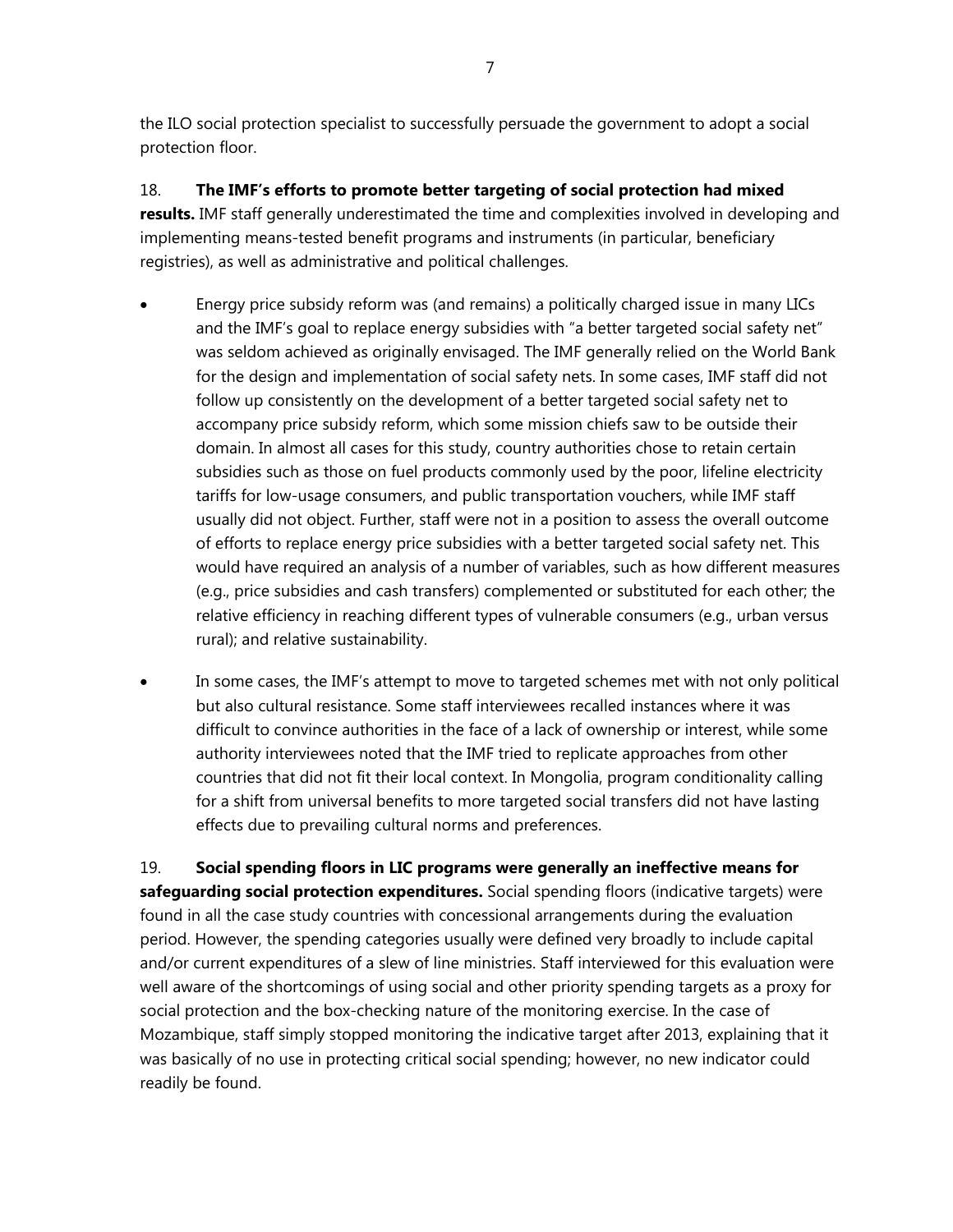20. **However, some good practices in safeguarding social protection expenditures were identified.** For example, in the 2010 program supported by the Stand-By Arrangement (SBA)/Standby Credit Facility (SCF) in Honduras, staff supported the new narrower spending floor indicator proposed by the authorities (covering the flagship CCT program and other specific social protection programs) and included an adjustor in the program whereby a portion of any excess tax revenue over the projected amounts would be allocated to such spending. In the case of Georgia, even though no social spending floor was included in the 2008 SBA, staff quantified and tracked the government's social assistance spending every quarter and drew the authorities' attention to the effect of proposed public spending cuts on social assistance recipients.

# **III. COUNTRY CASES**

## **A. Burkina Faso**

21. **Burkina Faso had a succession of IMF-supported programs during the 2006–15 evaluation period.** These included a PRGF arrangement from 2007 to 2010, followed by two consecutive three-year Extended Credit Facility (ECF) arrangements beginning in 2010 and 2013, respectively.<sup>11</sup> The World Bank was also very active in Burkina Faso during this period, with more than 50 projects in a range of areas such as health, education, and infrastructure investment (roads and water supply), and six Poverty Reduction Support Credit programs (amounting to more than US\$500 million) including to strengthen social protection and enhance public finance management. The Bank and the Fund shared responsibilities in public financial management and private sector development.

22. **Fund-supported programs in Burkina Faso were geared towards poverty reduction.** 

The country ranked among the world's poorest, with most of its population living in rural areas and relying on subsistence agriculture. Prior to the evaluation period, a primary objective of the 2003–06 PRGF-supported program was to support country efforts to reach the MDGs; but by the end of the program, the poverty rate had declined only marginally and progress towards the MDGs was judged to be slow (IMF, 2007f).

23. **The 2007 PRGF-supported program introduced a quarterly indicative target for "poverty-reducing social expenditures,"** defined by the authorities as spending for over ten ministries including those responsible for social protection (IMF, 2007c).<sup>12</sup> The authorities committed to increase such expenditures from the 2006 level of CFAF 173 billion (5.5 percent of GDP) to CFAF 204 billion (5.9 percent of GDP) in 2007. Per the division of responsibilities with the

<sup>&</sup>lt;sup>11</sup> The PRGF was replaced by the ECF in 2010.

 $12$  Poverty-reducing social expenditures were defined by the authorities as "all spending categories for the following ministries: Primary Education and Literacy; Health; Social Action and National Solidarity; Promotion of Women; Labor and Social Security; Employment and Youth; Agriculture, Water and Fishing Resources; Animal Resources; and Environment" as well as "rural roads and HIPC resources for infrastructure spending and for the Justice Ministry and the Ministry of Economy and Development" (IMF, 2007c).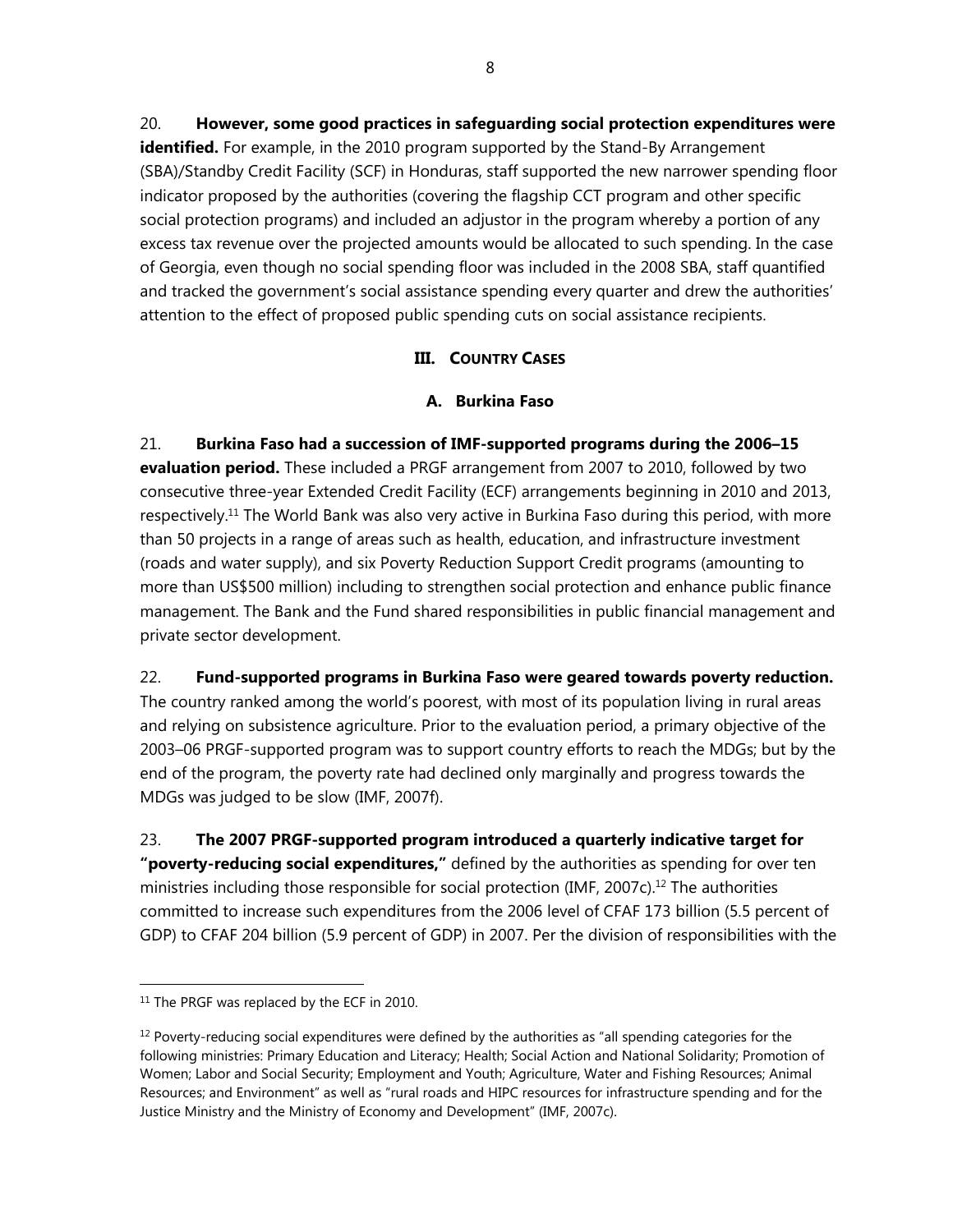World Bank set out in the PRGF guidelines, IMF staff did not delve into why the level of social spending was low, which specific priority expenditure components were inadequate, or how to protect the most vulnerable. Rather, the IMF's focus was on improving the business environment and increasing private investment to boost growth, which in turn was expected to reduce poverty (IMF, 2007c). The indicative target on social expenditures was met after a few revisions to the program and improvements in the tracking of poverty-reducing expenditures.

24. **The IMF took an active role in advising the authorities on measures to mitigate the impact of the 2007–08 food and fuel price shocks.** The price shocks had led to demonstrations and general strikes in the first half of 2008, and the government had responded by adopting temporary measures such as suspending the automatic oil pricing mechanism, exempting a few basic products from customs duties and the value-added tax (VAT), and providing food aid using food reserves.<sup>13</sup> The second PRGF review mission did not oppose these measures, attributing the policy response to the lack of well-developed social programs (IMF, 2008e). FAD staff, with the help of the IMF resident representative in Burkina Faso, assessed the effectiveness of the measures by carrying out a PSIA in 2008. The study concluded that the measures were "not well-targeted, benefiting the wealthier groups of the population rather than the poor" and recommended "[m]ore effective policy measures, such as a conditional cash transfer system, which [was] already being implemented on a pilot basis in urban areas" (Arze del Granado and Adenauer, 2011).14 According to staff interviewees, the authorities were highly appreciative of the PSIA.

25. **The 2008 PSIA helped to focus the subsequent dialogue on social protection.** The third PRGF review mission used the results of the PSIA to discuss with the authorities measures to reach the poor more effectively, such as: targeting through the provision of school lunches, maternity-related health services, and cash transfers for HIV/AIDS-affected families; and expanding the donor-funded food voucher pilot program then being administered in Ouagadougou and other cities (IMF, 2009b). For the longer run, staff encouraged the authorities to consider developing a CCT system. The authorities responded positively to staff's recommendations and committed to follow up with the IMF and the World Bank on "the ongoing analysis of further policy measures for protecting the poorest households from food and energy price inflation" (IMF, 2009b). A 2010 staff report indicated that poverty reduction measures were intensified under the PRGF-supported program and that "key pro-poor programs included school lunches, financial support to the elderly, and a cash transfer program for the two major cities, implemented in collaboration with Burkina Faso's development partners" (IMF, 2010e).

# 26. **During the three-year ECF arrangement approved in 2010, the IMF's role in social protection was largely confined to voicing support for the authorities' efforts in that area.**

 $<sup>13</sup>$  The automatic pricing mechanism for petroleum products was established in early 2001 to adjust domestic</sup> retail prices monthly in line with international prices. To mitigate the adverse effects on poor and vulnerable households, subsidies were retained for butane gas and cooking oil.

<sup>&</sup>lt;sup>14</sup> No TA report was produced. The study was published later as an IMF Working Paper (Arze del Granado and Adenauer, 2011).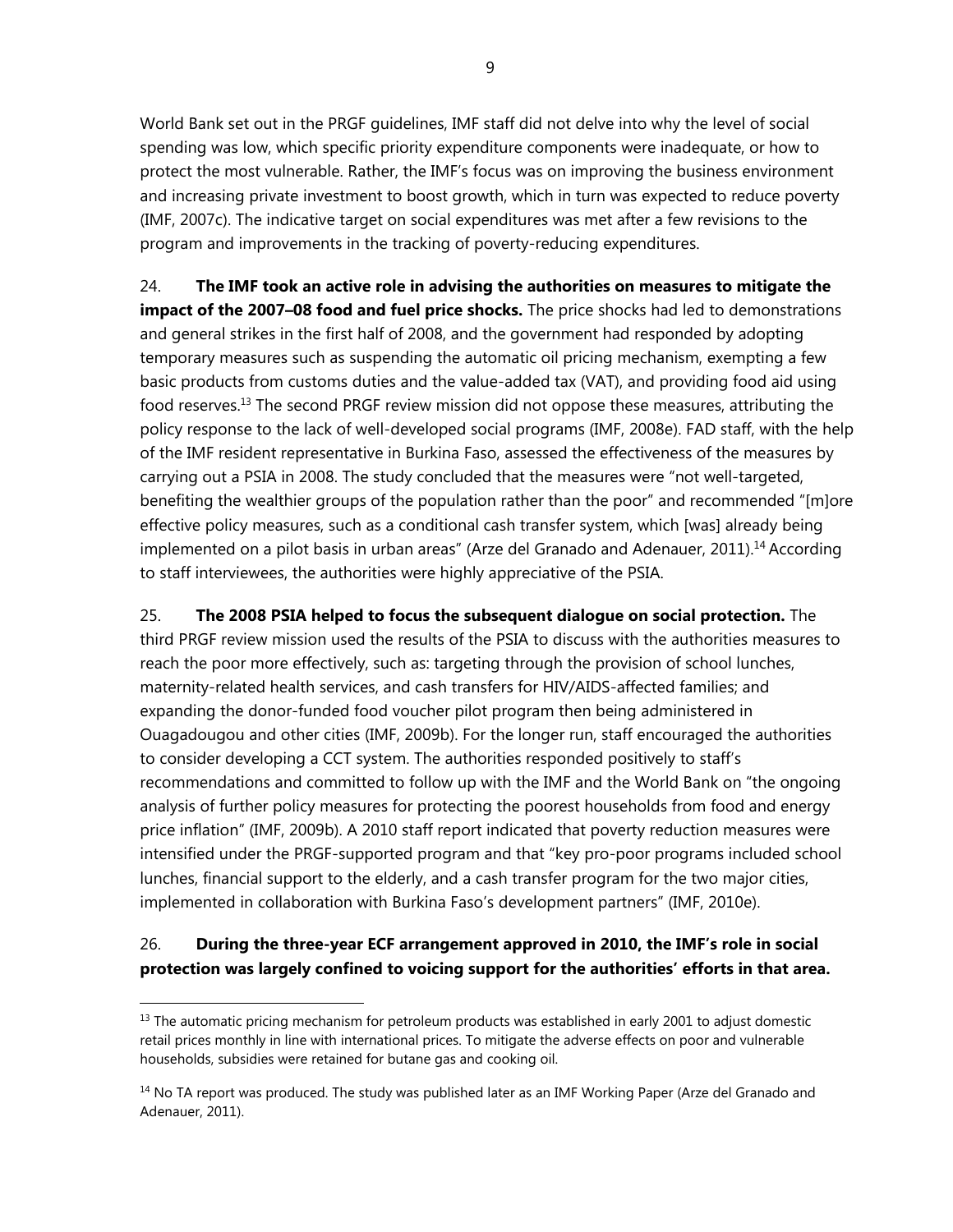Like the PRGF arrangement before it, the 2010 ECF arrangement included an indicative target on poverty-reducing expenditures;<sup>15</sup> program reviews focused mainly on increasing expenditures for education and health to reach the MDGs. In a separate effort, the authorities initiated the preparation of a social protection strategy, in collaboration with UNICEF, the World Bank and other development partners, with participation by IMF staff (Box 1). A new Poverty Reduction Strategy Paper (PRSP) was adopted in December 2010 which included the development of a social protection system as a policy objective.

### **Box 1. Burkina Faso: IMF-UNICEF Collaboration on Social Protection in 2010–11**

Burkina Faso was one of 11 countries selected for a pilot IMF-UNICEF collaboration initiative launched after the food, fuel, and financial crises in 2008. The collaboration entailed enhanced staff contacts in the field and indepth discussions on protecting core social spending in the country.

Under the chairmanship of UNICEF, all relevant donor representatives (including the IMF resident representative) met regularly to exchange information on respective social protection activities and the progress on dialogue with the authorities on social protection issues. At that time, the IMF had just conducted a PSIA of the government's policy measures in response to the 2007–08 food and fuel price shocks, and the World Bank had just completed a comprehensive report on social safety nets in Burkina Faso. The working group's input was reflected in the PRSP adopted by the authorities in December 2010.

Discussions between IMF and UNICEF in-country staff centered on reducing healthcare costs (e.g., exemptions to cover treatment of children under the age of five), developing a National Social Protection Policy, initiating a cash transfer program, and improving the equity of existing food and fuel subsidies. According to internal memos by and interviews with IMF and UNICEF staff, the "pro-active partnership" was instrumental in integrating social protection directly into the IMF's agenda, creating a direct line to the Minister of Finance and enabling advocacy for a larger deficit ceiling for increased poverty spending which was formally expanded from 5.7 percent to 6.5 percent in 2010–11.

However, there was seemingly no link between the IMF's country work and the pilot initiative. IMF surveillance and program documents during that period did not make any references to the collaboration with UNICEF or its outcomes.

# 27. **The IMF did not provide much policy advice on social protection as new shocks affected Burkina Faso in 2011 and 2012.**

 In the first half of 2011, the escalation of a crisis in neighboring Cote d'Ivoire caused disruptions in the power supply; global food and fuel prices spiked again; and there was social turmoil as students, labor unions, cotton producers, opposition parties, and the armed forces took to the streets for various reasons. In response, the government introduced mitigating measures such as a reduction in the prices of rice, sugar, and cooking oil for three months and higher subsidies on petroleum products for vulnerable groups (cooking gas) and on fuel oil used by the power company. The second ECF review mission called for "increased caution and vigilance … in executing the 2011 budget" in the context of the volatile social situation and rising fuel and food prices (IMF, 2011h). The 2011 Article IV and third ECF review mission urged the authorities to "maintain

<sup>&</sup>lt;sup>15</sup> Poverty-reducing social expenditures were defined in the same way as in the 2007 PRGF-supported program.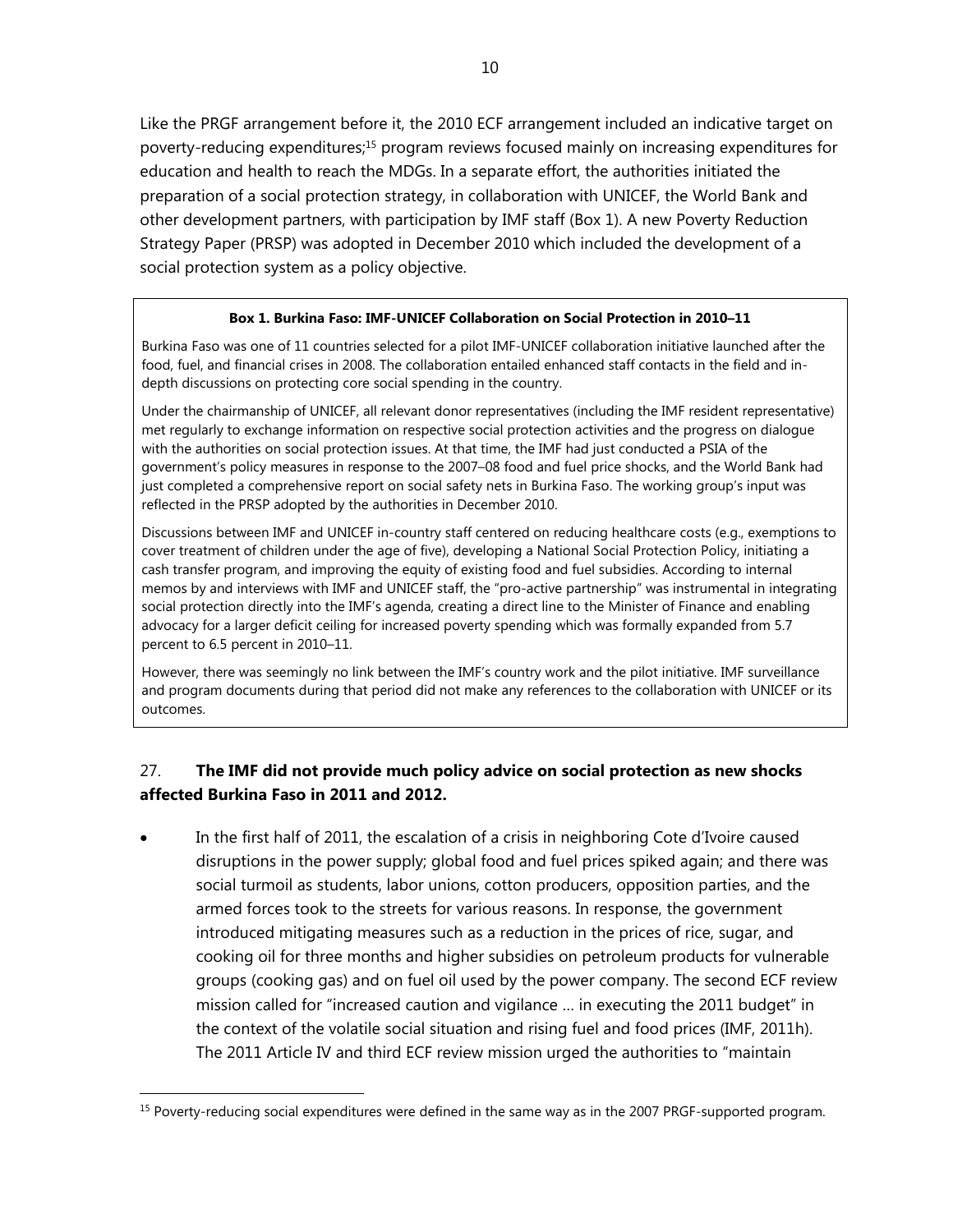revenue mobilization efforts, and to prepare a medium-term revenue strategy to underpin their objectives under the PRSP" which included plans to "intensify poverty reduction measures and prepare social protection systems" (IMF, 2012d).

 In 2012, a drought in the Sahel caused serious food shortages, and conflict in Mali led to an influx of refugees into Burkina Faso. The government introduced measures to address food security, such as providing food at below-market prices in public local shops; distributing food and cash transfers to the most vulnerable; providing cash or in-kind payments in exchange for work; setting up early warning systems to monitor food shortages in the provinces; and distributing high yield seeds and subsidized inputs for the 2012/13 grain harvest. Concerned that resources committed to achieving the MDGs would be diverted to meet crisis spending needs, the IMF approved the authorities' request for an increase of access under the existing program in June 2012.

### 28. **The IMF reported that it had played a strong role in helping the poor in Burkina**

**Faso.** In a February 2013 *IMF Survey* interview, staff said the Burkinabe authorities had asked for help from the IMF (and the World Bank) to "design a more comprehensive and cohesive social safety net system," which would "identify the poor directly, then transfer monies to individuals in need, rather than disbursing funds through universal subsidies."<sup>16</sup> The 2013 Ex Post Assessment of Longer-Term Program Engagement (EPA) Update concluded that the 2007 PRGF and 2010 ECF programs had "met key objectives of the authorities' poverty reduction and growth strategy" and that poverty-reducing social expenditures had risen as a share of GDP from 5.5 percent in 2006 to an estimated 7.5 percent in 2012, even while it noted that the number of people affected by hunger had increased over the last two decades (IMF, 2013c). The EPA Update concluded that "the factors behind the challenge to deliver more uniformly strong gains in poverty reduction under recent IMF-supported programs require[d] further study" (IMF, 2013c).

29. **By 2013, IMF staff began to promote "inclusive growth" in Burkina Faso.17** In May 2013, IMF staff and the authorities co-hosted a stakeholder conference on the topic in Ouagadougou, and identified priority policy areas as infrastructure and human capital investment and reforms to improve the business climate. The seventh ECF review mission acknowledged that progress in reducing income poverty had been "elusive" despite sustained high growth, and called for "transforming high growth into more inclusive growth;" suggested that agriculture—the cotton sector in particular—had served as an "effective social safety net'" by providing employment for the rural population; and supported the authorities' measures to "tighten social safety nets" and create more diverse jobs through education and job training (IMF, 2014b).

30. **Inclusive growth was a key plank of the successor ECF-supported program approved at the end of 2013.** The program's stated objectives were to support the authorities' efforts

<sup>16 &</sup>quot;Social Safety Nets Key to Helping Poorest in Burkina Faso," *IMF Survey*, February 11, 2013.

 $17$  In 2011, the Fund adopted an "inclusive growth" agenda to be incorporated in its work program across the membership. This agenda was not limited solely to Burkina Faso.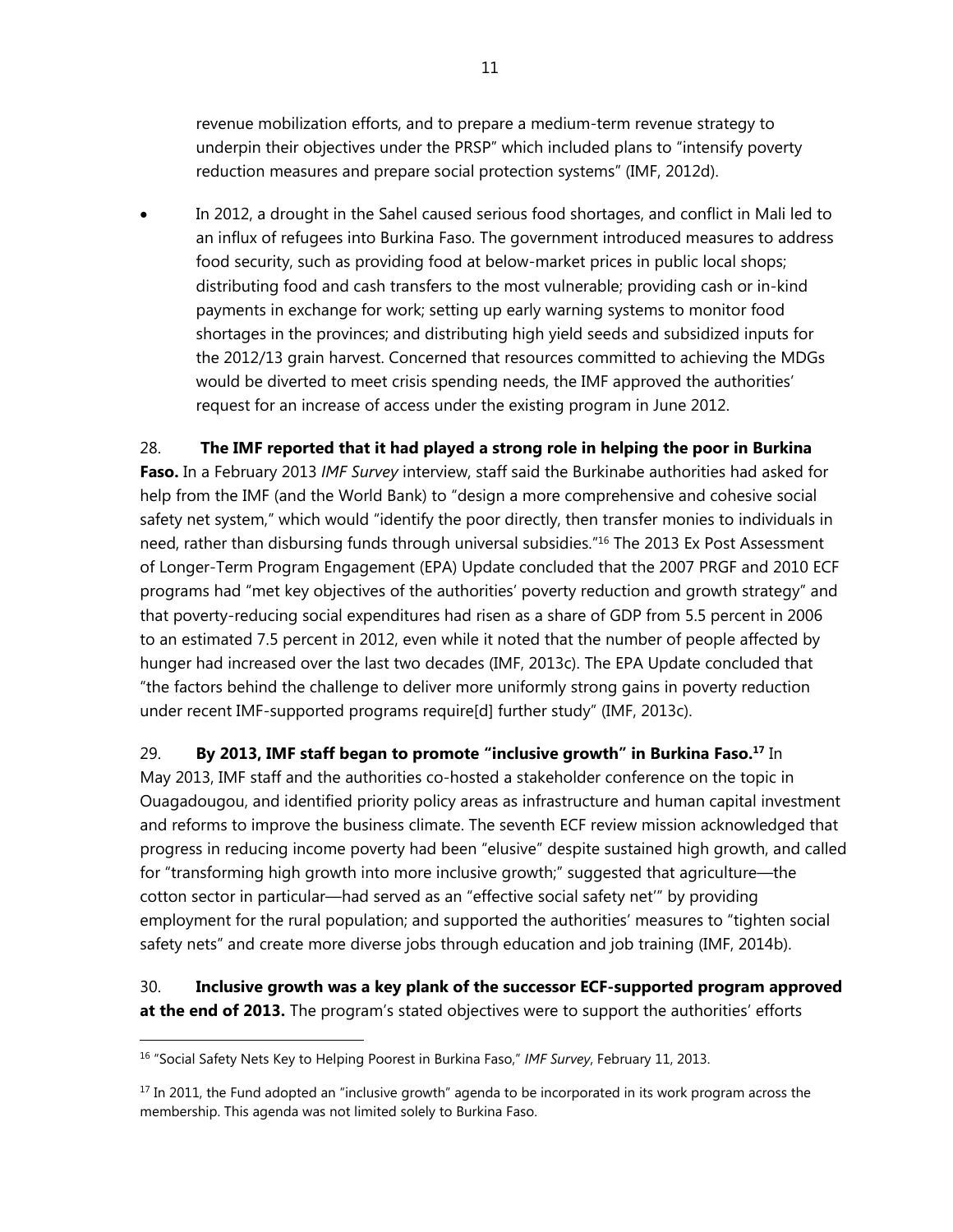toward fiscal sustainability, macroeconomic stability and "a broader distribution of the dividends of high growth" (IMF, 2014b). In the face of mounting social pressure for more redistribution of public resources, the government had introduced a large package of inclusive growth spending measures (of 1 percent of GDP) in September 2013, including spending on new university infrastructure, regional shops offering social prices for staple goods, public works programs, housing allowances for public workers, as well as (a relatively smaller amount on) transfers to vulnerable segments of the population (IMF, 2014b; 2014e). The documentation for the ECF program request did not offer an assessment of the package composition; instead, it stated only that the program framework accommodated the supplemental spending in 2013 as well as additional spending to expand coverage of the social safety net over the medium term (IMF, 2014b). Staff advised the authorities to communicate to the public that the current and planned increases in social spending were the "quid pro quo" for eliminating fuel subsidies and reinstating the automatic pricing mechanism for petroleum products (IMF, 2014b).

31. **As in previous programs, the indicative target for poverty-reducing social expenditures in the 2013 ECF-supported program was broadly defined.**18 Staff attributed shortfalls in poverty-reducing spending in the first three reviews partly to political events. The 2016 Article IV and sixth ECF review mission reported that poverty-spending targets were "universally missed in 2014 but the downward revision of the targets in 2015 enabled them to be met throughout 2015, albeit on occasion by narrow margins" (IMF, 2016d).

32. **By the end of the evaluation period, staff reports contained very little on social protection.** The staff report for the 2013 ECF program request indicated that a National Social Protection Plan had been launched in 2012 "providing targeted income protection, including via cash transfers" (IMF, 2014b), but the 2014 Article IV and first ECF review mission reported that the plan had "yet to take off" (IMF, 2014e).<sup>19</sup> The fourth and fifth ECF reviews reported that there had been "good progress … in social protection" under the government's 2011–15 PRSP, although the examples provided did not all specifically relate to social protection.<sup>20</sup> Social

1

 $19$  In 2014, the World Bank approved a US\$55 million Social Safety Net project designed to provide income support to poor households via cash transfers and to lay the foundations for a basic safety net system in the country. No mention of this was made in IMF staff reports.

<sup>&</sup>lt;sup>18</sup> Poverty-reducing social expenditures were defined as "all spending categories for the following ministries: Promotion of Women and Gender Issues; Health; Social Action and National Solidarity; National Education and Literacy; Agriculture and Food Security; Animal Resources; Environment and Sustainable Development; Youth, Professional Training and Employment including the labor and social security components of Civil Service, Labor, and Social Security; Water, Hydraulic Improvements, and Sanitation" as well as "spending on rural roads and Heavily Indebted Poor Countries (HIPC) initiative (Category 5) for Infrastructure, Integration, and Transport; and HIPC expenditures only for Communication; Justice and Human Rights; Economy and Finance; and Mines, Quarries, and Energy ministries" and "the allocation under section 98 'transfers to subnational governments' from Health, Agriculture and Food Security as well as National Education and Literacy" (IMF, 2014b).

 $20$  The examples included programs to support employment creation and vocational training, improvements in education and healthcare provision (including "free provision of certain medications and care"), and improved access to water and sanitation facilities (IMF, 2016b).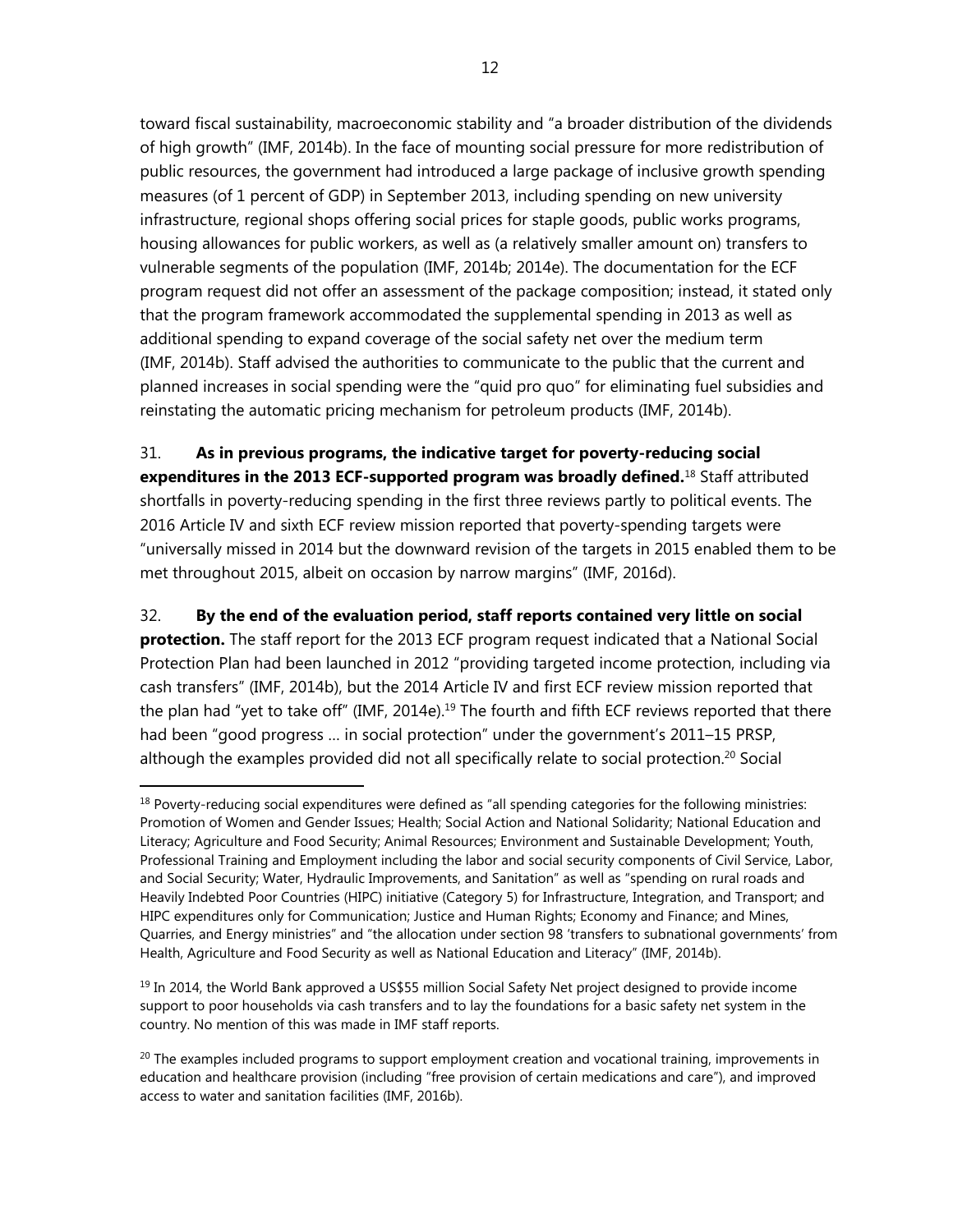protection was not one of the three pillars under the 2016–20 PRSP which focused on economic governance, human capital development, and structural transformation of the economy and private sector development. The 2016 Article IV staff report cited the World Bank's Country and Policy Institutional Assessment of Burkina Faso showing it was "strong in terms of … policies for social inclusion" but needed to improve "social protection and labor market regulations," without any elaboration (IMF, 2016d).<sup>21</sup>

### **B. Mozambique**

33. **In Mozambique, the IMF covered social protection issues during the evaluation period in the context of poverty reduction, subsidy reform, and the Social Protection Floor.**  The IMF provided financial support through a three-year PRGF arrangement from 2004 to 2007 and a one-year arrangement under the Exogenous Shocks Facility (ESF) from 2009 to 2010; a two-year arrangement under the SCF was approved at the end of 2015. In between, and at times overlapping with the financing arrangements, Mozambique had three three-year programs under the Policy Support Instrument (PSI) beginning in 2007, 2010, and 2013, respectively.<sup>22</sup> The World Bank, UNICEF, the ILO and many donors were also actively engaged in Mozambique during the evaluation period. Between 2006 and 2015, the World Bank completed nine Poverty Reduction Support Credit programs and led the policy dialogue on public expenditure management, sectoral structural reforms, civil service reform, as well as on social safety nets. The ILO has supported the expansion of the social protection system in Mozambique as part of its Decent Work Agenda since 2005.<sup>23</sup>

34. **At the beginning of the evaluation period, the IMF's main concern on the social front was achieving sustained poverty reduction under the MDGs.** At that time, the country was midway through a three-year PRGF arrangement that had begun in July 2004. Mozambique was considered on track to meet some of the MDG targets (e.g., poverty, infant and maternal mortality, access to safe drinking water) but not others. The IMF urged the authorities to reallocate additional resources from the Multilateral Debt Relief Initiative and aid inflows to expand the absorptive capacity of "the most economically (infrastructure) and socially productive (education, health,

 $^{21}$  Burkina Faso scored 3.6 (out of 6) in the category of "policies for social inclusion and equity" in 2015, down from 3.7 in 2012, but better than the 2015 average for the West African Economic and Monetary Union (WAEMU) and for Sub-Saharan Africa (3.2 in both cases). Within the category of policies for social inclusion and equity, Burkina Faso scored 3.0 on "social protection and labor" in 2015, down from 3.5 in 2012, but better than the 2015 average for WAEMU (2.8) and for Sub-Saharan Africa (2.9) (IMF, 2016d).

 $^{22}$  The PSI is designed for LICs that may not need IMF financial assistance but still seek close cooperation with the IMF in preparation and endorsement of their policy frameworks.

 $23$  Mozambique is a flagship country for the One UN Initiative, which promotes increased coordination between clusters of UN agencies. Since 2007, the ILO, UNICEF, and the World Food Program (WFP) have jointly collaborated with the authorities to develop and expand the social protection system.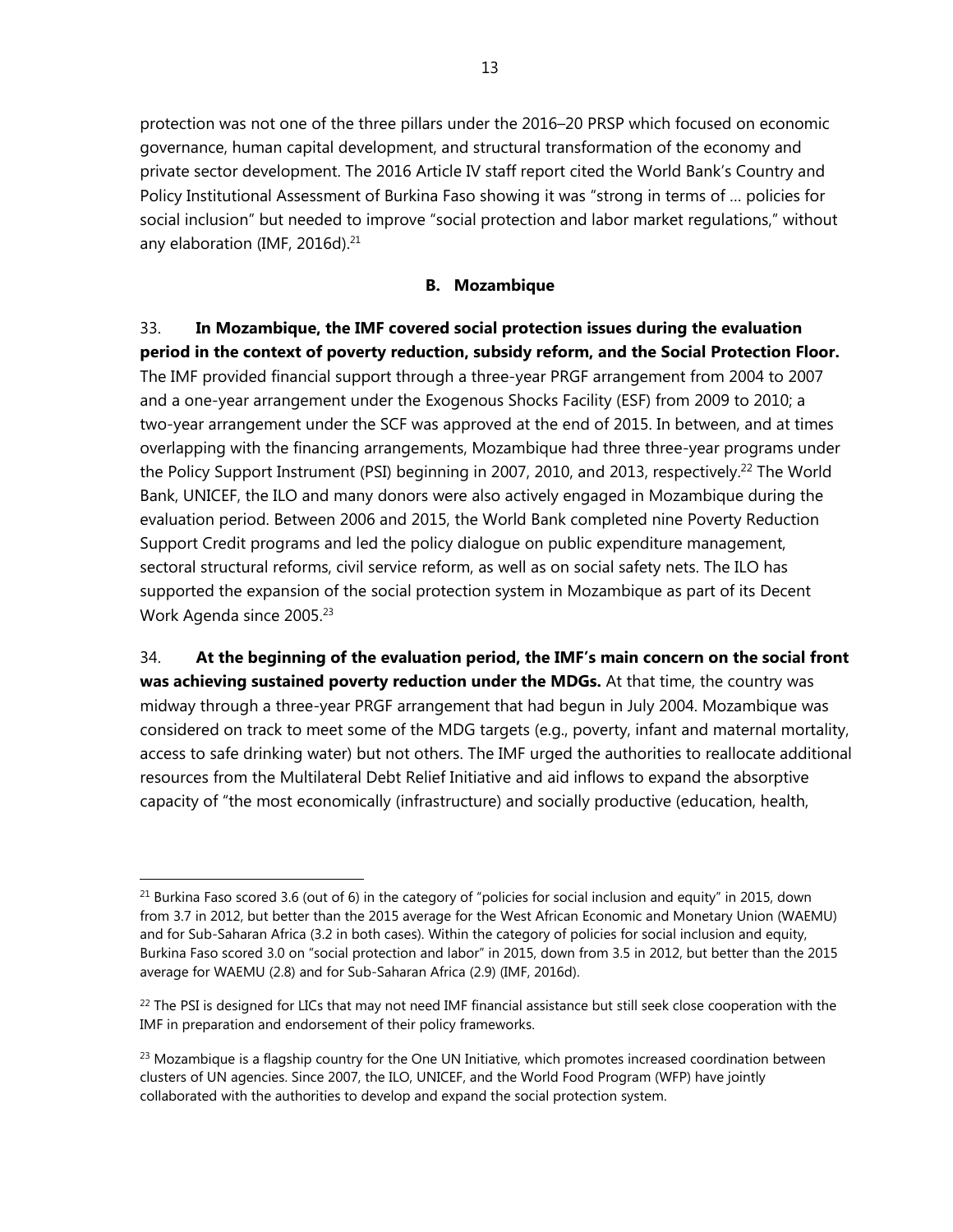HIV/AIDS) areas" to help achieve the MDGs (IMF, 2006f). But as with the 2004 PRGF program, the 2007 PSI did not contain any conditionality on priority social spending.

35. **The IMF (together with the World Bank) facilitated the authorities' efforts to mitigate the impact of food and fuel price shocks in 2008.** Early that year, large domestic fuel price increases had led to higher transportation fares, triggering riots in a number of cities. The government revoked the fare increase and subsidized fuel for minibus operators, at a cost of 0.15 percent of GDP. The second PSI review mission characterized the response as a "temporary and well targeted transportation subsidy" and revised the fiscal framework to accommodate this expenditure (IMF, 2008c). To assist the government on how to mitigate the social impact of further increases in oil and food prices, IMF and World Bank staff organized a high-level meeting in Maputo in May 2008 to discuss best-practice policy responses. Broad agreement was secured at the meeting to avoid sweeping price subsidies and tariff reductions in favor of "well targeted subsidies and higher safety net cash transfers and measures to raise agricultural production" (IMF, 2008c). In June 2008, as oil import prices increased again, the government reduced fuel-related taxes to limit pressures on domestic prices and launched the Food Production Action Plan to boost domestic food output. These measures were largely financed by reductions in non-priority spending and additional World Bank budget support.

36. **The IMF also provided financial assistance to cushion the impact of the global financial crisis and economic slowdown on Mozambique.** Concerned that the global recession would lead to a balance-of-payments deterioration and shortfalls in aid disbursements, IMF staff encouraged "somewhat more expansionary fiscal and monetary policies" in 2009 (IMF, 2009e), and in July of that year the Board approved a 12-month, SDR 114 million (about US\$176 million) arrangement under the  $ESF<sup>24</sup>$  The staff report referred to "the recent adoption of a new law on social protection" and noted that the authorities intended to strengthen the social security and supplementary pension system with the World Bank's support, without going into detail (IMF, 2009g).

37. **An indicative target (floor) for "priority social spending" was set in the PSI arrangement approved in mid-2010, but it included little by way of social protection spending.** Priority social spending was defined by the authorities as total spending in seven sectors: (i) education; (ii) health; (iii) HIV/AIDS; (iv) infrastructure development; (v) agriculture; (vi) rural development; and (vii) governance and the judicial system.<sup>25</sup> It was envisaged that such spending would be raised to 19 percent of GDP in 2010 (from around 17 percent during 2007–09), equivalent to about 62 percent of total spending.

<sup>&</sup>lt;sup>24</sup> The ESF is designed to provide policy support and financial assistance on concessional terms to eligible LICs facing temporary exogenous shocks. The Board discussed the authorities' request for an ESF arrangement at the same time as the 2009 Article IV consultation and the fourth review under the 2007 PSI.

<sup>&</sup>lt;sup>25</sup> Based on program categories in the government's PRSP (PARPA II) covering the period 2005–09.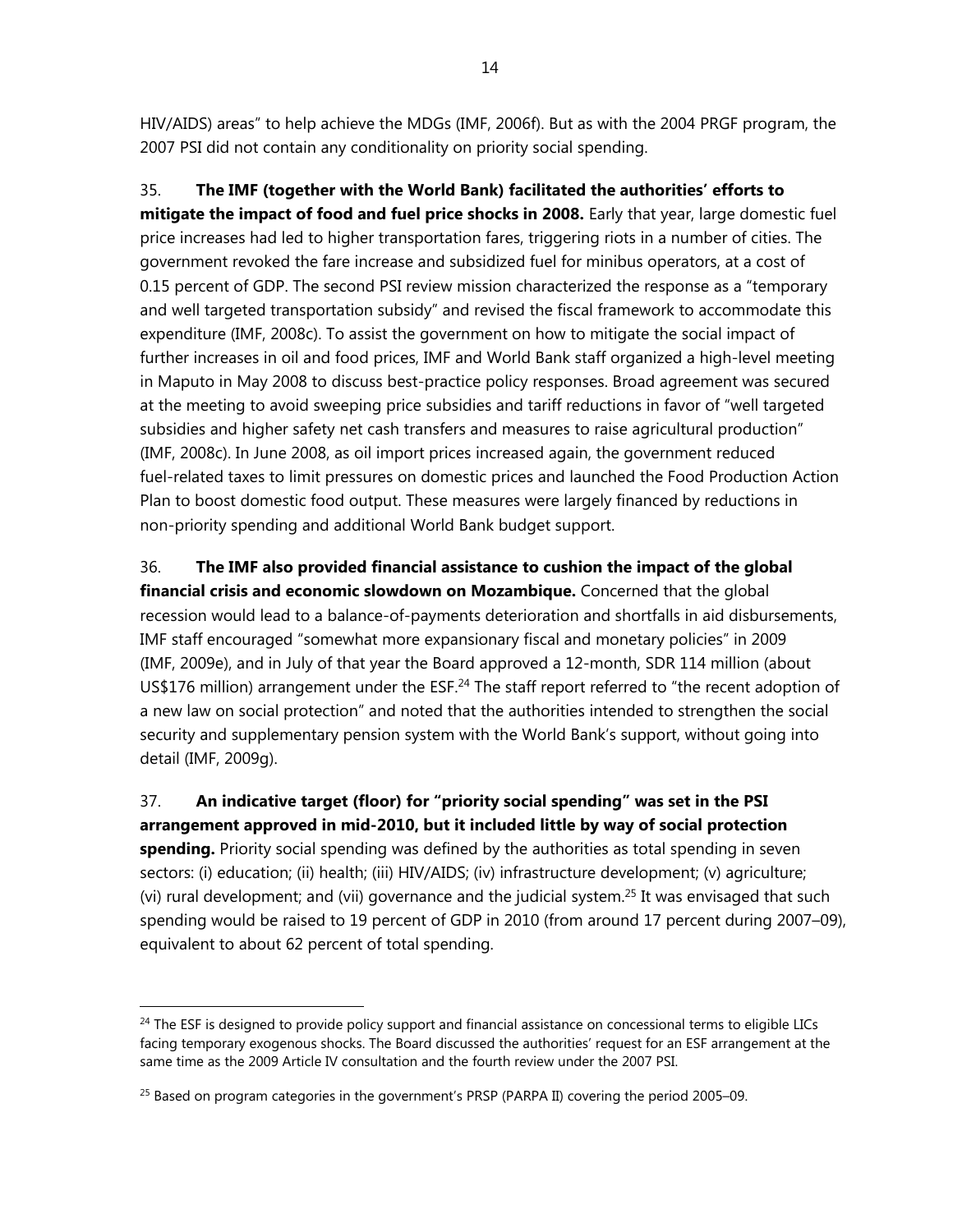38. **The IMF subsequently extended its involvement in social protection during the 2010 PSI arrangement, when social stability was threatened by the second round of food and fuel price increases.** The first PSI review mission arrived shortly after a string of violent street riots had broken out in major cities in September 2010 in protest against increases in administered prices for bread, water, and electricity. Food prices had risen by 25 percent in one year and domestic fuel prices by more than 50 percent due to the removal of fuel subsidies and the depreciation of the exchange rate (Box 2). In response, the authorities introduced a bread subsidy, rescinded the tariff increases for electricity and water for low-usage households, and maintained subsidies for urban transportation. Staff supported the measures, noting that they were "better targeted than the blanket fuel subsidy and believed to benefit the most vulnerable segments of the population" (IMF, 2010h). At the same time, staff explicitly urged the authorities to "consider expanding the existing social safety nets in a well-targeted way," (IMF, 2010h) suggesting that doing so could enhance long-term growth, and indicating that development partners were ready to assist them in this undertaking.

39. **Achieving "inclusive growth" became the dominant short- and medium-term policy priority for the country**. Staff analysis confirmed that growth in Mozambique had not been as pro-poor as in other high-growth Sub-Saharan African countries and that it had become less pro-poor over time (IMF, 2011f). In February 2011, the authorities organized a three-day highlevel conference together with the IMF, the World Bank, and other development partners, to discuss how to broaden the country's development strategy to make economic growth more inclusive. The discussions were reflected in the new PRSP (*Plano de Acção para Redução da Pobreza*, or PARP) for 2011–14, which was adopted in May 2011. Fund and Bank staff especially welcomed the PARP's "strong commitment to developing more focused and better-designed social protection programs in substitution of ad-hoc measures adopted in response to recent exogenous shocks" (IMF, 2011i). Consistent with the PARP's focus, the definition of "priority social spending" (indicative target) in the PSI was later expanded to include social action, labor and employment (IMF, 2012c).

#### **Box 2. Mozambique: Fuel Subsidies**

Mozambique meets all of its fuel consumption needs through imports. Fuel imports are controlled by the government through a central tender to suppliers. A decree set in 2006 (and reviewed in 2012) specifies an automatic pricing mechanism to adjust the retail price every six months, following a market-based formula.

The automatic pricing mechanism was suspended at the peak of the food and fuel price shock in February 2008 when the government introduced an adjustment factor that kept fuel prices below market prices for social reasons. In April 2009, the government locked pump prices and asked fuel importers to continue to provide fuel below market prices.

In 2010, the government gradually raised prices to market levels for all petroleum products except for diesel, which continued to be subsidized for retail consumption (but not for megaprojects, construction, public works and other large consumers). Fuel prices were raised again in April 2011.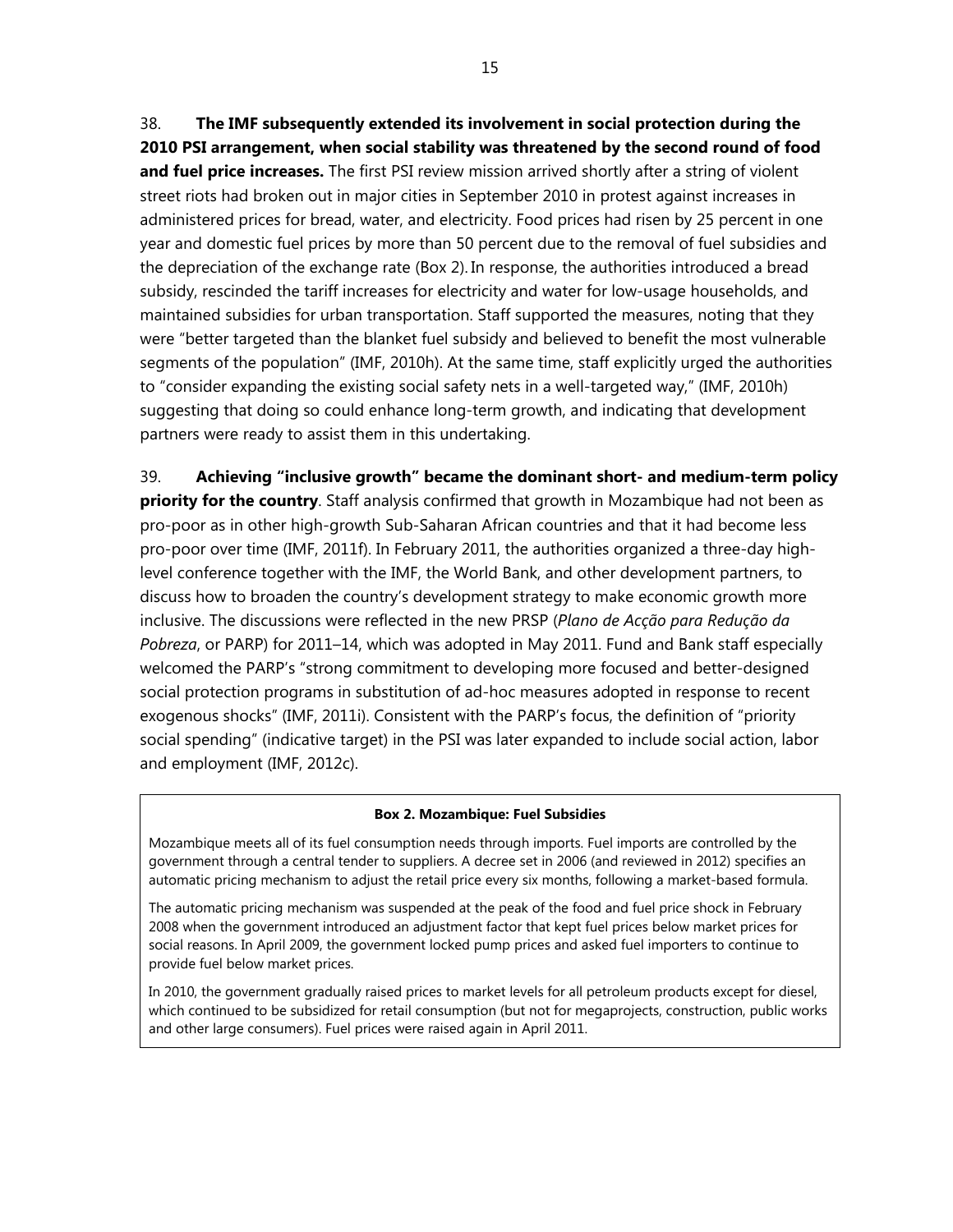# 40. **Staff advised the authorities to create fiscal space for a sustainable social**

**protection system by eliminating fuel subsidies.** The authorities decided to replace the emergency subsidies introduced in the wake of the September 2010 unrest with new basic food and transport voucher programs for the urban poor in mid-2011. The IMF mission expressed concerns about the level of coverage, administrative obstacles and costs of the proposed voucher programs and recommended that the authorities "seek the expertise of development partners and other stakeholders to get any expansions to the social safety net right, so as to truly target the most vulnerable and contain risks to social peace" (IMF, 2011f). The mission emphasized that removing the fuel subsidy would create a unique opportunity to redirect public resources towards "perennial and better targeted social protection schemes" and urged the authorities to "seize this momentum to become a 'front runner' in sustainable social protection in Sub-Saharan Africa" (IMF, 2011f).

## 41. **Staff collaborated with the ILO and other partners to advocate for a Social**

**Protection Floor for Mozambique** (Box 3 and Zhou, 2017). A joint pilot exercise was initiated in 2011 which involved: (i) a World Bank-led review of existing social security programs and expenditure;<sup>26</sup> (ii) a costing exercise of different scaling-up options, led by the ILO; and (iii) an IMF-led assessment of available fiscal space consistent with the macroeconomic framework; and (iv) a simulation of the impact of policy options on the poverty gap, led by UNICEF (IMF, 2011f). IMF staff (together with the ILO, UNICEF, and the World Bank) actively advocated for expanding social protection programs, including addressing the full Cabinet at one point. According to IMF, ILO, and World Bank staff interviewees, despite initial skepticism, the government ultimately agreed to roll out a basic social protection initiative (Social Protection Floor) in 2012 by revamping the cash transfer system and introducing a labor-intensive public works program in urban and rural areas. The plan was to increase the number of beneficiary households from 309,000 in 2012 to 815,000 by 2014 (IMF, 2012c). Staff estimated that this would require an annual resource allocation of 0.4-0.8 percent of GDP over the subsequent few years—an amount well within the projected fiscal space available and thus consistent with a sustainable mediumterm fiscal framework and macroeconomic stability (IMF, 2012c). Staff also noted that further expansion of the social protection floor over the longer term would need to compete with other government priorities such as infrastructure investment.

1

<sup>&</sup>lt;sup>26</sup> The World Bank's 2012 Social Protection Assessment for Mozambique found "major gaps": the major social assistance programs and the pension plan for the private sector had limited coverage, the targeting accuracy of programs for the poor was weak, and the major programs were not cost-effective (World Bank, 2012). Taking into account the government's capacity and resources, the Bank recommended: (i) consolidating the basic social assistance system and implementing a labor-intensive public works program, improving processes and mechanisms to increase the cost-effectiveness of interventions, and deepening the social security reforms; (ii) introducing an unconditional transfer program for poor families with children; and (iii) evaluating the new programs, tightening the links between programs and services, and strengthening coordination mechanisms with non-governmental organizations.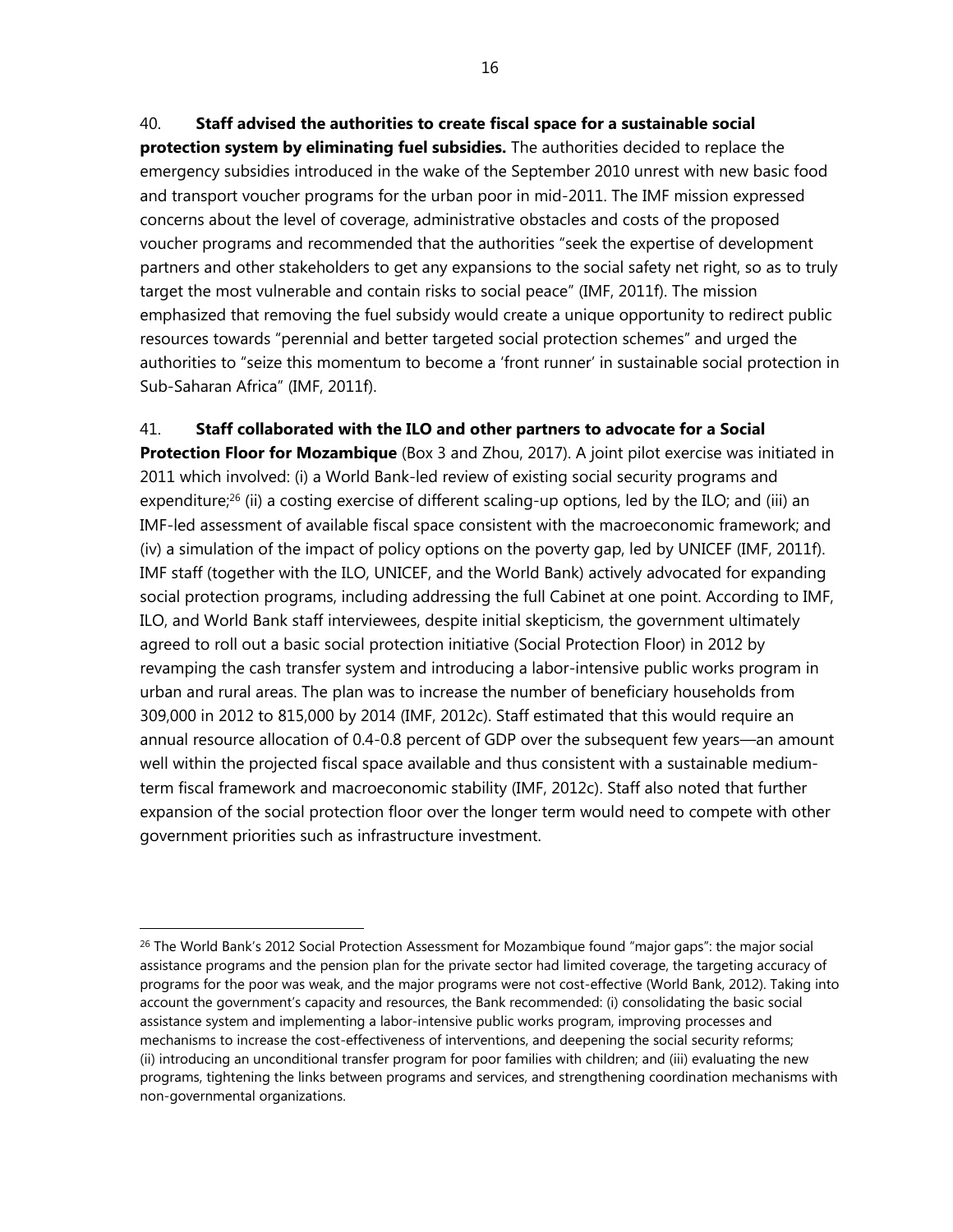#### **Box 3. Mozambique: The Social Protection Floor**

The UN Social Protection Floor initiative, led by the ILO and the World Health Organization (WHO), pursues a normative approach to social protection among countries, including a basic set of essential social rights and transfers, in cash and in kind, to provide a minimum income and access to essential goods and services.

The development of a Social Protection Floor in Mozambique took place in two phases. The first phase, from 2005 to 2010, established a legal and strategic framework for basic social protection, enshrined in the *National Strategy for Basic Social Security* (ENSBB) adopted in April 2010. The second phase, beginning in 2011, focused on the implementation of the ENSSB to expand the coverage of eligible households through: (i) the Basic Social Subsidy Program (PSSB), providing cash transfers to extremely poor households with no adult able to work; (ii) the Productive Social Action Program (PASP) involving direct employment in public works projects and provision of training programs and other active labor market policies; and (iii) the Direct Social Action Program (PASD) providing short-term support to temporarily vulnerable households.

An ILO costing exercise explored alternative scenarios for expanding the coverage of the Social Protection Floor over a ten-year timeframe from 2012 to 2022. The simulations concentrated on the non-contributory pillar of a Social Protection Floor. Under the baseline scenario, it was estimated that the PASP, PSSB, and PASD could expand to cover over 1.5 million households by 2022 at a cost of 0.8 percent of GDP. Under more ambitious plans, e.g. with higher transfer amounts for the PASP and PSSB and scaling up the PASP in urban areas, it was estimated that these programs could reach almost 2 million households in 2022 at a cost of 1.6 percent of GDP (Cunha and others, 2013).

The projected costs from the ILO exercise were consistent with fiscal space projections provided by the IMF. IMF staff estimated that in total, 2.3 percent of GDP in additional fiscal space could be created during 2012–22—1.2 percent of GDP from net revenue increases and 1.1 percent of GDP from expenditure consolidation, "mainly through the phasing out of the costly and ill-targeted fuel subsidy"—for the government's priority spending programs (Cunha and others, 2013).

42. **The IMF was not involved in designing the social protection floor; its role was to assess the available fiscal space and recommend that a portion be allotted to social protection programs.** It was agreed that the World Bank would take the lead through TA and project support for designing and putting in place the building blocks of the Social Protection Floor.27 The IMF continued to monitor spending on the Social Protection Floor and on the broader group of priority social expenditures (an indicative target under the PSI) for the remainder of the PSI arrangement.28 ILO and UNICEF staff and country authorities interviewed acknowledged the important role played by the IMF—particularly the mission chief and the

<sup>&</sup>lt;sup>27</sup> In 2013, the World Bank approved a US\$50 million multi-year Social Protection Project for Mozambique to: (i) strengthen institutions and build capacity to support the implementation, monitoring, and evaluation of the national strategy for basic social security; and (ii) implement labor-intensive public works in rural and urban areas.

 $28$  The fifth review mission (in December 2012) reported that pilot programs for public works initiated in the second half of the year had reached about 9,600 households and that the authorities were aiming to reach some 900,000 beneficiaries and to raise the level of cash transfers towards the poverty line over the next few years. The sixth review mission (in May 2013) reported that the government had "substantially increased the budget for social protection" to 0.4 percent of GDP for 2013 (with additional World Bank funding for public works programs) and was committed to increasing the allocation further to 0.8 percent of GDP over the medium term (IMF, 2013b). With regard to priority social spending, the mission reported that the end-2011 and end-2012 indicative floors were exceeded and that spending for priority sectors would "continue to rise, from 55 percent to 58 percent of expenditures excluding net lending" (IMF, 2013b).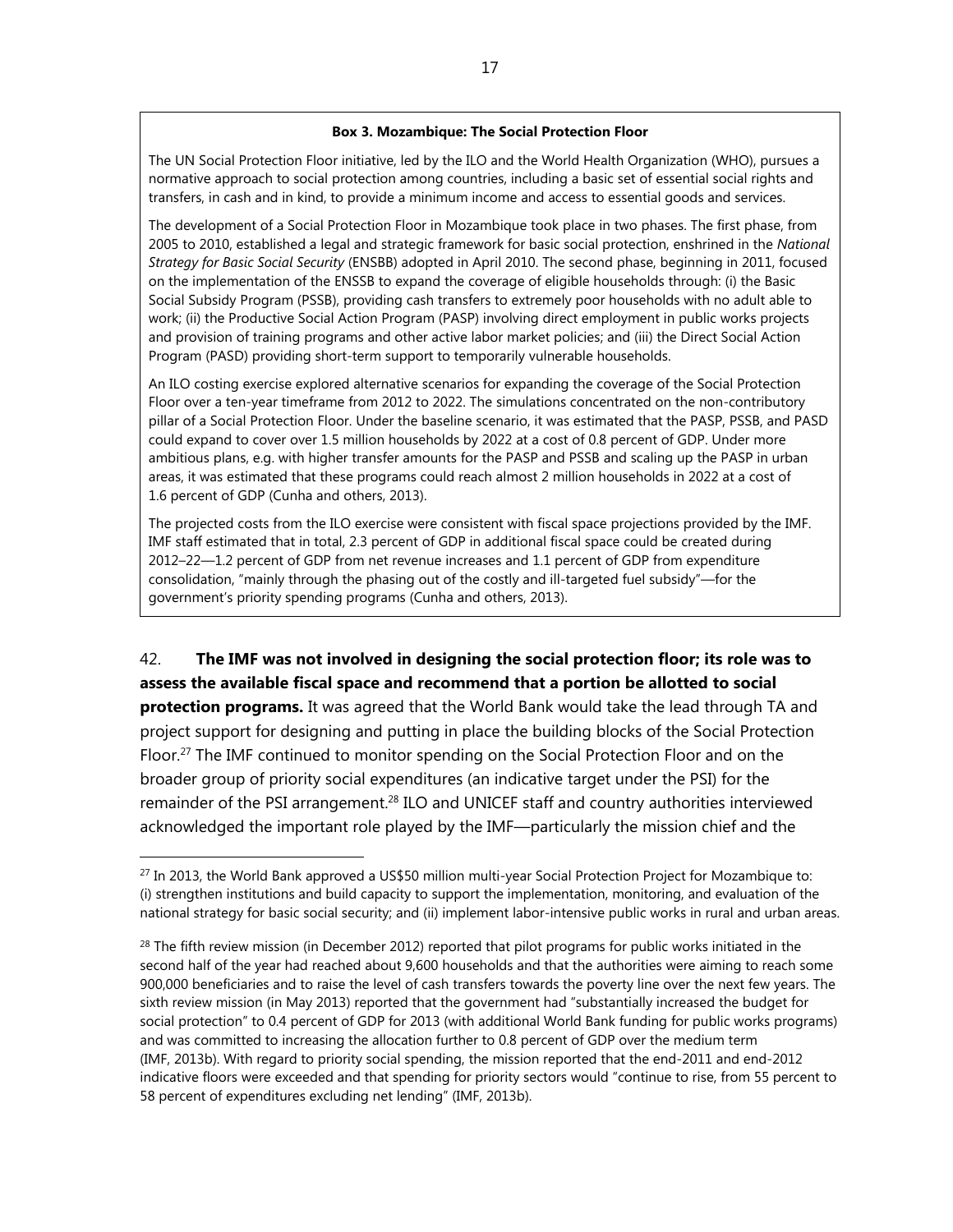resident representative—in identifying fiscal space for the country to expand social protection and in helping to mobilize budget and donor support for social protection programs. According to the authorities, the number of beneficiaries under the Social Protection Floor programs increased by 23.5 percent between 2013 and 2014 (IMF, 2014c).

43. **The IMF's focus on social protection dropped off after 2013.** The third three-year PSI approved in mid-2013 continued to include an indicative floor on priority spending which included spending on the Social Protection Floor. However, staff reports made no mention of the Social Protection Floor, and monitoring of the indicative target on priority spending stopped after the third review. Staff explained that the defined scope of priority spending limited the effectiveness of the indicative target to protect critical social spending: (i) it was too broad (comprising about 60 percent of total spending on average) and did not prioritize across spending within a given sector; (ii) monitoring was difficult due to the lack of comprehensive and timely data; and (iii) meeting the target depended on donor disbursements that were beyond the control of the authorities (IMF, 2015f). At the Board meeting for the fourth review, staff indicated that the indicative target would be redefined for the next review to reflect only the most important social programs. However, attention shortly after that turned to the deterioration in macroeconomic performance and no new priority spending indicator was identified, while almost no one on the Board seemed to notice the omission.<sup>29</sup>

44. **But the IMF continued to pursue the issue of fuel subsidy reforms to create fiscal space for priority expenditures.** During the 2010 PSI, the IMF had repeatedly urged the authorities to follow through on their commitment to eliminate "the ill-targeted and costly fuel subsidy" (IMF, 2011j). The authorities raised prices for gasoline and diesel—effectively eliminating the subsidies—in 2011, but kept pump prices fixed as global oil prices continued to fluctuate. Mindful of the riots that occurred in 2008, staff supported the payment of separate fuel subsidies to private minibus operators which provided the bulk of transport services to the public but encouraged the government to apply an automatic price-setting formula for all petroleum products over the medium term. A December 2015 TA mission from FAD presented some options for reforming fuel subsidies, drawing on international experience. The TA report included some recommendations for mitigating the social impact of the subsidy reform, such as enlarging the coverage of the existing cash transfer system, scaling up other programs within the ENSSB, and introducing transportation subsidies. According to staff interviewed for this evaluation, these recommendations were made in consultation with the World Bank but they were not discussed in detail with the authorities given that the Ministries requesting the TA were concerned more with the price-setting formula and its budgetary implications. ILO and UNICEF representatives interviewed in Mozambique felt, however, that the IMF should have sequenced its policy advice

 $^{29}$  At the Board meeting discussing the fifth PSI review, only one Director commented on the absence of an indicative target for priority spending, noting that it did not "bode well" for accomplishing the program's objective of inclusive growth.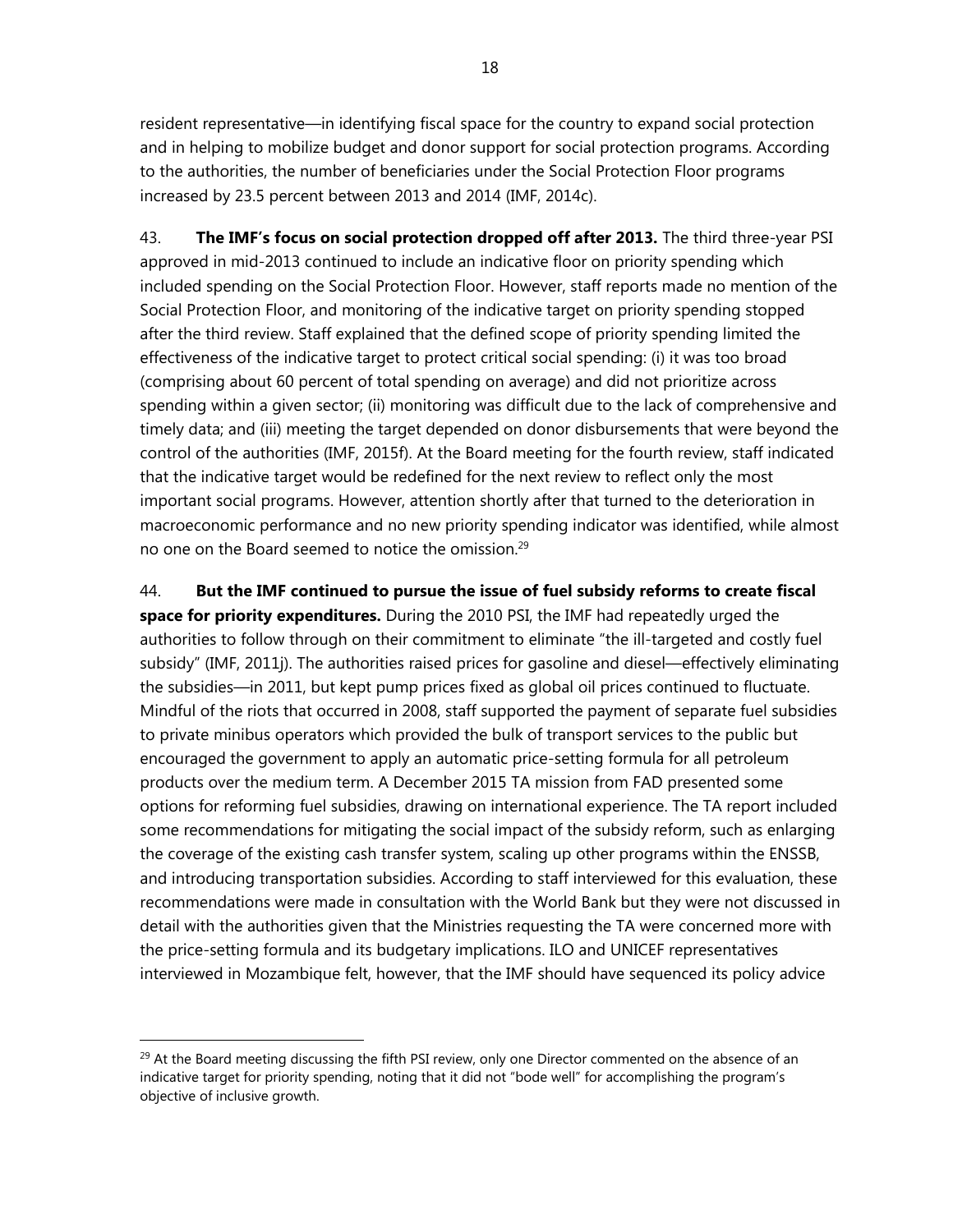to ensure that the appropriate social protection measures were in place first before removing any subsidies.

### **C. Senegal**

45. **The IMF's interest in social protection in Senegal over the evaluation period surfaced primarily in the contexts of poverty reduction and food and energy subsidy reforms.** Senegal had three successive PSI arrangements during the evaluation period: the first from 2007 to 2010, the second from 2010 to 2014, and the third approved in June 2015. $30$ Midway through the first PSI in December 2008, a one-year arrangement under the ESF was approved to help Senegal finance the balance of payments impact of higher world food and energy prices.<sup>31</sup>

46. **At the beginning of the evaluation period, a key focus was on poverty reduction and meeting the MDGs.** In 2006, Senegal had just completed the third in a series of multi-year programs under the Enhanced Structural Adjustment Facility (ESAF) and the PRGF. According to the EPA issued that year, the country had made limited progress in reorienting spending including of resources freed by Heavily Indebted Poor Countries (HIPC) debt relief—toward priority sectors, which the authorities had identified as health, education, justice, and social development (IMF, 2006b). The 2006 Article IV mission reported that while poverty and social indicators had improved, "the poverty reduction agenda underlying the PRSP remain[ed] largely unfulfilled, reflecting absorptive capacity constraints and weaknesses in public expenditure management" (IMF, 2007g). The new PRSP covering 2006–10 (PRSP-II) revolved around four strategic pillars: (i) wealth creation; (ii) access to basic social services; (iii) protection of vulnerable groups and risk management; and (iv) good governance. Commenting on this strategy, the Bank-Fund Joint Staff Advisory Note (JSAN) opined that the third pillar—social protection—had been "neglected so far" and would require "greater allocation of budgetary resources to vulnerable groups, notably the handicapped and elderly, and toward development of infrastructure benefiting the poorest segments of the population" (IMF, 2007e).<sup>32</sup>

47. **Senegal was hit hard by the 2007–08 global food and fuel price crisis.** Inflation reached 6 percent in 2007, the highest level in over a decade. The sharp rise in food and fuel prices triggered street demonstrations and prompted the government to adopt policy measures

<sup>&</sup>lt;sup>30</sup> Prior to the PSIs, Senegal had a three-year SDR 24 million (US\$33 million) arrangement under PRGF that expired in April 2006.

 $31$  The ESF was extended by six months and expired in June 2010.

 $32$  Specifically, the JSAN indicated that this would involve consolidating various transfers to vulnerable groups into a coherent set of interventions and transitioning from unconditional transfers to "a tighter focus on the truly vulnerable, use of improved targeting tools and more systematic monitoring of outputs and impacts" (IMF, 2007e). Per the established division of labor between the Bank and the Fund, this section of the JSAN was prepared by World Bank staff.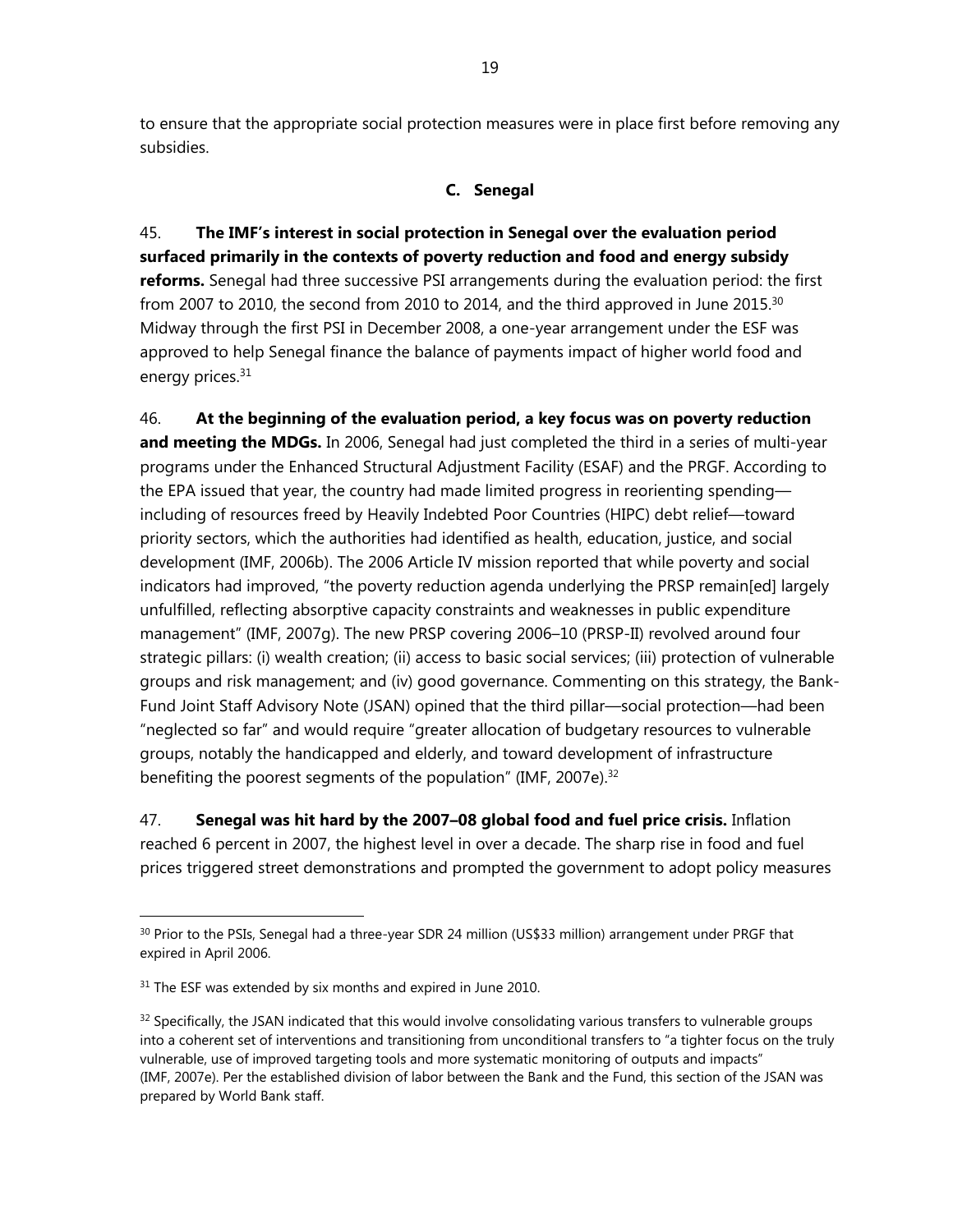to protect the poor: the VAT and customs duties on staple food items (rice, wheat, powdered milk, and bread) were suspended in mid-2007, the subsidy on butane gas was gradually raised, and subsidies for petroleum products were introduced in late 2007.

48. **The three-year PSI approved in November 2007 contained no targets for social spending but articulated a medium-term objective of allocating 40 percent of total expenditures to priority sectors by 2010.** These sectors were defined even more broadly than under the earlier PRGF arrangement to include "environment, rural hydraulics, and waste management" (IMF, 2008b). Noting that energy sector subsidies had crowded out priority spending in 2006, the IMF emphasized that energy sector reform was crucial for freeing up fiscal space to meet the priority spending objective. $33$  And noting that the measures to protect the population from food and fuel price increases had crowded out other spending in 2007, the IMF advised the authorities to "consider affordability, aim for better targeting, and minimize economic distortions" (IMF, 2008b). To ensure that expenditure reprioritization took place, administrative orders were issued from the Prime Minister and Finance Minister in May 2008 to limit the ability of line ministries to commit new non-priority spending, which was a structural condition (prior action) required to be met for the first review of the PSI arrangement (IMF, 2008b).

49. **A PSIA conducted by FAD in early 2008 found that existing food and fuel subsidies were not well targeted and suggested alternative short-term measures to protect the poor** (Box 4). The 2008 Article IV and first PSI review mission discussed the PSIA findings, which were detailed in an SIP (Adenauer, 2008), and urged the authorities to identify alternative policy measures in consultation with development partners and other countries in the region. In concluding the Article IV consultation, Directors reinforced the message that measures to shield the vulnerable from food and fuel price increases should be better targeted and affordable while minimizing economic distortions (IMF, 2008b). They further recommended the introduction of a social safety net for the longer term. Consistent with the IMF's advice, the authorities decided to phase out subsidies and tax suspensions on food and fuel items and requested TA from the World Bank to analyze the operational feasibility of introducing a CCT program.<sup>34</sup>

 $33$  Energy subsidies (more than half of them for electricity) reached over 3 percent of GDP in 2006. Publication of the government's decision to raise electricity prices (by 6 percent in November 2007) was a prior action for the program request. At that time, the World Bank and other donors were negotiating a reform program to restructure and recapitalize the energy sector, refine pricing formulas, and introduce cost-cutting measures, among other things.

<sup>&</sup>lt;sup>34</sup> In the second half of 2008, the authorities reinstated taxes on core food products, discontinued the rice subsidy (which was introduced in March 2008), and ended the protective tax on vegetable oil which had been in place since 2006—the latter a longstanding Bank and Fund staff recommendation. At the same time, the authorities expanded the school meals program and looked into the feasibility of a public transportation subsidy. The butane gas subsidy was eliminated in mid-2009. In late 2010, the World Bank initiated a TA program on social protection in Senegal, with a focus on safety nets.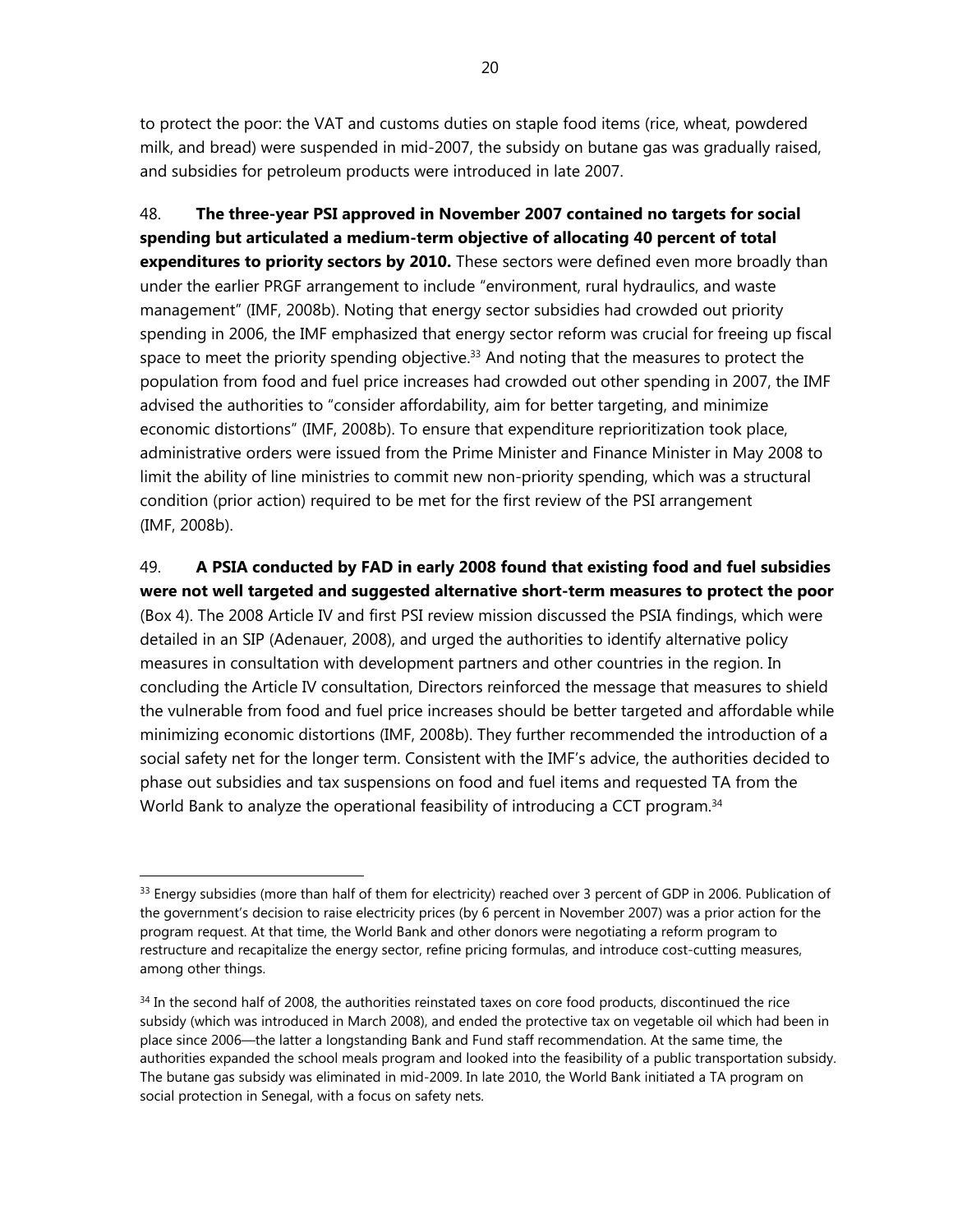#### **Box 4. Senegal: Findings and Recommendations of the 2008 PSIA**

With regard to food subsidies, the PSIA concluded that the tariff suspension for rice benefited the two poorest quintiles of the population more whereas the tariff suspension for powdered milk and bread benefited richer population segments more. With regard to fuel subsidies, the PSIA concluded that exempting kerosene (lamp oil) from taxation benefited the bottom two quintiles of the population more whereas the subsidy on butane gas benefited the richer segments of the population more.

The TA mission suggested the following short-term policy options: (i) shifting subsidies from butane gas to kerosene; (ii) keeping some of the existing tax suspensions, especially for rice; (iii) instituting a subsidized rate for small electricity users; (iv) redirecting existing agricultural subsidies towards increasing farm productivity and broadening rural job opportunities; and (v) targeting relatively poor groups directly through measures such as school lunches, public works programs, or transport subsidies.

In the long run, staff recommended implementation of a CCT system. Adenauer (2008) explored in detail how such a system could be designed and implemented in Senegal and concluded that its cost could be kept at 1 percent of GDP, which would be less than the cost of the existing tax exemption on kerosene and the butane subsidy.

50. **"Social spending" increased under IMF-supported arrangements during 2008–10 but it is not clear how much of it went to social protection.** The IMF provided additional financial assistance for the food and fuel crisis through a one-year SDR 49 million (US\$76 million) ESF arrangement approved at the end of 2008. In 2009, like many other LICS, Senegal was affected by the global recession and falling domestic revenues, and the IMF supported a temporary fiscal policy relaxation to help bolster the economy and protect social and infrastructure spending. The ESF arrangement ran in parallel with the PSI arrangement that was approved in 2007. At the 2010 Article IV, fifth PSI review, and third ESF review discussions, the authorities indicated that social spending as a share of total spending was set to increase from 33 percent in 2008 to almost 35 percent in the government's budget for 2010; the staff report defined this spending as "expenditures on health, education, environment, the judiciary, social development, sewage, and rural irrigation" (IMF, 2010d).

# 51. **The 2010 PSI arrangement set an indicative target (floor) on social spending of**

**35 percent of total spending; this was defined explicitly to include social safety nets.**35 Staff reported that the authorities were "advancing well-targeted programs (including conditional cash transfers) instead of general price subsidies" (IMF, 2010g). A World Bank program of TA on social protection was underway by that time, and the authorities indicated that they would continue the school meals program and would "evaluate the pilot program of conditional cash transfers to the poorest households, in conjunction with the World Bank" (IMF, 2011e) (Box 5).

<sup>&</sup>lt;sup>35</sup> The Technical Memorandum of Understanding defined social spending as "spending on health, education, the environment, the judicial system, social safety nets, sanitation, and rural water supply" (IMF, 2010g). The same indicative target was maintained in the 2015 PSI arrangement (IMF, 2015g).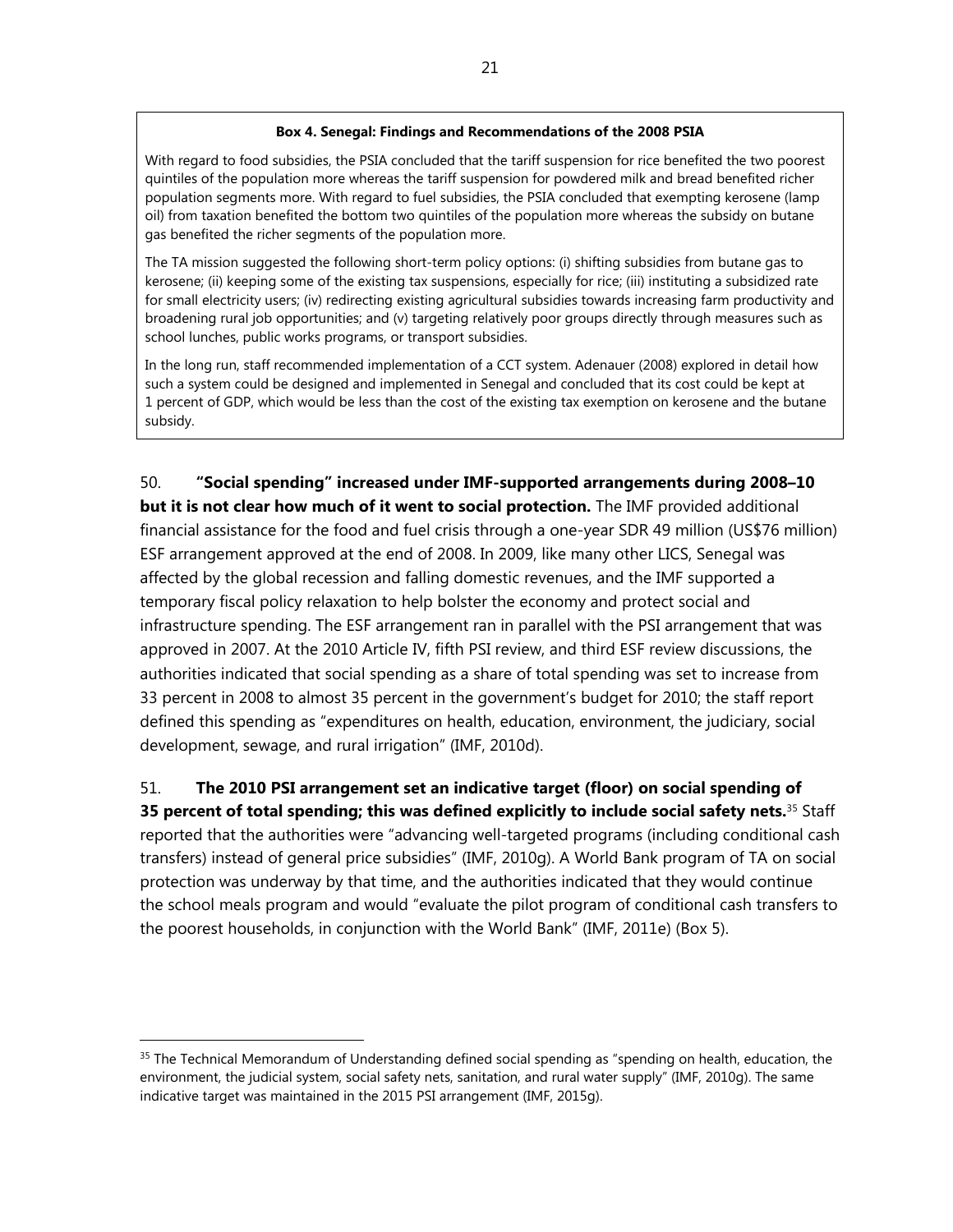#### **Box 5. Senegal: Social Safety Nets**

With support from the World Bank, the government of Senegal developed the *National Social Protection Strategy 2005-2015* after the elaboration of the first PRSP in 2002. The strategy was used as the basis to develop the third pillar of PRSP II (on social protection) covering the period 2006–10. The objectives of the social protection pillar were to: reform and strengthen social security; extend social protection, particularly for vulnerable groups such as at-risk children; and improve risk and disaster prevention and management.

In late 2010, the World Bank initiated a TA program on social protection, with a focus on social safety nets. Bank staff noted that Senegal's social protection system was fragmented and afforded little effective coverage. A dozen social safety net programs were in operation at the time, including: (i) food programs, such as the National School Lunch Program (which had the largest coverage and accounted for 70 percent of social safety net expenditures) and smaller programs supported by the World Food Program (WFP); (ii) programs targeted at children, such as the pilot Cash Transfers for Child Nutrition Program providing cash grants to mothers of vulnerable children under 5 years old to mitigate the negative impact of food price increases; and the Social Protection Initiative for Vulnerable Children providing cash grants to households to help them maintain vulnerable children and ensure access to health and education services; (iii) programs targeted at other groups, such as the Old Age Support Program to assist the vulnerable elderly; and the Poverty Reduction Program providing grants for income generating activities for vulnerable groups, primarily women, the disabled and HIV-AIDS affected populations; and (iv) the National Solidarity Fund, providing financial, medical and material support crisis and emergency situations (World Bank, 2013).

The election of a new President in 2012 brought a major new push for social safety nets. With support from the World Bank and development partners such as UNICEF, UNDP, the ILO, and the WFP, the government launched a CCT program, the Family Security Allowance (*Bourse de Sécurité Familiale*, or BSF), to provide cash transfers to poor households conditional on school enrollment and health care for school-age children.

The third PRSP (covering the period 2013–17, and renamed the National Strategy for Economic and Social Development), built on PRSP II and revolves around three strategic pillars: (i) economic growth, productivity, and wealth creation; (ii) human capital, social protection and sustainable development; and (iii) governance, institutions, peace and security. In 2014, the World Bank approved a US\$40 million Social Safety Net Project for Senegal to establish the building blocks for a national social safety net system (including an ID registry) and provide targeted cash transfers to poor and vulnerable households, using tools and instruments developed under the BSF.

# 52. **Throughout the 2010 PSI arrangement, the IMF repeatedly recommended that social safety nets be expanded and food and energy subsidies phased out.**

- The first PSI review in June 2011 took place in the wake of a second round of food and fuel price increases, to which the government had responded by freezing retail prices of six food staples and temporarily limiting petrol price increases. Staff advised against those steps and repeated the recommendations made during the earlier episode of high food and fuel prices in 2007–08.
- The second review mission (in December 2011) argued that existing electricity subsidies tended to benefit richer households and crowd out more pro-poor expenditures; and staff introduced a structural benchmark for end-April 2012 calling for the adoption of an action plan on subsidies for electricity consumers.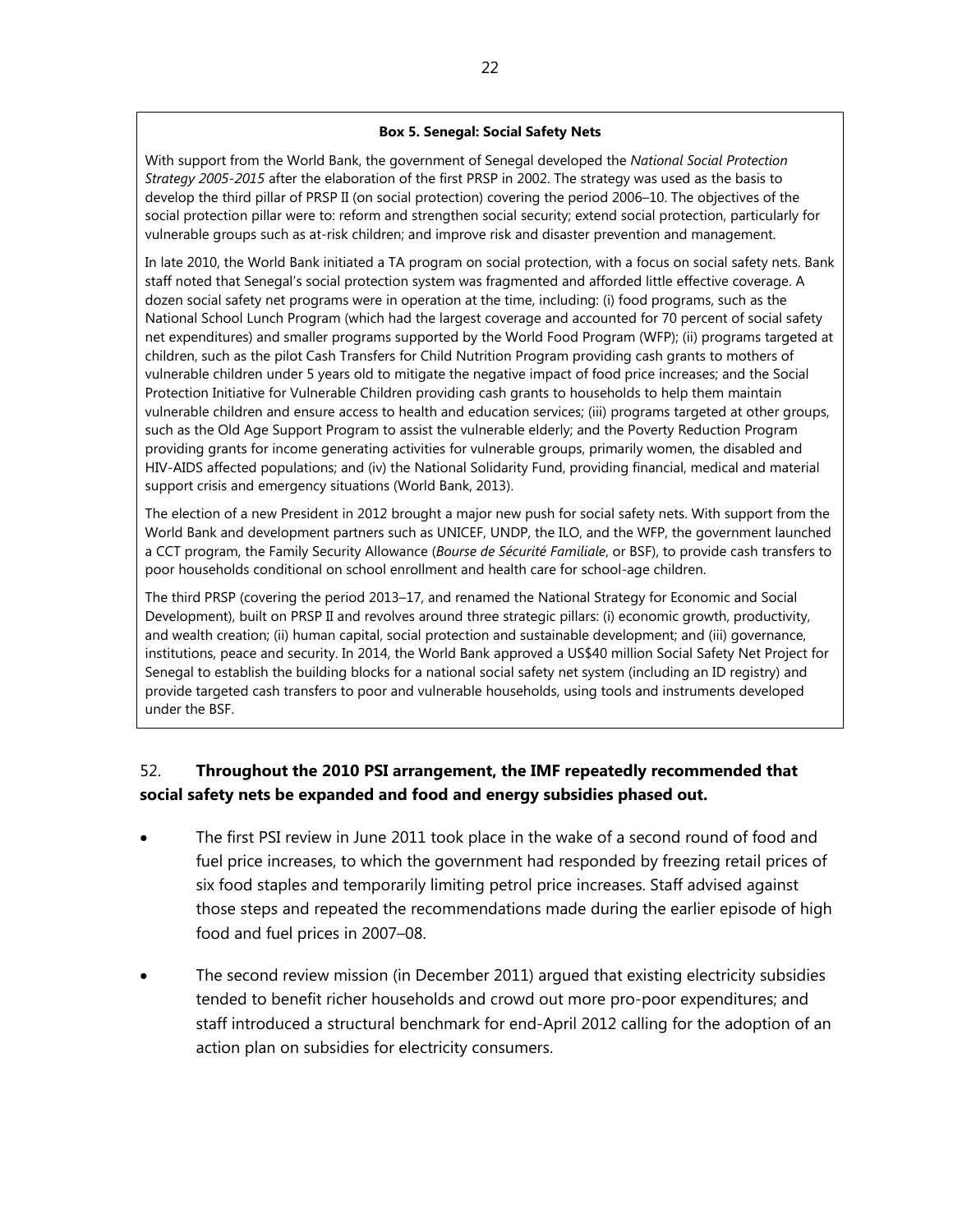- The third review mission (in June 2012, two months into a new administration) stressed the high cost of energy subsidies (about 2 percent of GDP) and moved the deadline for the authorities' action plan on electricity subsidies by four months to give the new administration more time to design an alternative scheme that was better targeted to the poor. The authorities also indicated that subsidies on rice, sugar, and cooking oil introduced earlier in the year would be temporary (IMF, 2012e).
- The 2012 Article IV and fourth review mission (in November 2012) argued—and the Board agreed—that enhancing social safety nets was an "important objective" because limited social safety nets were the main reason why the authorities had relied on food and fuel price subsidies to such a large extent as a form of social protection (IMF, 2012f). Staff (again) stressed that those subsidies were poorly targeted—drawing on a 2008 World Bank study which showed that electricity subsidies did not benefit the rural poor who were typically not connected to the electricity grid—and argued for "more costeffective support to the most vulnerable segments of the population" (IMF, 2012f). The authorities responded that they intended to cap electricity subsidies (an action plan on electricity subsidies was adopted in October 2012) and introduce broader and bettertargeted social safety nets in 2013 (IMF, 2012f) (Box 5).
- The 2014 Article IV consultation and eighth review mission (in December 2014) directly incorporated the World Bank's work on social safety nets through a joint Bank-Fund staff-authored SIP (Coudouel and Newiak, 2015). The staff report noted that overall spending on social safety nets in Senegal was substantially below many other Sub-Saharan African countries; urged the authorities to "gradually expand the social safety net whilst promoting empowerment and emphasizing conditional cash transfers;" and suggested creating fiscal space for social spending by "increasing revenue particularly collecting tax arrears, freezing public consumption in real terms, and improving the composition of spending" (IMF, 2015a). In concluding the consultation, the Board likewise urged the authorities to give priority to strengthening social safety nets (IMF, 2015a).36

53. **The IMF did not provide advice on how Senegal's social safety nets should be strengthened**—this was left to the World Bank and other development partners. The IMF's advice was mainly directed at finding fiscal space for strengthening the country's social safety nets rather than providing recommendations on specific policy designs.<sup>37</sup> Some World Bank staff

<sup>&</sup>lt;sup>36</sup> The Managing Director did not mention strengthening social safety nets in a press statement during her visit to Senegal shortly after the conclusion of the 2014 Article IV consultation, and instead highlighted job creation and financial inclusion as the keys to inclusive growth (IMF, 2015c).

<sup>&</sup>lt;sup>37</sup> On the other hand, some Bank experts, in commenting more generally on the IMF's involvement in social protection, noted that while Fund staff usually had "the right instincts," there was the tendency occasionally to recommend specific approaches without fully analyzing the implications (e.g., "mechanically" recommending CCTs when other types of cash transfers would be more appropriate).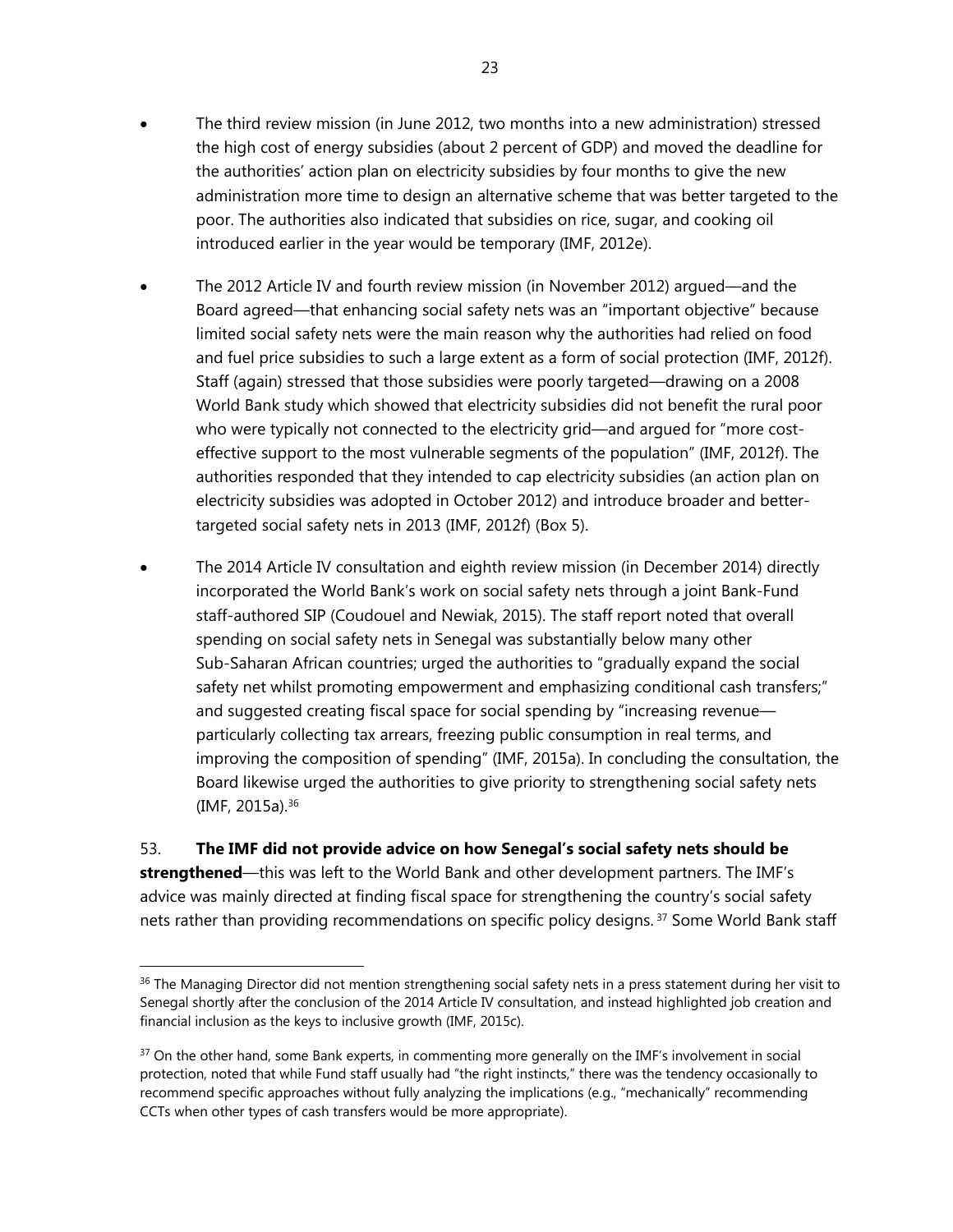interviewees felt that the IMF's involvement in social protection discussions in Senegal was "fruitful" and that Fund staff had played an important role by channeling the Bank's input on reforms to authorities. Others, however, did not recall collaborating closely with IMF staff on social protection. Senegalese authorities interviewed for this evaluation felt that the IMF's primary objective was to eliminate energy subsidies, and recommending social protection measures such as CCTs was seen as a "way out" to overcome resistance to this reform. In their view, the IMF focused only on the budgetary impact of untargeted fuel subsidies and presented only one solution—eliminate the subsidies and introduce CCTs—without attempting to discuss alternative ways to protect the vulnerable.

## 54. **Few references to social protection reforms were included in the third PSI**

**arrangement approved in June 2015.** The PSI supports a three-year program of macroeconomic reforms designed to advance the *Plan Sénégal Emergent*, the authorities' national development plan to transform Senegal into an emerging market by 2035. In interviews with the IEO and in the staff report for the second review, staff emphasized that achieving the *Plan Senegal Emergent* targets required, first and foremost, actions to reduce rent-seeking and encourage private sector investment in order to create economic opportunities for all (IMF, 2016a).

### **D. Zambia**

55. **During the evaluation period Zambia faced major development challenges on the macroeconomic and structural fronts.** On the macroeconomic side, fluctuating copper prices and the need to manage currency flows and coordinate fiscal and monetary policies were major issues. On the structural side, key issues included the need to increase spending in the social sectors and on infrastructure, as well as to promote economic diversification. Improving agricultural efficiency was also seen as critical, given the high concentration of employment and poverty in this sector. Historically, Zambia provided a large share of government subsidies to agriculture in the form of floor prices and fertilizer subsidies. These subsidies were aimed at increasing agricultural output and incomes and not at social protection as such.

56. **Zambia had two PRGF arrangements during this time** (2004–07; 2008–11). A key concern under the 2004 PRGF-supported program had been to increase social (povertyreducing) expenditures to meet the MDGs. This mainly involved new hiring in the education and health sectors. The World Bank was actively involved in Zambia at the same time and took the lead in the social sectors, including on social protection. By the start of the evaluation period, the Bank had undertaken a PSIA of key reforms in the agricultural sector, a study examining the income distribution and growth consequences of macroeconomic policies, a Poverty and Vulnerability Assessment, a Social Safety Nets and Social Protection Strategy Note, and a Health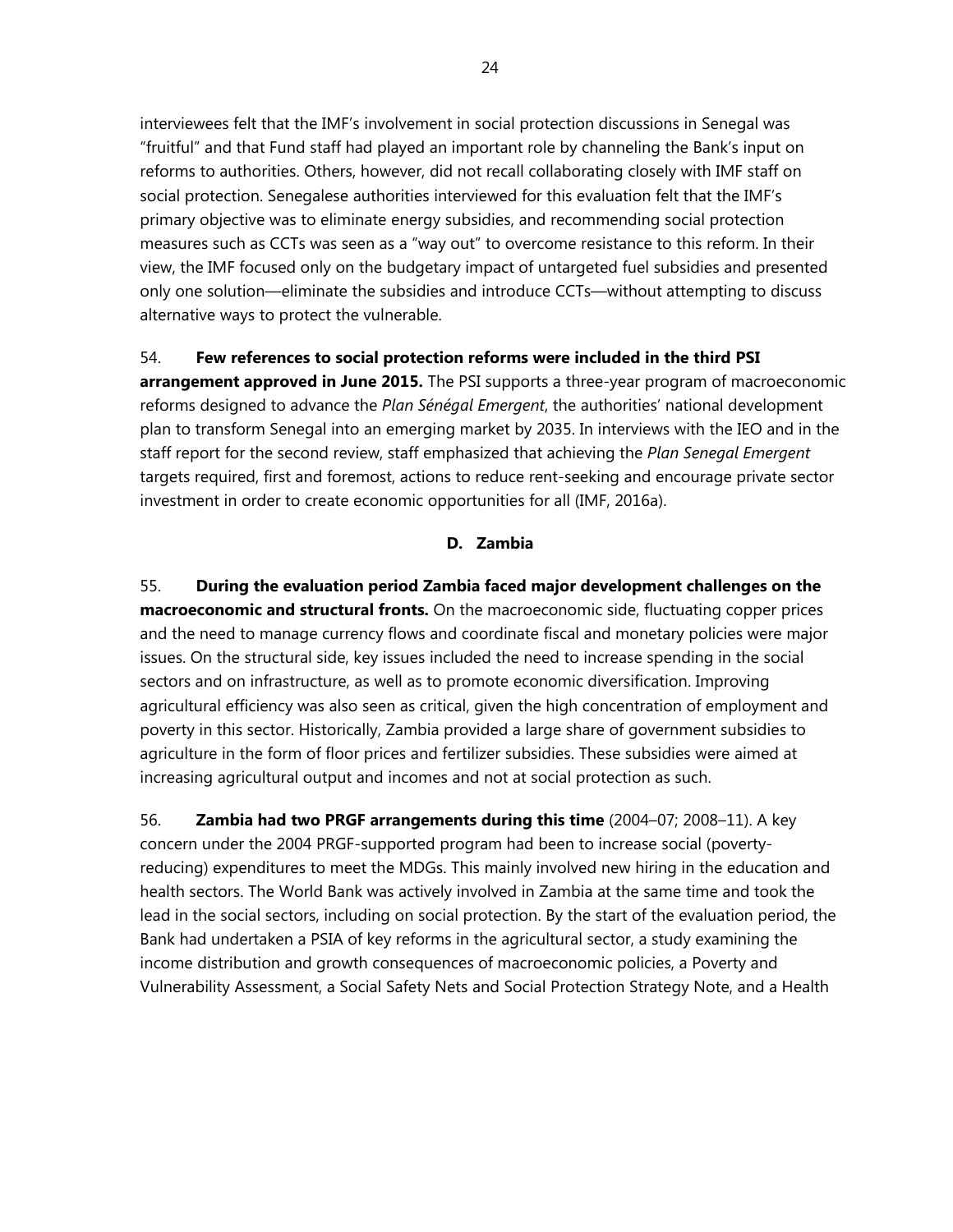Sector Review.38 The IMF's dialogue with Zambia was centered on issues of macro-stability and addressing the budget deficit.

## 57. **IMF attention to social protection was initially limited to fiscal concerns,**

**particularly with public sector pensions**. At the end of 2005, the IMF warned that two public sector schemes—the Public Service Pension Fund (PSPF) and the Local Authorities Superannuation Fund (LASF)—were insolvent and posed a serious risk to public finances (Box 6).39 In the fourth review of the 2004 PRGF-supported program in mid-2006, staff reiterated its concerns regarding the insolvency of Zambia's two public sector schemes but did not raise the issue again for the remainder of the PRGF-supported program. The 2007 Article IV mission warned that the financial difficulties of the PSPF could leave less fiscal space for investments and stressed that until the system could be reformed, budget allocations to the PSPF would need to increase to ensure that pension obligations were met in full.

### **Box 6. Zambia: Public Pension System**

There are three public sector schemes: (i) the Public Service Pension Fund (PSPF) for central government workers; (ii) the Local Authorities Superannuation Fund (LASF) for subnational government and public utility workers; and (iii) the National Pension Scheme Authority (NAPSA), the largest of the three. They are definedbenefit schemes. In 2000, the PSPF and LASF were closed to new entrants and all new formal sector workers including public sector employees were enrolled in the NAPSA.

At the end of 2005, the Fund warned that the PSPF and LASF were insolvent—with actuarial deficits equivalent to about 9 percent of GDP—and posed a serious risk to the public finances (IMF, 2006c). Both pension funds were also owed considerable amounts in contribution arrears. As the number of pensioners increased while the membership base declined, the annual cash-flow deficit of the PSPF rose. The government was responsible for financing the operational deficits of the PSPF (about 0.5 percent of GDP a year). The benefit levels in these schemes were high relative to contributions and protected in the constitution. A constitutional amendment (linked to civil service pay reform) was needed to achieve a financially sound benefit-contribution ratio in the future.

The NAPSA had a benefit ratio closely aligned with contributions and was operating with large surpluses at the beginning of the evaluation period. However, it faced challenges with respect to capacity building in asset management.

# 58. **Social protection issues were not pursued in depth throughout the 2008**

 $\overline{a}$ 

**PRGF-supported program.** Staff and the authorities discussed reforms in electricity tariffs and

<sup>&</sup>lt;sup>38</sup> The World Bank's PSIA found that fertilizer subsidies were not well targeted. The poor had limited access, while those with access did not always use the fertilizer efficiently.

<sup>&</sup>lt;sup>39</sup> The World Bank had the lead on, and had attached conditionality under its Economic Management and Growth Credit for, reform of the PSPF and the National Pension Scheme Authority (NAPSA). To ensure adequate resources for meeting the government's obligations on the cash-flow deficit of the PSPF over the medium term (while the reform of the public pension scheme was being implemented), the 2004 PRGF-supported program included an additional budget allocation (0.3 percent of GDP in 2006) for paying down outstanding arrears on the government's contributions to the PSPF. At the conclusion of the 2005 Article IV consultation, Executive Directors urged the authorities to proceed expeditiously with a fundamental reform of the pension system to avert a major risk to the public finances (IMF, 2006c).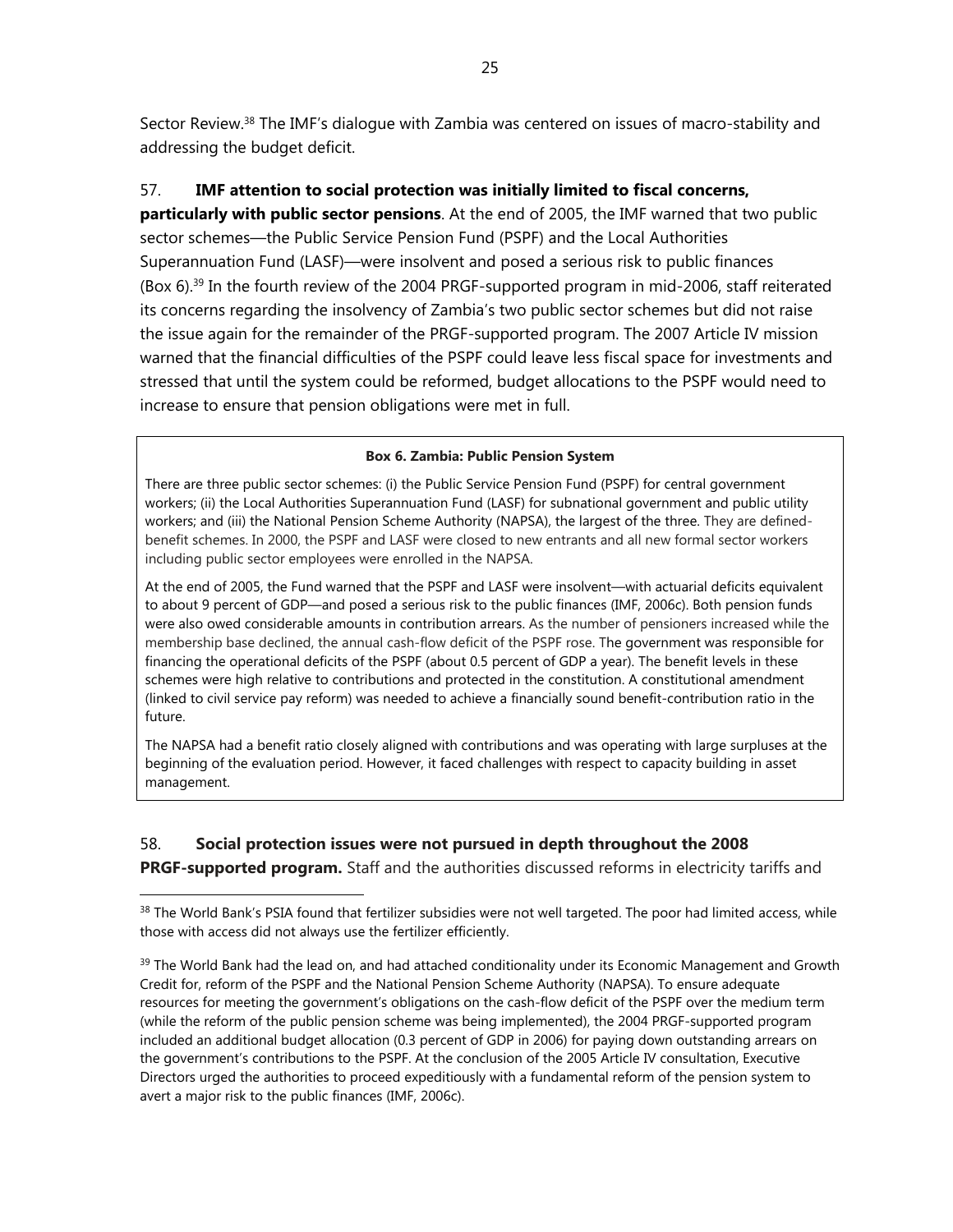fuel pricing to reflect underlying costs, but while such reforms were incorporated in structural conditionality under the program, there was no discussion of possible compensatory measures for vulnerable households reflected in the staff report.<sup>40</sup> Pension reforms were not mentioned in staff reports after the first and second reviews in April 2009. The third review of the program in December 2009 introduced an indicative target (floor) on social spending—defined as "central government domestically financed expenditure on health and education"—that remained for the duration of the program (IMF, 2010a). Staff interviewed for this study indicated that this spending floor was not strictly on social protection, per se, but rather encompassed a broader category that could be more easily monitored by the authorities.<sup>41</sup>

59. **In the post-program period (2011–on), the IMF's fiscal focus was complemented with concerns about inclusive growth.** The 2011 EPA concluded that "[d]espite strong growth and the overall success of Zambia's 2004-11 IMF-supported programs, extreme poverty remain[ed] high (IMF, 2011g). In the 2012 Article IV staff report, the main policy challenge as described by staff was how to make growth more inclusive; and staff interviewees corroborated the primacy of the IMF's inclusive growth agenda in Zambia by this time.

60. **Pension reform re-emerged as an issue, and the IMF provided advice through TA as well as in the surveillance context.** The 2012 Article IV mission urged the authorities to quickly implement the proposed PSPF reforms being considered with the assistance of the World Bank, such as reducing lump-sum benefits paid up front and accepting new entrants into the pension scheme without jeopardizing the solvency of the NAPSA, the largest pension fund in Zambia (Box 6). In 2013, an FAD TA mission provided a detailed assessment of options for reforming the public pension system and recommended several short-term measures to manage the transition to a sustainable system while reducing budget risks, as well medium-term measures to put the public sector pension system on a sound footing.<sup>42</sup> Based on the recommendations of the TA mission, the 2013 Article IV mission advised the authorities to: transfer PSPF and LASF members to NAPSA under a dual-benefit system; gradually raise the statutory retirement age from 55 to 65; reduce the bias towards lump sum payments by lowering the commutation rate, introducing penalties for early retirement, and indexing benefits to inflation; raise the contribution rates of PSPF and LASF workers to the NAPSA rate of 10 percent; and strengthen NAPSA's collection capacity. However, the reforms did not transpire at this time. At the conclusion of the 2015

 $40$  The government raised electricity tariffs in 2009. In 2010, the government instituted full cost recovery pricing of petroleum products and reinstated the automatic fuel pricing mechanism.

 $41$  The authorities' PRSP for 2006–10 identified the following public spending priorities: "enhancing the quality of education provision, skills development and employment, better health service delivery, addressing the problem of frontline personnel and the lack of requisite working implements in the two critical sectors of education and health" (IMF, 2007d).

 $42$  The TA mission acknowledged extensive cooperation and exchange of data and information with World Bank staff who were supporting the Zambian authorities on a pension reform project.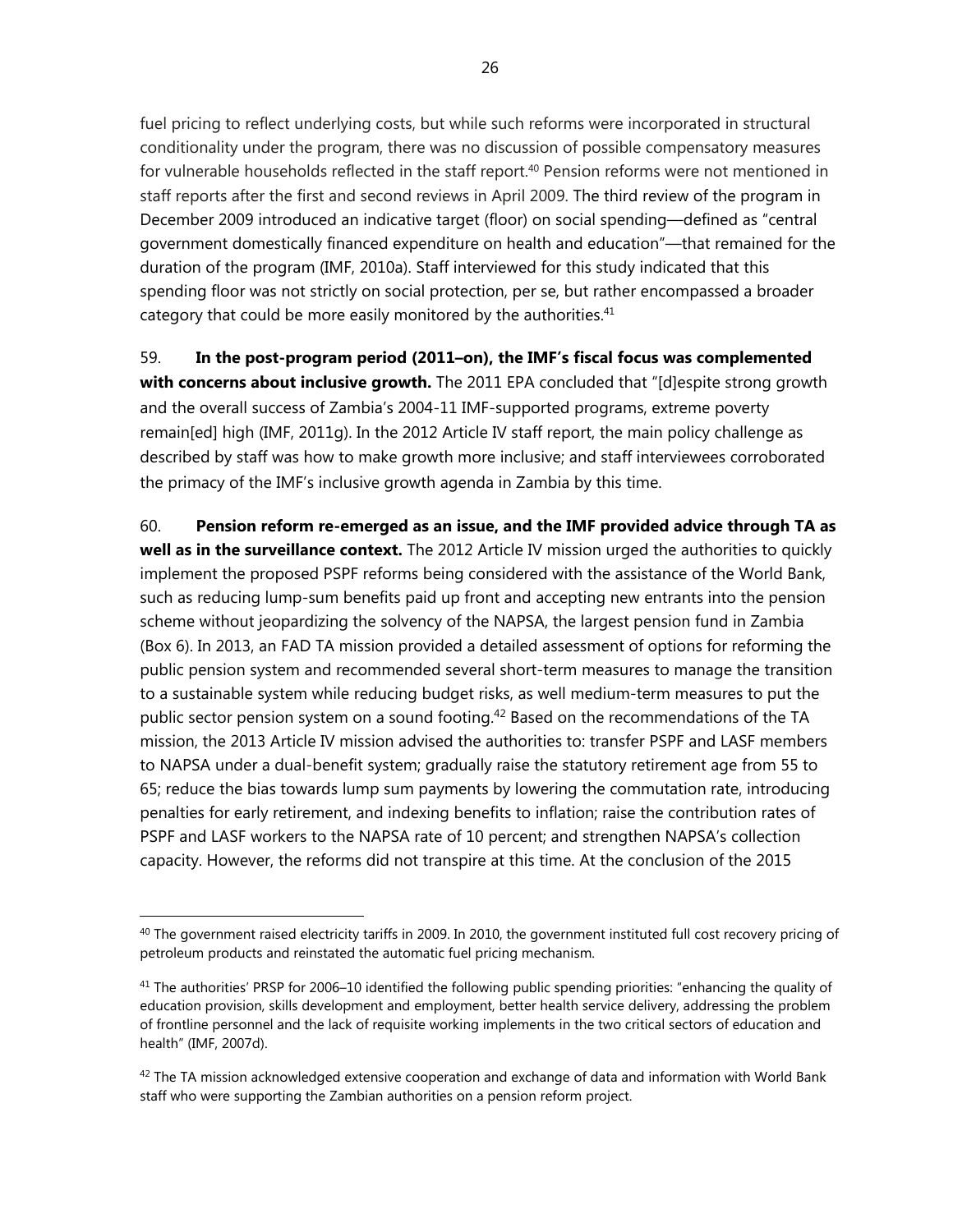Article IV consultation, Directors repeated their call for sustained efforts to "put the pension system on a sustainable footing" (IMF, 2015e). $43$ 

# 61. **The IMF's policy advice in the latter part of the evaluation period explicitly linked subsidy reform to social protection.**

- The 2012 Article IV mission recommended accelerating the implementation of the multi-year electricity tariff framework aimed at raising tariffs to full cost-recovery levels, and introducing lifeline tariffs to protect the most vulnerable customers.
- The 2013 Article IV mission supported the authorities' decision to reduce fuel, fertilizer, and maize production subsidies and noted that the government was planning on scaling up social cash transfers to better assist the poor (Box 7). $44$  According to senior IMF staff interviewed for this study, the IMF team worked with the World Bank and the authorities to find fiscal space in the budget to accommodate an expansion of pilot cash grant schemes.
- The 2015 Article IV mission pointed out that subsidies were costly (2 percent of GDP in 2014) and not well targeted towards the poor, and explicitly urged the government to scale up the Social Cash Transfer program by rationalizing farm subsidies. The staff report cited assessments by the World Bank and other development partners indicating that shifting resources from subsidizing the operations of the Food Reserve Agency (FRA) and the Farmer Input Support Program to the better targeted social cash transfer program would be more effective in reducing poverty.<sup>45</sup> The Board endorsed this advice in the Article IV Summing Up (IMF, 2015e).

 $43$  The 2015 Article IV mission reported that the government had decided at the end of 2014 to increase the retirement age for civil servants from 55 to 65, but subsequently announced its intention to change the retirement age to 60 and introduce the option for early retirement at age 55 (IMF, 2015e). Staff highlighted the need to continue with pension reforms to ensure the financial sustainability of the system, including by revising the formula for calculating benefits and reviewing commutation factors.

<sup>&</sup>lt;sup>44</sup> The staff report noted that the budgeted allocation to social cash transfers would be increased almost tenfold in 2014 (to about 0.1 percent of GDP) "to provide some 143,000 of the poorest households with about \$12 a month" (IMF, 2014a). According to the staff report, "the program [would] cover approximately 13 percent of those in extreme poverty, and for the average recipient household the transfer should boost consumption by 20 percent and eliminate almost half of the gap to the food poverty line" (IMF, 2014a).

<sup>&</sup>lt;sup>45</sup> The role of the government in the maize market was a longstanding issue in Zambia. The Food Reserve Agency (FRA) traditionally purchased surplus maize (the staple food crop in Zambia) from smallholder farmers at preannounced prices to on-sell during the lean period and maintain a strategic reserve. During bumper-crop years, the FRA did not have the capacity to finance these purchases on a commercial basis and had to rely on government assistance. IMF staff interviewees involved in the PRGF programs noted this practice stood to possibly negatively affect the incomes of smallholder farmers and recalled being "deeply involved" with the World Bank (which shared the IMF view that the government's role in maize pricing and marketing had to be reassessed in order to better predict budgetary exposure), the WFP, and Catholic Relief Services on this issue.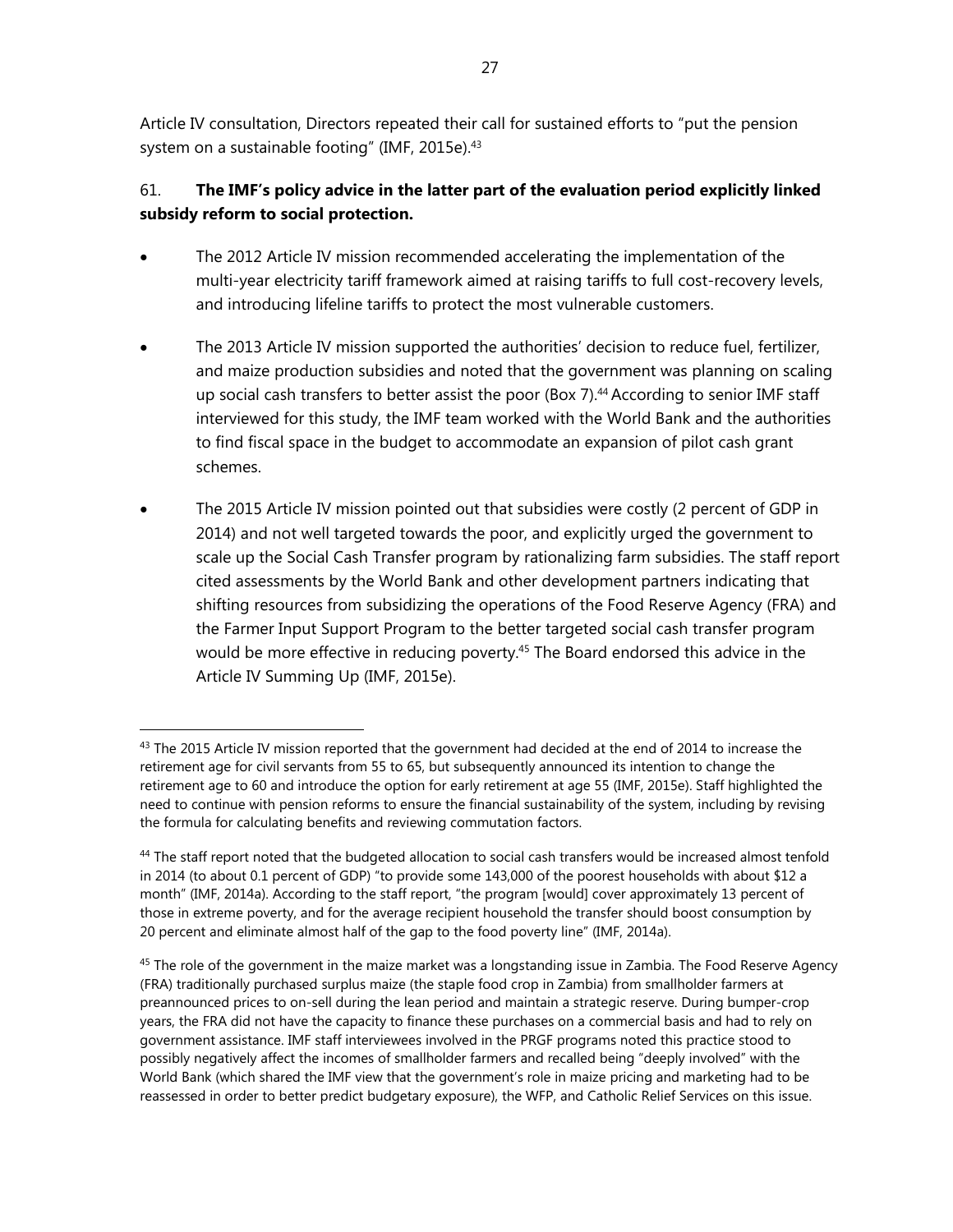#### **Box 7. Zambia: Social Cash Transfers**

The Social Cash Transfer Program has operated in Zambia since 2003 and comprises the following schemes: (i) the 10 percent Inclusive Scheme, which targets incapacitated and destitute households (the poorest population decile in each community); (ii) the Child Grant Program, piloted in 2010, which targets households with at least one child under the age of five or disabled child under 14 years; (iii) the Multiple Categorical Targeting Scheme, piloted in 2011, which targets households headed by women with at least one orphan, households headed by an elderly person with at least one orphan, and households with at least one disabled member; and (iv) the Social Pension Scheme, which targets individuals aged sixty-five years and above.

In October 2013, the Zambian Government announced the expansion of the Social Cash Transfer program to almost 190,000 recipients in 50 districts 2014, with plans to further scale up nation-wide in the future. A new harmonized targeting methodology was introduced with eligibility criteria based on residency, incapacity, and welfare level.

Impact evaluations commissioned by UNICEF in 2015 found net benefits for both the Child Grant Program and the Multiple Categorical Targeting Scheme.

62. **An attempt to collaborate with the ILO on the Social Protection Floor initiative near the end of the evaluation period did not materialize.** In 2014 the ILO approached the IMF resident representative regarding possible collaboration on the Social Protection Floor initiative.<sup>46</sup> The IMF team reportedly was keen on getting involved. Staff prepared an internal note arguing that increasing spending on social assistance by as little as 0.5 percent of GDP could in principle cover about 1 million of the most vulnerable households and 100 percent of the extremely poor, making a significant dent in poverty.<sup>47</sup> Together with ILO and UNICEF staff, they initiated discussions with the Ministry of Finance about the possibility of supporting capacity to undertake a cost-benefit analysis and simulations on the effect of social protection policy reform on poverty reduction.48 It was envisaged that IMF assistance could be provided via the resident representative's office, complemented by TA on macroeconomic forecasting from the IMF's regional TA center in Southern Africa. However, the collaboration did not move beyond the initial concept note, due to factors beyond the country team's control.49 In interviews, IMF staff expressed mixed views on this outcome. Some staff believed that this incipient effort had brought attention to social protection issues and was a good reflection of the IMF's engagement

<sup>&</sup>lt;sup>46</sup> The IMF had previously collaborated with the ILO on the Social Dialogue pilot in Zambia. The two organizations co-sponsored a two-day high-level international conference in May 2012 to discuss policies to support employment growth and reduce unemployment and underemployment in Zambia (IMF, 2012b).

 $47$  World Bank analysis around that time had found that while there was a good base in several existing safety net programs, they were "miniscule", most covering only 1-2 percent of the extreme poor. The Bank had estimated that a larger-scale program to cover between 7.5 percent to 25 percent of the poorest population could range in cost between US\$37 million to \$102 million (equivalent to 0.4 percent to 0.9 percent of GDP) per year (Tesliuc, Smith, and Sunkutu, 2013).

<sup>&</sup>lt;sup>48</sup> The internal memorandum outlining this initiative cited the positive experience of IMF-ILO collaboration in Mozambique.

<sup>&</sup>lt;sup>49</sup> See Zhou (2017) for a discussion of the IMF-ILO Social Protection Floor collaboration initiative.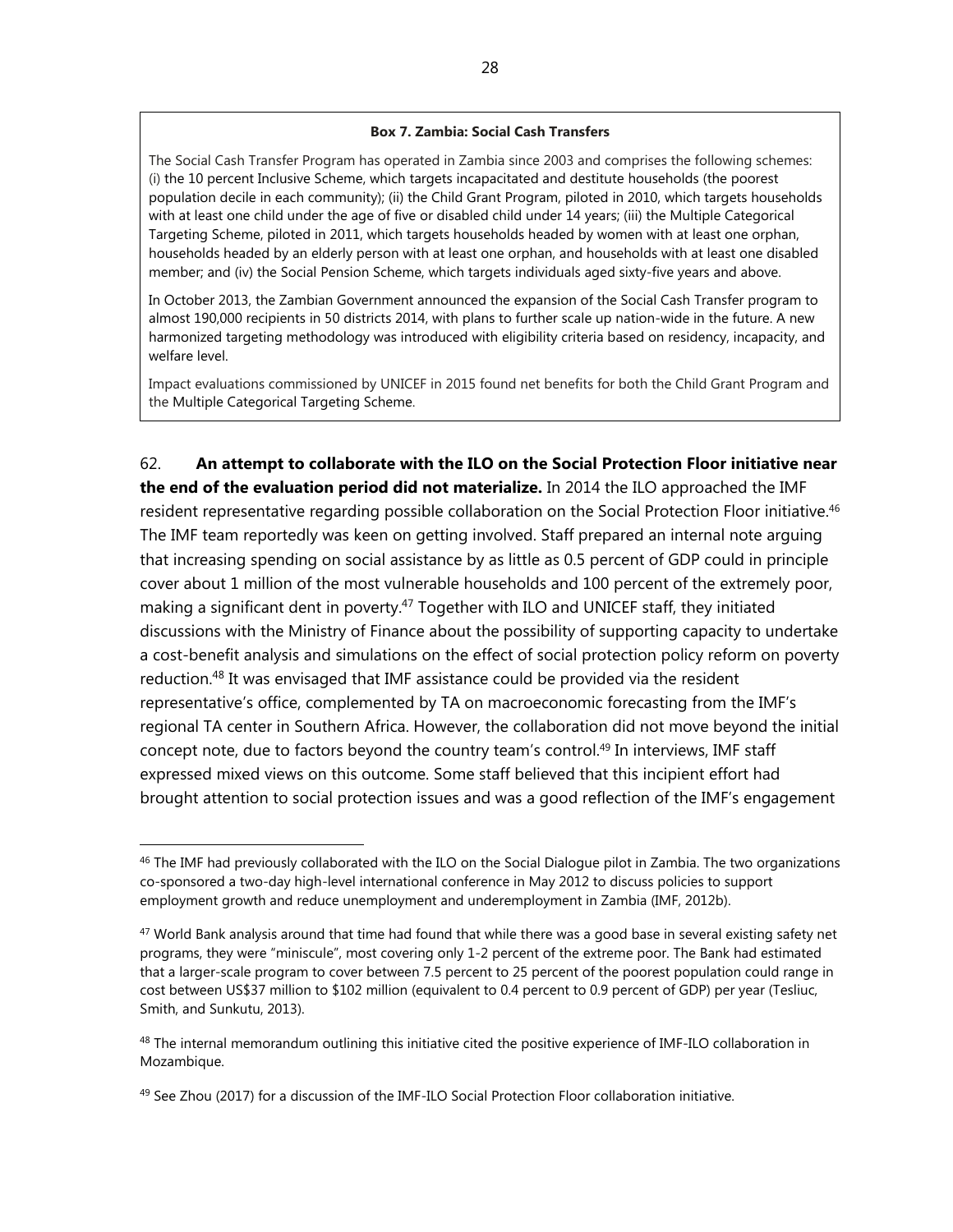with other donors in supporting social assistance in Zambia. These staff were disappointed that this initiative did not materialize. Other staff, however, seemed less convinced; they saw the Fund's more appropriate role in Zambia to be emphasizing inclusive growth more generally and rather than advocating for enhanced social protection.

## **E. Georgia**

### 63. **The evaluation period was characterized by major economic challenges in Georgia**,

with volatile growth rates (for example, real growth exceeded 12 percent in 2007, plummeted to 2 percent in 2008, and contracted by 4 percent in 2009) and a spike in defense spending associated with the conflict with Russia in 2008. As a former Soviet republic, Georgia had a broad set of social programs (at least by low-income country standards), of which pensions accounted for the bulk.

## 64. **The IMF had a series of program arrangements in Georgia over the evaluation**

**period:** a three-year PRGF arrangement (2004–07), a two-year exceptional-access SBA (2008–11), a two-year blended SBA/SCF arrangement (2012–14), and a three-year SBA approved in July 2014. The World Bank was also active in Georgia through a series of Poverty Reduction Support Operations (PRSOs) from 2006–09 followed by three Development Policy Operations from 2009 to 2012. The established division of labor between the IMF and the World Bank called for the Fund to lead on issues of macroeconomic policy, and the Bank on structural policies and social assistance, including targeting and scaling up of the social safety net system, pensions, and improving health coverage for the poor.

65. **Social protection featured prominently in the 2004 PRGF-supported program.** The main goals of structural reforms under the program were to consolidate the fiscal position, as well as to enhance growth prospects, social protection, and the provision of basic services. With the help of the World Bank, the authorities planned to (i) introduce a means-tested poverty benefit called Targeted Social Assistance (TSA) to replace numerous in-kind benefits, with the objective of covering at least 60 percent of those identified as extremely poor; and (ii) design a pension reform program.50 These actions were incorporated as structural conditions in the PRGF-supported program (Table 1).

<sup>&</sup>lt;sup>50</sup> The World Bank's PRSO focused on four reform themes: (i) enhancing public sector accountability and efficiency; (ii) improving electricity and gas sector services; (iii) improving the environment for private sector development; and (iv) improving health and education and alleviating poverty and vulnerability.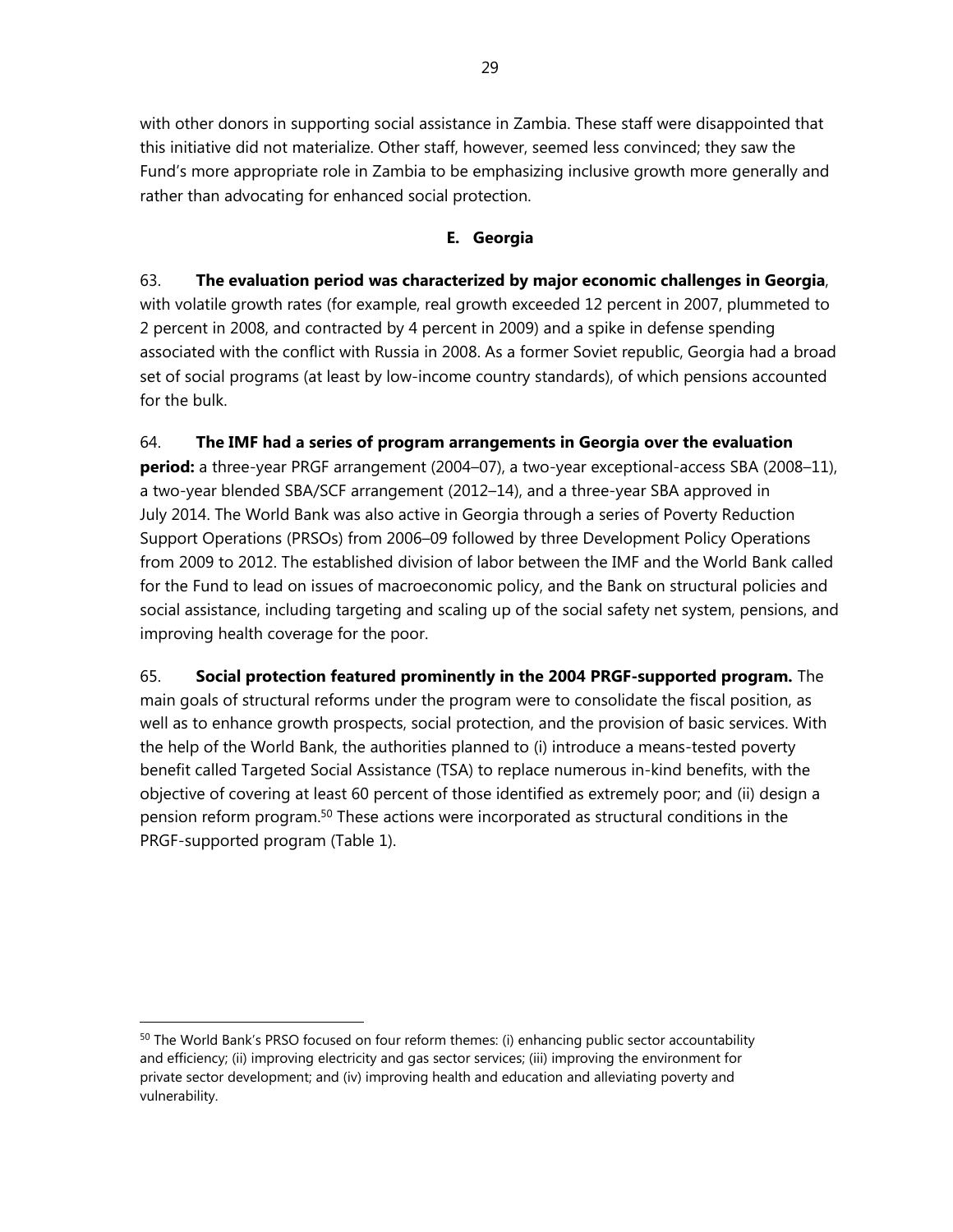| Structural benchmark (unless otherwise specified)                                                                                                       | Date introduced              | Result                                                                                     |
|---------------------------------------------------------------------------------------------------------------------------------------------------------|------------------------------|--------------------------------------------------------------------------------------------|
| Targeted poverty benefit program:                                                                                                                       |                              |                                                                                            |
| 1. Introduce a targeted poverty benefit to replace<br>numerous in-kind benefits; by end-December 2005.                                                  | Second review<br>(July 2005) | Implementation of the benefit<br>scheme was postponed until July<br>2006.                  |
| 2. Introduce a poverty alleviation program targeted on<br>households living in extreme poverty (Structural<br>Performance Criterion); by end-June 2006. | Third review<br>(March 2006) | Full implementation of the targeted<br>poverty benefit program began in<br>September 2006. |
| Pension reform:                                                                                                                                         |                              |                                                                                            |
| 1. Publish a strategy paper on pension reform to put the<br>social security system on a sounder fiscal footing; by<br>end-December 2005.                | Second review<br>(July 2005) | Met.                                                                                       |

### **Table 1. Georgia: Structural Conditionality on Social Protection in the 2004 PRGF-Supported Program**

### 66. **The IMF strongly supported the introduction of the targeted poverty benefit**

**scheme** (Box 8). A 2005 staff report described the TSA as a "highly commendable initiative" for reducing extreme poverty (IMF, 2005) and included a structural benchmark in the second program review to be implemented by end-2005. When this benchmark was missed ("delayed by inflation concerns and the complexities of proper targeting"), staff expressed concern that safety nets were not in place at the "critical juncture" when broad support was needed for the marketbased reforms under the program (IMF, 2006e), and upgraded the action to a structural performance criterion during the third review. In concluding the 2006 Article IV consultation, Directors "encouraged the authorities to strengthen the social safety nets, including by introducing the targeted poverty benefit as planned" (IMF, 2006d). The TSA was reported as fully implemented three months late, in September 2006. Staff supported the authorities' request for a waiver for nonobservance of the structural performance criterion, but did not provide details on the implementation of the TSA other than to report that it covered over 200,000 people (IMF, 2007b). The sixth (final) review of the PRGF arrangement made no reference to the TSA in the body of the staff report.<sup>51</sup>

<sup>&</sup>lt;sup>51</sup> The annex on IMF-World Bank Relations noted that a poverty benefit targeted for the extreme poor was being implemented under the PRSO program. This was classified as an area in which the World Bank led and there was no direct IMF involvement.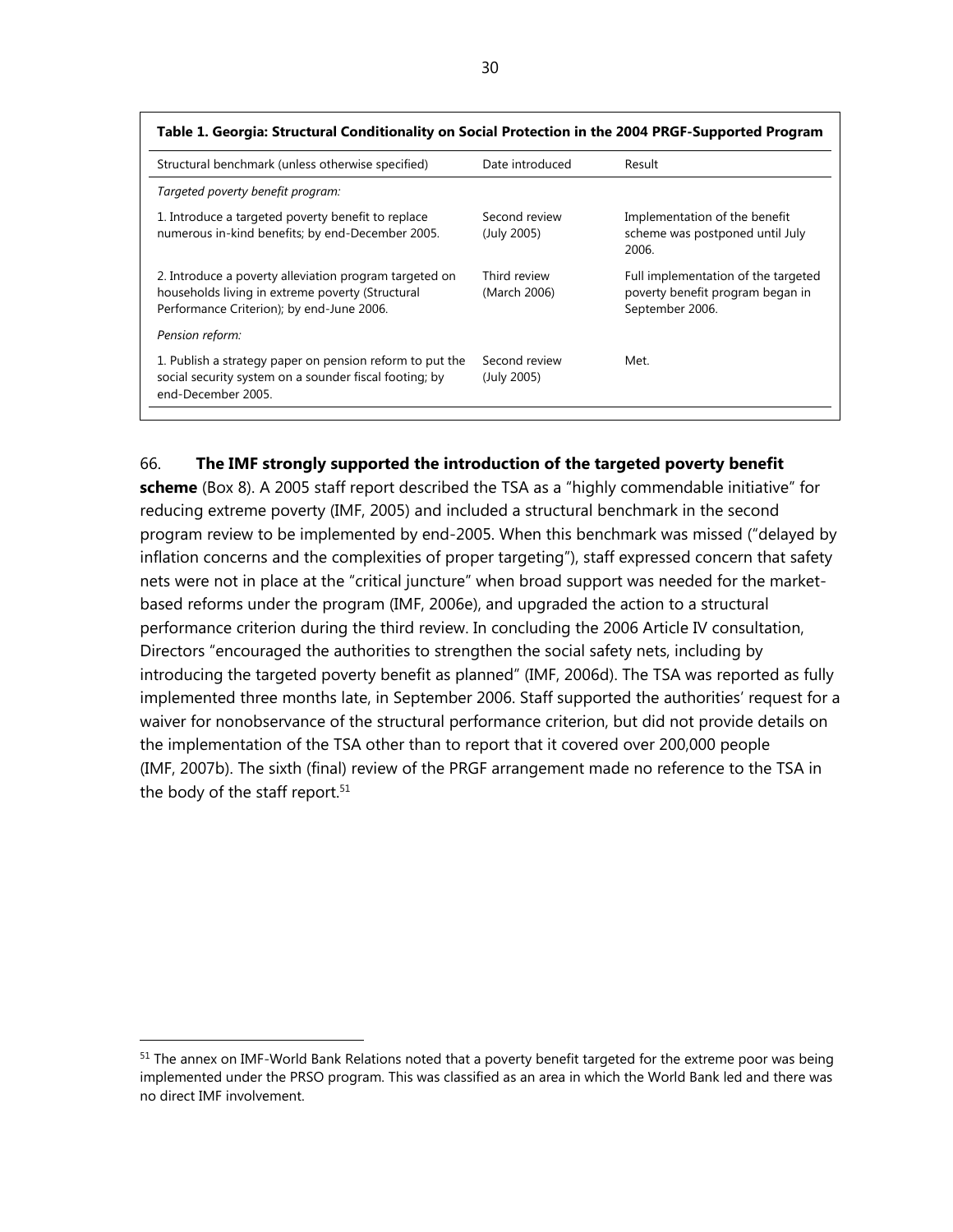#### **Box 8. Georgia: Targeted Social Assistance**

Prior to the evaluation period, social protection programs in Georgia consisted of state pensions, various payments to vulnerable groups, and assistance to internally displaced persons. Pensions were the largest social transfer program, accounting for about 3.2 percent of GDP or three-quarters of social protection spending. As described by the World Bank, at the outset of the PRSO series, the social protection system suffered from a number of fundamental problems including shortage of funds, corruption, and policy and institutional deficiencies. The government was in substantial arrears to pensioners and social assistance recipients. Resources spent on social assistance programs were spread over many fragmented programs, targeted mostly based on status (internally displaced persons), merit (veterans and other deserving citizens) or social category (disabled, orphans, elderly, etc.). Program implementation was reportedly weak.

The key principle of the TSA was to move away from categorical targeting of social assistance and to provide cash benefits to all households living below the extreme poverty line. According to the government's Memorandum of Economic and Financial Policies under the 2004 PRGF-supported program, the main outcome indicator was for at least 60 percent of those identified as extremely poor to be covered by the TSA. The original target was for 600,000 needy households to receive the benefit by the end of 2005, at a cost of about 0.9 percent of GDP a year (IMF, 2005). The revised target was for 90,000 households to receive the TSA benefit by the end of 2006 (World Bank, 2009). According to the World Bank, by September 2007, 118,627 households (about one in eight households) received the benefit, averaging GEL 42.6 per month.

The World Bank rated the TSA as "[o]ne of the greatest successes of the PRSO series," being "very effectively targeted to the poor" and having a "significant poverty-mitigating impact" (World Bank, 2009). The TSA is based on proxy means tests including over 100 indicators. A representative household survey at the end of 2007 showed that some 70 percent of beneficiaries were pre-TSA poor, indicating a reasonable error of inclusion of only 30 percent. The TSA was found to have reduced the extreme poverty rate by 17 percent. The key to success seemed to have been the establishment of the Household Registry (under the Ministry of Labor, Health, and Social Affairs) which provided the capacity to develop an effective proxy means targeting mechanism for use in various targeted government assistance programs.

### 67. **The 2008 SBA did not include specific actions related to social protection.** The

Georgian economy was seriously affected by the August 2008 armed conflict with Russia and then by the global financial crisis. External imbalances were large, and official inflows—which partly replaced falling private capital inflows—financed a large fiscal deficit. In September 2008, the IMF approved an 18-month SBA in the amount of SDR 477 million (about US\$750 million or 317 percent of quota) that sought to replenish international reserves and restore investor confidence.<sup>52</sup> The program discussion was dominated by the repercussions of the conflict and associated economic downturn. Staff stressed the need to prioritize spending in favor of the most pressing reconstruction and social needs, and the Director of the Middle East and Central Asia Department stressed the importance of "protecting the most vulnerable groups" during his visit to Georgia in February 2009 (IMF, 2009a).

68. **However, while there were no floors on social or priority spending in the program,**  IMF staff tracked the government's social expenditures. As fiscal policy was set to shift from an expansionary stance to expenditure containment in 2010, staff were reassured by the

 $52$  At the third review in August 2009, the Board approved an extension of the SBA to June 2011 and an augmentation of SDR 270 million (about US\$423.5 million, equivalent to 180 percent of quota).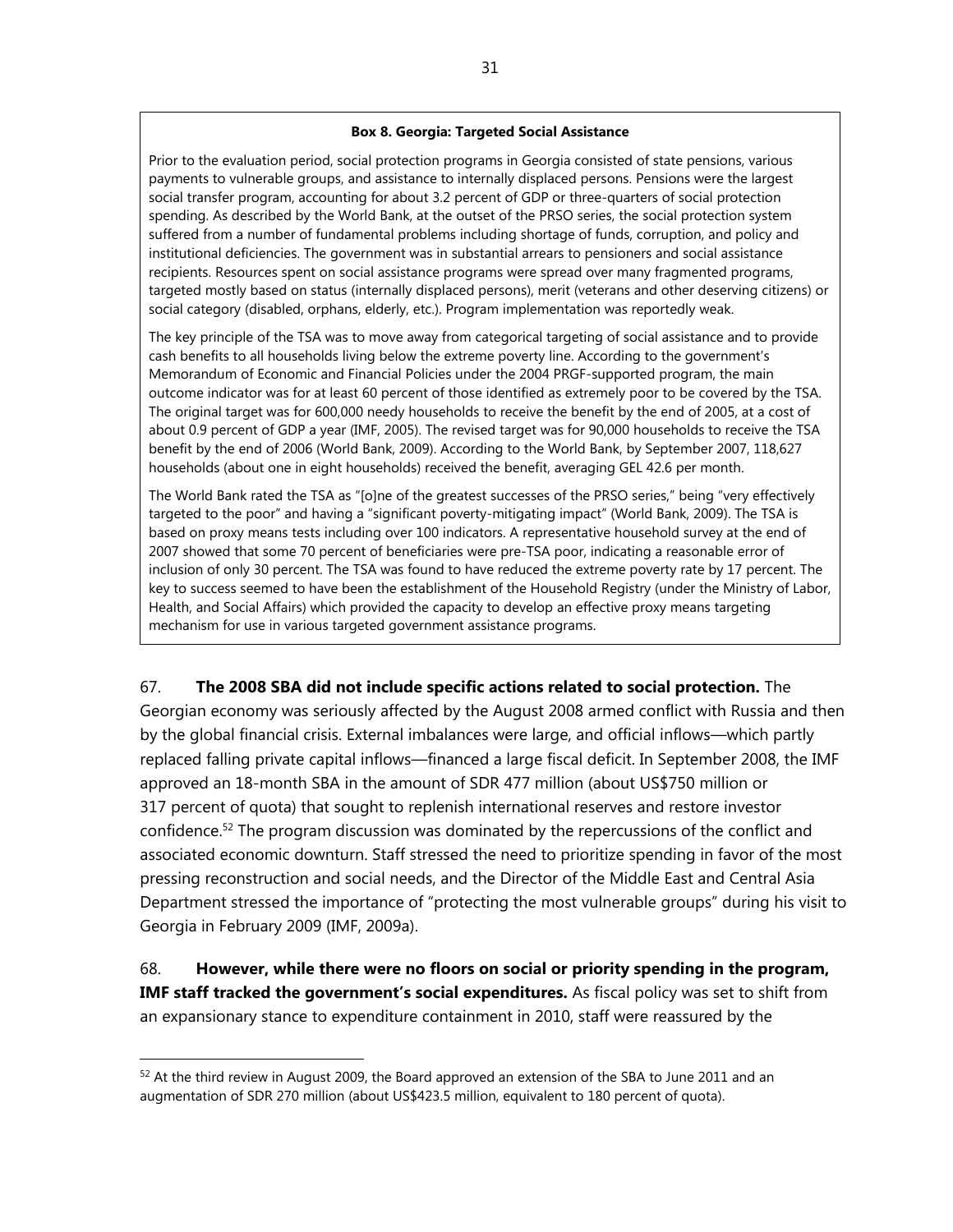authorities' plan to reallocate resources to social (and capital) spending from other areas, noting that it would help to ensure the social sustainability of the fiscal adjustment strategy. Beginning with the third review in July 2009, staff tracked the government's social expenditures (on health programs, pensions, social assistance, assistance to internally displaced persons, etc.) as well as planned changes in social expenses in the fiscal adjustment program, every quarter. In the fifth review in March 2010, staff noted that a reduction of public spending of the magnitudes required in Georgia would have "substantial implications for the welfare of a large number of beneficiaries of public spending" and used international evidence on successful fiscal consolidations to highlight the importance of providing adequate social safety nets for those affected by reform (IMF, 2010c). In the seventh and eighth reviews in December 2010, the mission explicitly questioned the sustainability of spending cuts implemented in 2010 and envisaged in 2011, noting that they entailed a significant real reduction of benefits for social assistance recipients. The authorities argued, however, that: the impact would be mitigated by the economic recovery; coverage of the most vulnerable was already quite extensive and had been improved through efficiency gains in the health insurance sector; and the World Bank had begun exploring ways to improve the effectiveness of the social safety net through the consolidation process (IMF, 2011a).<sup>53</sup>

69. **As the economy continued to recover in 2011, staff saw a case for a real increase in social spending, focused on targeted rather than untargeted programs.** The steep rise in food and fuel prices was creating pressure for increases in social spending, particularly in pensions. Elections in 2012 and 2013 were expected to generate new spending pressures. Staff acknowledged that the expenditure-based fiscal adjustment strategy chosen by the authorities would require some difficult decisions among competing priorities, but emphasized the importance of carving out sufficient fiscal space to strengthen the social safety net. Drawing on World Bank information on social programs in Georgia, the 2011 Article IV mission recommended directing the largest portion of any increase in the social budget to targeted rather than untargeted programs because of the relative efficiency of the TSA compared to the universal minimum pension (IMF, 2011d).

70. **Around the same time, the IMF turned its attention to pension reform.** The state pension system provided a universal monthly benefit to all persons of pension age (65 for men and 60 for women) who were no longer working. It was not financed by contributions but by the state budget. The government had promised to increase the GEL 80 monthly minimum pension to GEL 100 in 2011 and further to GEL 165 in 2012, and was also considering options for a broader reform of the pension system including the possibility of introducing a contributory pension scheme. In June 2011, an FAD TA mission estimated the cost of increasing pensions under several scenarios; evaluated the broader pension reform under consideration; and

<sup>&</sup>lt;sup>53</sup> During the period 2009–12, the World Bank had a further series of three concessional budget support operations (amounting to \$175 million), which included structural policy reforms to improve the effectiveness of the social safety net to cushion the impact of the downturn on the vulnerable. The social safety net reforms focused on two areas: (i) improving the effectiveness of social transfers, including particularly the TSA program; and (ii) strengthening the healthcare financing system.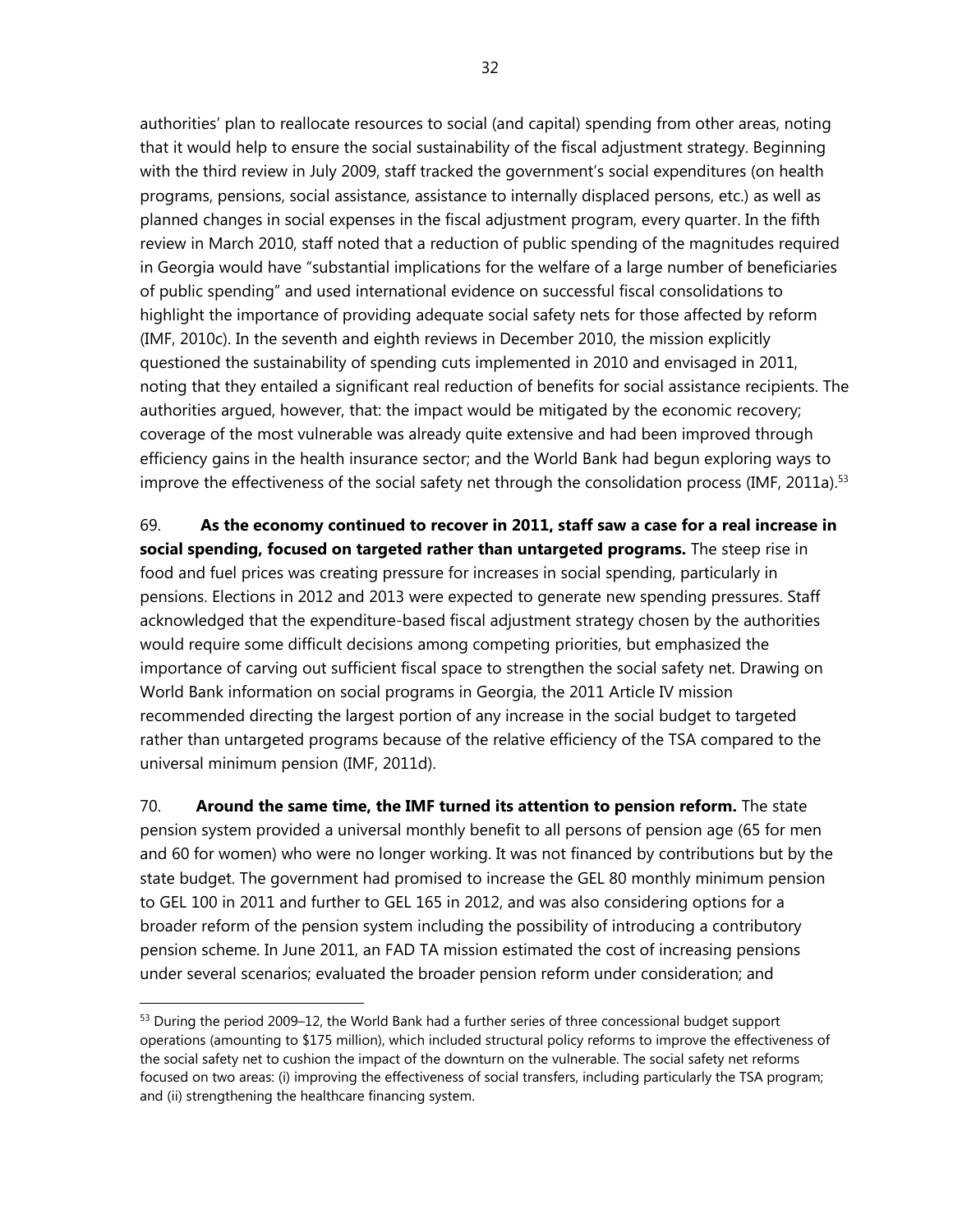suggested other ways to meet the short-term spike in costs implied by the pension increases (Box 9). Based on the TA recommendations, the ninth SBA review mission urged the authorities not to rush into a costly reform of the state pension system. The authorities heeded the advice and chose not to overhaul the pension system and to limit and target the increase in old-age pensions so as to contain its fiscal cost.<sup>54</sup>

#### **Box 9. Georgia: Recommendations of the FAD TA Report on Pension Reform**

The 2011 FAD TA mission concluded that budgetary impact of a one-time increase in the universal pension to GEL 165 (approximately US\$100) a month for all beneficiaries would be significant, and the increase could persist for a decade or more. To reduce the impact on the budget, the mission suggested a few options, namely: aligning the pension ages for women and men at 65, limiting the full increase of US\$100 to poorer pensioners, or stretching out the time over which the increase was implemented.

As for the proposed reform of the pension system, the TA mission concluded that it would be an extremely large policy change with significant medium- and long-term risks. The reform under consideration entailed: shifting 5 percentage points of income tax to pension contributions; imposing an employer pension contribution of 5 percent of labor income (growing to 10 percent by 2020); and developing the administrative infrastructure necessary to run the system. The mission's advice was that such a comprehensive reform should be carefully analyzed and planned, and not rushed into implementation to solve medium-term budgetary pressures. No reference was made to the earlier strategy paper on pension reform prepared and approved by Parliament under the 2004 PRGF-supported program (structural benchmark).

# 71. **IMF staff and the authorities differed on social spending approaches under the**

**2012 SBA/SCF-supported program, which ultimately went off-track.** The two-year (precautionary) SBA/SCF-supported program aimed at completing the macroeconomic adjustment process initiated under the 2008–11 SBA. When the election of a new government in 2012 brought a stronger domestic focus on social policy, staff took note that the government planned to pursue "more socially balanced policies" and placed a high priority on reducing unemployment and poverty and enhancing social protection (IMF, 2013a). The 2013 budget provided for an increase in basic pensions and social allowances, the introduction of universal health insurance, and a reduction in the income tax burden on low-income workers. The first and second review mission cautioned, however, that increases in social expenditure would need to be reconciled with the need for further fiscal consolidation (IMF, 2013a). While agreeing on the need to strengthen the social safety net (including by establishing universal health insurance and expanding social assistance), the mission discouraged across-the-board pension increases and stressed that any increase in social spending should be targeted to the most vulnerable. As growth slowed and revenues fell short in 2013, the higher social spending could not be accommodated within the existing fiscal framework and the SBA/SCF-supported program went off-track.

<sup>&</sup>lt;sup>54</sup> Basic pension benefits were increased by 22 percent in September 2011 and by an additional 27 percent in September 2012 (to the equivalent of about US\$85 per month). To limit its cost, the latter increase was limited to pensioners aged 67 and over.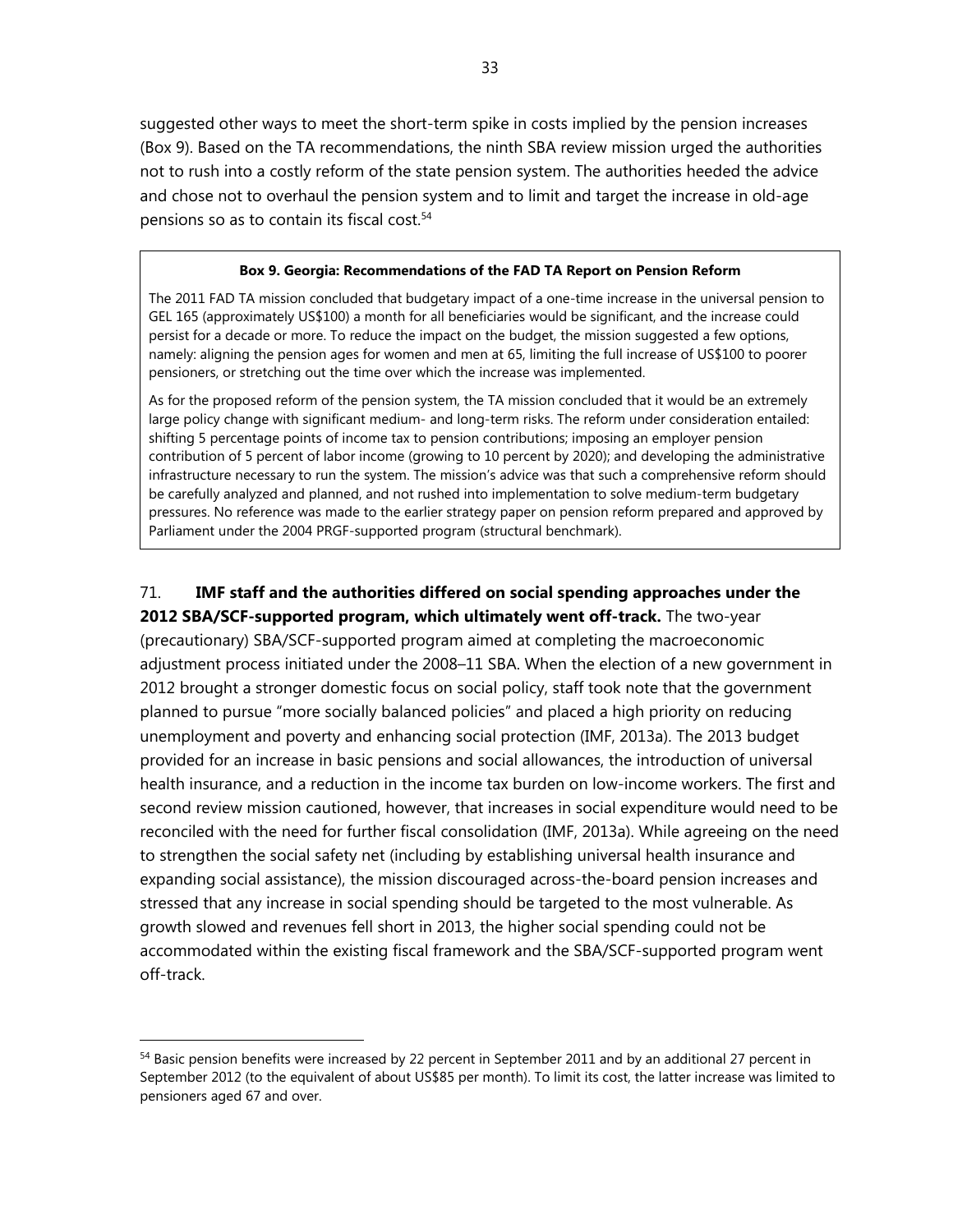72. **The IMF subsequently increased its concern for social protection in the context of inclusive growth.** In the 2013 Article IV consultation, staff became more explicitly critical of Georgia's record on inclusive growth and social protection, arguing that while there was a "rudimentary" social safety net, total social expenditure (on pensions, health, and education) was among the lowest in the region. IMF (2013d) noted that "pensions remain below subsistence, half the population lacks health insurance, and there are no unemployment benefits"). An SIP for the Article IV mission (Kolerus, 2013) analyzed the authorities' plans to spend an additional 3 percent of GDP on scaling up social expenditures, which included introducing a universal healthcare system, doubling TSA allowances, and raising old-age and disability pensions. The analysis was grounded in country specific conditions and concerns and drew on existing studies including the World Bank's 2012 Public Expenditure Review for Georgia. It concluded that the additional spending might have limited effects on inequality since 80 percent of it was on universal transfers. Based on this analysis, the mission considered that the additional spending "might have been better targeted," specifically by giving greater priority instead to broadening the coverage of the TSA, "in line with World Bank recommendations" (IMF, 2013d). At the conclusion of the Article IV consultation, the Board also called on the authorities to "strengthen and appropriately target social programs" (IMF, 2013e).

### 73. **The IMF's emphasis on inclusive growth carried over into the 2014 SBA and beyond.**

A 36-month SDR 100 million (about US\$154 million, or 67 percent of quota) SBA arrangement approved in 2014 aimed to reduce macroeconomic vulnerabilities, increase policy buffers and support inclusive growth, while making the economy more resilient to external shocks.<sup>55</sup> The program targeted a budget deficit of 3 percent of GDP in 2015, with a ceiling on general government expenditure, and as with earlier arrangements, did not include a floor on social expenditures. After increases in 2013 and 2014, the authorities planned to keep TSA benefit levels constant in 2015. Staff, however, questioned this decision, arguing that it could be regressive and difficult to sustain (IMF, 2014f). The first (and only) review mission again emphasized the need for better targeting of pensions and social assistance. Staff argued against ad hoc pension increases and suggested that "better targeting of the most vulnerable pensioners" (IMF, 2015b) would allow for larger benefit increases and more effective poverty reduction.<sup>56</sup> The mission supported the authorities' plans to "improve targeting of social assistance" by introducing, with the World Bank's assistance, a cascading benefit system that would phase out social assistance those above the threshold so as not to create work disincentives. The mission also disapproved of the elimination of the personal income tax threshold because staff believed it would disproportionately affect low-income households. The authorities acknowledged that the measure was regressive but pointed to potential problems with evasion and work disincentives for those earning above the threshold (IMF, 2015b).

<sup>55</sup> Georgia graduated from PRGT eligibility in April 2014.

<sup>&</sup>lt;sup>56</sup> The 2016 Article IV mission reported that the authorities intended to introduce a pension reform law establishing a funded pension pillar in 2017.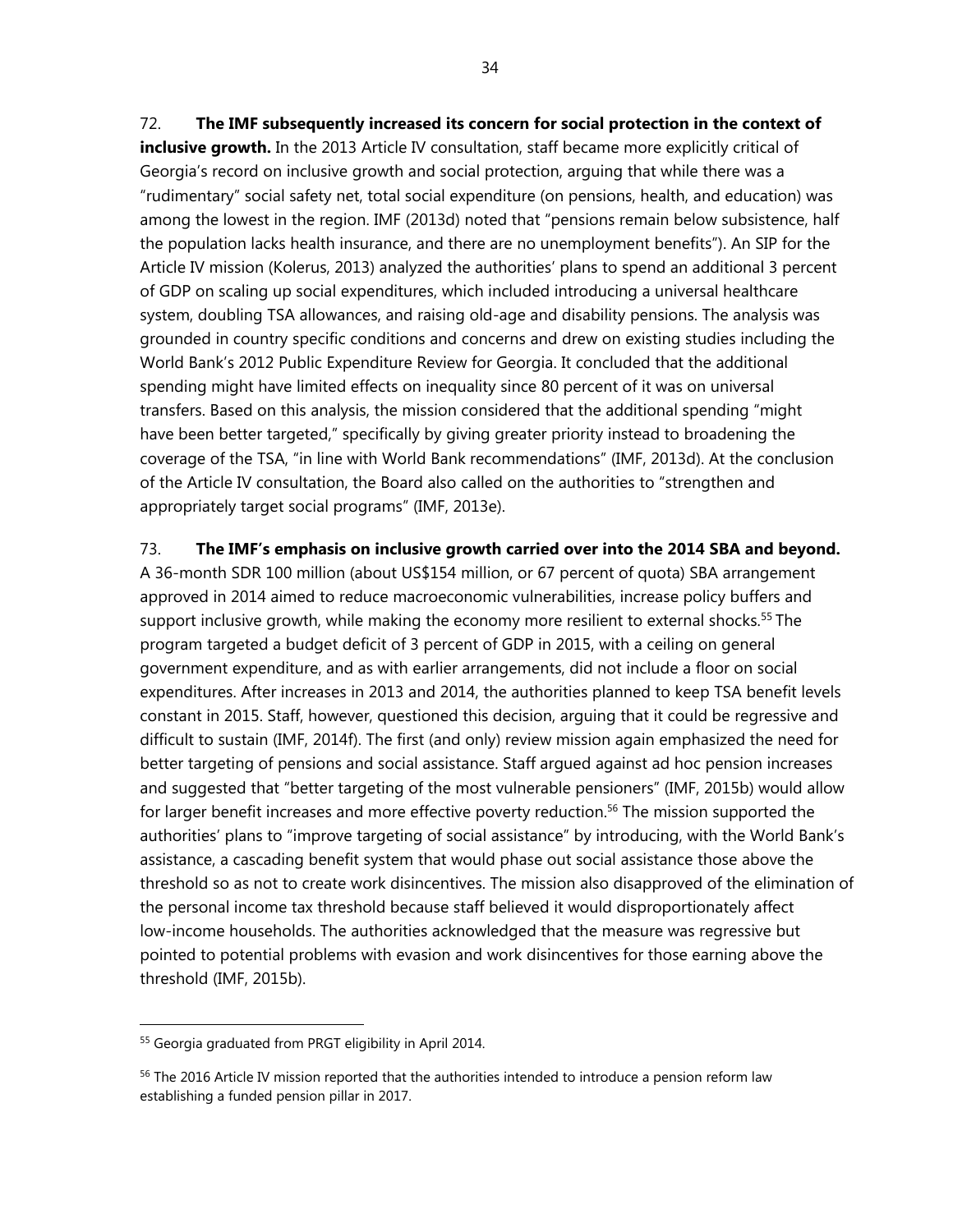### **F. Honduras**

74. **The IMF's involvement in social protection issues in Honduras during the evaluation period was mainly in the context of poverty reduction, pension reform, and energy subsidy reform.** Honduras is one of the poorest countries in Latin America.<sup>57</sup> During the evaluation period the country's economic policies were adversely affected by terms-of-trade and weatherrelated shocks as well as volatile political developments and governance problems which created social unrest on several occasions. Prior to the evaluation period Honduras had a series of PRGF arrangements with the IMF; the last one, approved in 2004, focused on fiscal consolidation but went off track in 2006 after a change of government. IMF engagement and policy discussions during the evaluation period took place mainly through Article IV consultations interspersed with three IMF arrangements: a 12-month precautionary SBA approved in 2008; an 18-month precautionary SBA/SCF arrangement approved in 2010; and a three-year SBA/SCF arrangement approved in 2014.

### 75. **The World Bank and the IDB were active in Honduras during the evaluation period.**

The World Bank had several projects in the areas of social and structural reforms, including two multi-year social protection projects approved in 2005 and 2010, respectively; it also provided TA in areas such as budgetary management and monitoring and evaluating the targeting and efficiency of social expenditures. The IDB supported the country's financial and fiscal reforms and financed several social and agricultural programs during the evaluation period. A number of staff interviewees recalled that the IMF's engagement in social protection was very limited in the first half of the evaluation period. They noted that the IMF's focus was principally on fiscal dimensions, while social protection issues were the focus of the IDB.

## 76. **Early in the evaluation period, the IMF emphasized poverty reduction as a key challenge for Honduras and homed in on the issue of energy subsidies.** On a visit to

Tegucigalpa and in a published commentary in early 2006, the Managing Director emphasized the opportunity for the new administration to "entrench economic stability while ensuring that the benefits [were] more widely shared" by preserving fiscal discipline and improving the targeting of social spending, among other things (IMF, 2006a; De Rato, 2006). He encouraged the government to return to a flexible pricing mechanism for petroleum products, noting at the same time that it had introduced targeted subsidies and an expanded social safety net to cushion the impact of high oil prices on vulnerable groups. In August 2006, FAD fielded a TA mission to Honduras to analyze the fiscal and distributional effects of reforming energy subsidies and made some specific suggestions (Box 10). The 2006 Article IV consultation—which included an SIP summarizing the TA report's conclusions (Yackovlev, 2007)—reinforced the Managing Director's message, urging the authorities to align electricity and telephone tariffs with costs, curtail net lending, reduce and better target subsidies, and reduce nonpriority spending.

1

<sup>57</sup> According to World Bank (2014), in 2007, 58 percent of Hondurans lived in poverty, and 38 percent in extreme poverty.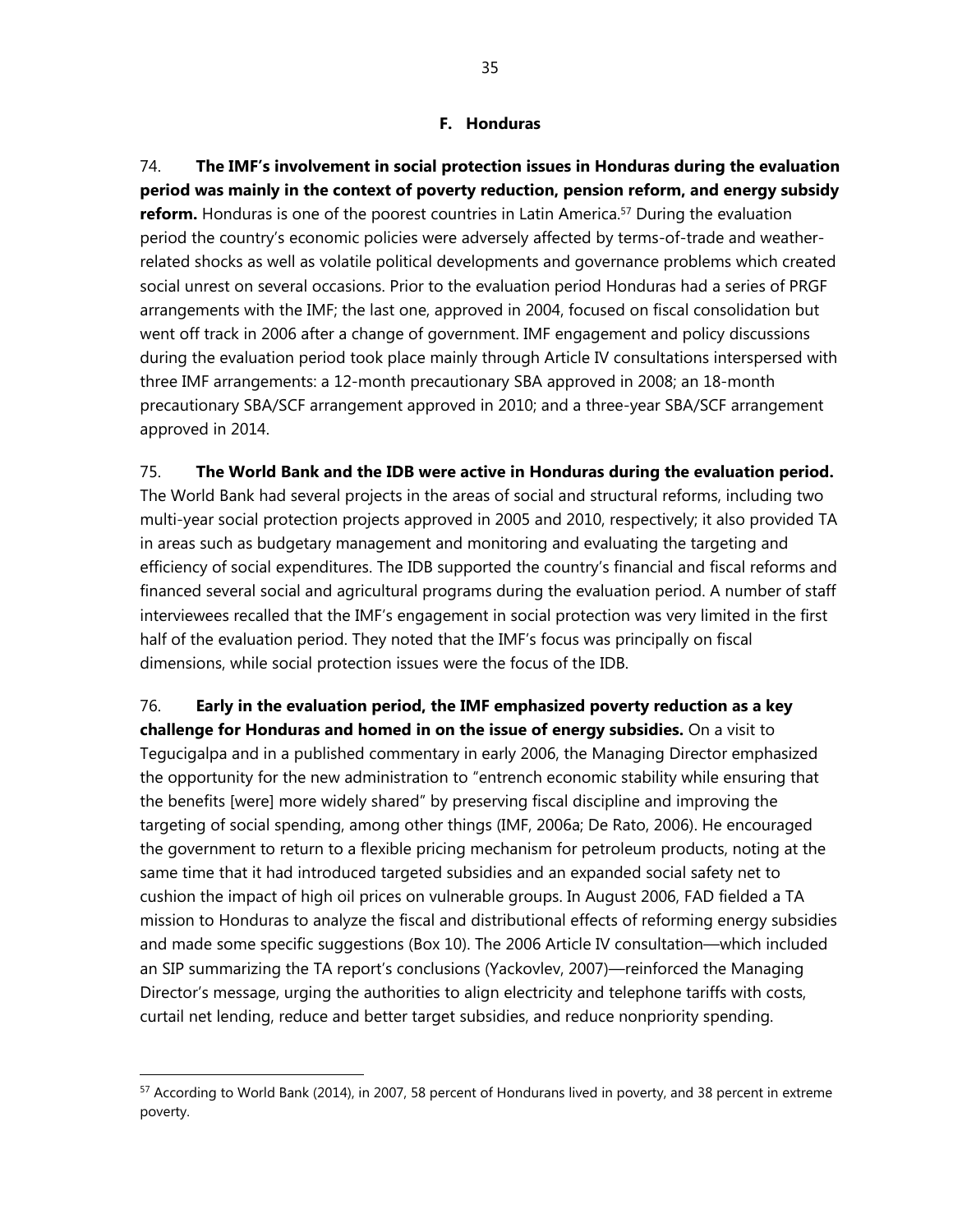#### **Box 10. Honduras: Energy Subsidies in 2006**

Honduras imports all of its fuel, and the bulk of its electricity generation is based on petroleum. Historically, the government made regular adjustments to the retail prices for fuel products and electricity based on pricing formulas. In 2006, steep increases in international oil prices led the authorities to freeze petroleum product prices and suspend the adjustment of electricity tariffs to protect households from high energy prices. The government compensated petroleum product distributors for the difference between the import parity price and the price charged to retailers, and made transfers to the state electricity distribution company for its losses. In addition to the implicit subsidy for electricity, there were also direct subsidies: electricity customers consuming less than 300 kWh per month received a direct subsidy plus a cash transfer "bonus" (*bonochenta*) of up to L135 per month; and elderly customers received a 25 percent discount on their bills.

The 2006 TA mission concluded that the subsidies for electricity and petroleum products were costly (totaling around 2.3 percent of GDP in 2006) and could not be justified on equity grounds, as only one-tenth of the benefits accrued to the poorest 20 percent of households. The mission advised the authorities to permanently eliminate subsidies on all fuel products except kerosene; for electricity, it recommended: (i) replacing the direct electricity subsidy with a single flat L120 benefit for households consuming less than 100kWh, financed by the budget; and (ii) replacing the electricity tariff structure with a single tariff sufficient to cover costs. Finally, the mission recommended using some of the savings from reduced subsidies to increase funding for social safety net programs.

A follow-up mission in November 2006 (which overlapped with the 2006 Article IV mission) noted that subsidies for petroleum products had been largely eliminated by drop in world prices and advised the authorities to adhere strictly to the pricing formula going forward. Electricity subsidies, however, remained a problem.

### 77. **Strengthening the energy sector was one of the key objectives of the one-year**

**precautionary SBA approved in April 2008.** The 2008 SBA aimed to correct the imbalances caused by the expansionary policies of 2006–07 and serve as a bridge to a new PRGF arrangement. Fuel subsidies had re-emerged in 2007 as domestic fuel prices were kept fixed below international prices; overall energy subsidies, including losses of the state electricity distribution company, *Empresa Nacional de Energia Electrica* (ENEE), were estimated at over 2 percent of GDP in 2007. Staff urged the authorities to rein in the cost of energy subsidies and improve their targeting along the lines advised by the 2006 TA mission. The authorities agreed to: (i) limit the direct electricity subsidy and the *bonochenta* to users consuming less than 150 kWh per month (see Box 10); (ii) cap the fuel subsidy at L1000 million (0.4 percent of GDP) for 2008 and target it to the poor; and (iii) appoint a technical group to prepare a report identifying schemes to better target fuel subsidies. The program included as a structural performance criterion implementation of an electricity tariff policy to ensure ENEE's operational cost recovery. In the event, average electricity tariffs were adjusted by 30 percent (more than envisaged under the program), direct electricity subsidies were better targeted to the poor, and fuel subsidies were phased out in 2008 (IMF, 2009c).<sup>58</sup>

78. **As in the earlier PRGF arrangement, the 2008 SBA included a floor on "anti-poverty spending" as an indicative target**, where anti-poverty spending was defined as "all spending on programs and projects of the Poverty Reduction Strategy (whether financed by domestic savings, HIPC debt relief, grants, and external loans), as defined in the relevant annex of the 2003 PRSP

<sup>&</sup>lt;sup>58</sup> However, the automatic fuel price adjustment mechanism was not reinstated until much later, in December 2014.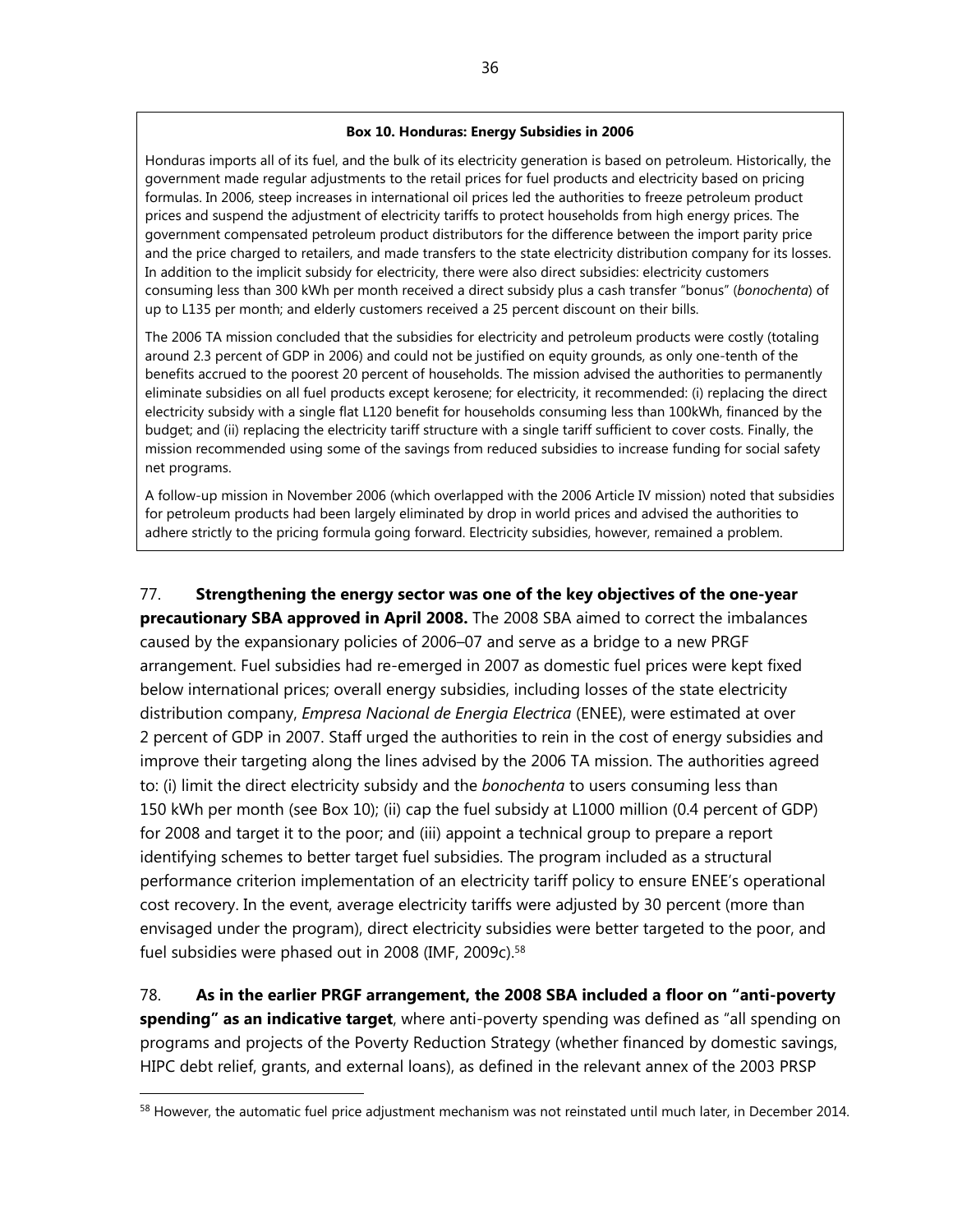and the latest update to the PRS" (IMF, 2008d). In keeping with the PRSP, the definition of antipoverty spending under the indicative target was very broad, including on rural development, water and sanitation, education (including teacher salaries), and community development programs, amounting to about 7 percent of GDP. It is not known whether staff discussed with the authorities which spending categories were of greatest relevance to vulnerable households. In the event, the SBA was short-lived—it went off track due to "large deviations in monetary and exchange rate policies" without any reviews being completed (IMF, 2009c).

79. **The SBA/SCF arrangement approved in October 2010 set the indicative target more narrowly as a floor on "social investment spending"** (IMF, 2010f). The 18-month arrangement (also precautionary) was put together to support the new incoming administration and help the country recover from the effects of the global slowdown and the domestic political crisis of 2009.59 The program was anchored in fiscal consolidation and aimed to reallocate public expenditures to priority areas. The authorities proposed the inclusion of the spending floor to signal their commitment to protecting social expenditures (IMF, 2010f). Social investment spending was defined as "programs and projects of social content that are financed with domestic resources, debt relief, grants and loans," namely, the *Bono 10,000* CCT program and other specific expenditures (Box 11).<sup>60</sup>

#### **Box 11. Honduras: The** *Bono 10,000* **CCT Program**

The national CCT program, *Bono 10,000,* was launched in 2010, with assistance from the World Bank, IDB, and Central American Bank for Economic Integration (CABEI). It consolidated two CCT programs—one conditional on health check-ups for infant children (*Bono Solidario*) and the other on primary school enrollment for children aged 6–13 years (*Bono Escolar*)—which were limited in coverage and budget. At its inception, the *Bono 10,000* covered extremely and moderately poor families with children under five, children in primary school (Grades 1–6), and pregnant mothers, conditional on regular health check-ups and enrollment in and attendance at school. The program expanded rapidly from 150,000 registered beneficiary households in 2010 to 315,000 in 2013, mainly rural (80 percent of total). In 2013, 75.1 percent of its beneficiaries were classified as extremely poor. According to World Bank (2014), program benefits were up to US\$500 per year (quite large by international standards for CCT programs) and almost all of *Bono 10,000* resources were financed through international development loans.

80. **Under the program, the government planned to increase social protection as part of its anti-poverty strategy.** The authorities planned to spend the equivalent of 1.6 percent of GDP on social investment in 2011, mainly on *Bono 10,000*—to increase coverage, strengthen

 $59$  In 2009, the economy of Honduras was severely affected by the global financial crisis and a coup which resulted in the suspension of international assistance. Real GDP shrank by almost 2 percent. According to a 2010 mission, "social tensions were high, as internal polarization intensified in the aftermath of the political crisis of 2009" (IMF, 2010f).

 $60$  Other social investment expenditures comprised: The Honduran Social Investment Fund (FHIS), the Community Education Program, the Family Allowances Program (PRAF), the Healthy Schools Program (providing free school meals), free tuition schemes, school transportation bonus, social aid to persons, *Patronatos Aldeas y Caseríos*, social work scholarships, academic excellence scholarships, and other scholarships and programs.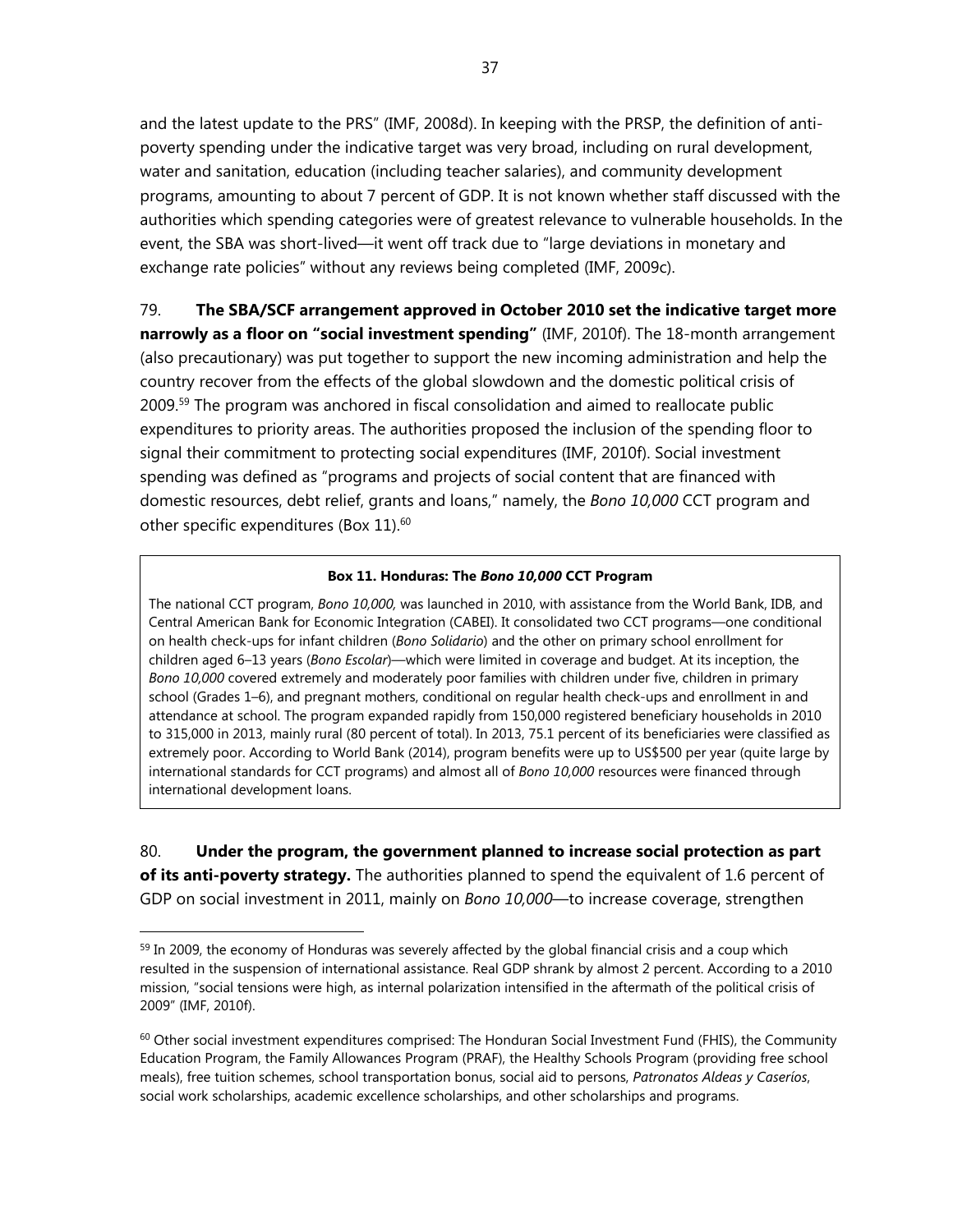monitoring and control mechanisms, and expand the provision and access to health and education services to beneficiaries.<sup>61</sup> The SBA/SCF program included an adjustor whereby at least half of any excess tax revenue over the projected amounts in 2010 and 2011 would be allocated to the *Bono 10,000* (IMF, 2010f).

### 81. **The IMF was also concerned with the sustainability and governance of the public**

**pension system.** The system was fragmented and included separate pension funds for the military, university staff, civil servants, private workers, and teachers (Box 12). The IMF repeatedly warned about net lending by the public pension institutes—pension fund revenues were often used to finance the government as well as to provide loans to certain groups. Drawing on IDB analysis, the 2009 and 2010 Article IV missions called for comprehensive reforms of public pension funds to ensure their financial viability. The 2009 Article IV mission also urged the authorities to "exercise firm control over net lending of pension funds" and make the funds "less subject to political interference" (IMF, 2009c).

### **Box 12. Honduras: Social Security Schemes**

There are several contributory social security schemes in Honduras for workers in the formal sector. According to World Bank (2014), however, social security coverage is low compared to other countries in the region: although contributory pensions dominate Honduras' social protection spending, only 13 percent of the elderly aged over 65 years receive pensions.

The largest social security scheme is managed by the Honduran Institute of Social Security (IHSS), which covers old age, health, and other benefits for public and private sector employees. Other main schemes include: The National Retirement and Pension Institute for Public Officials and Government Employees (INJUPEMP), which covers public employees; the National Pension Institute for Teachers (IMPREMA), which covers primary and secondary school teachers in the public and private sectors; and the National Autonomous University of Honduras Employee Pension Institute (INPREUNAH), which covers the university's teaching and administrative personnel.

According to World Bank (2014), large disparities in benefits paid by the different schemes: in 2009, the IHSS paid an average pension paid of US\$47 a month, compared with the substantially more generous INJUPEMP (which paid US\$253 a month on average) and IMPREMA (US\$410 a month). INJUPEMP and IMPREMA had actuarial deficits. The 2012 Article IV mission also reported that the health system administered by the IHSS was in chronic deficit and partly funded with loans from other pension funds.

82. **Pension reform was a key element of the 2010 SBA/SCF-supported program, which included two related structural benchmarks.** The first called on the authorities to present to Congress reform proposals to rationalize the scope of benefits provided by three major pension funds serving public and education sector employees (Table 2). After delays due to technical consultations and protracted negotiations with unions, the reform laws were approved by early

 $61$  The World Bank approved a US\$40 million Social Protection project in 2010 that aimed to strengthen management of the *Bono 10,000* through the development of transparent mechanisms for targeting, monitoring compliance, and payments to beneficiaries.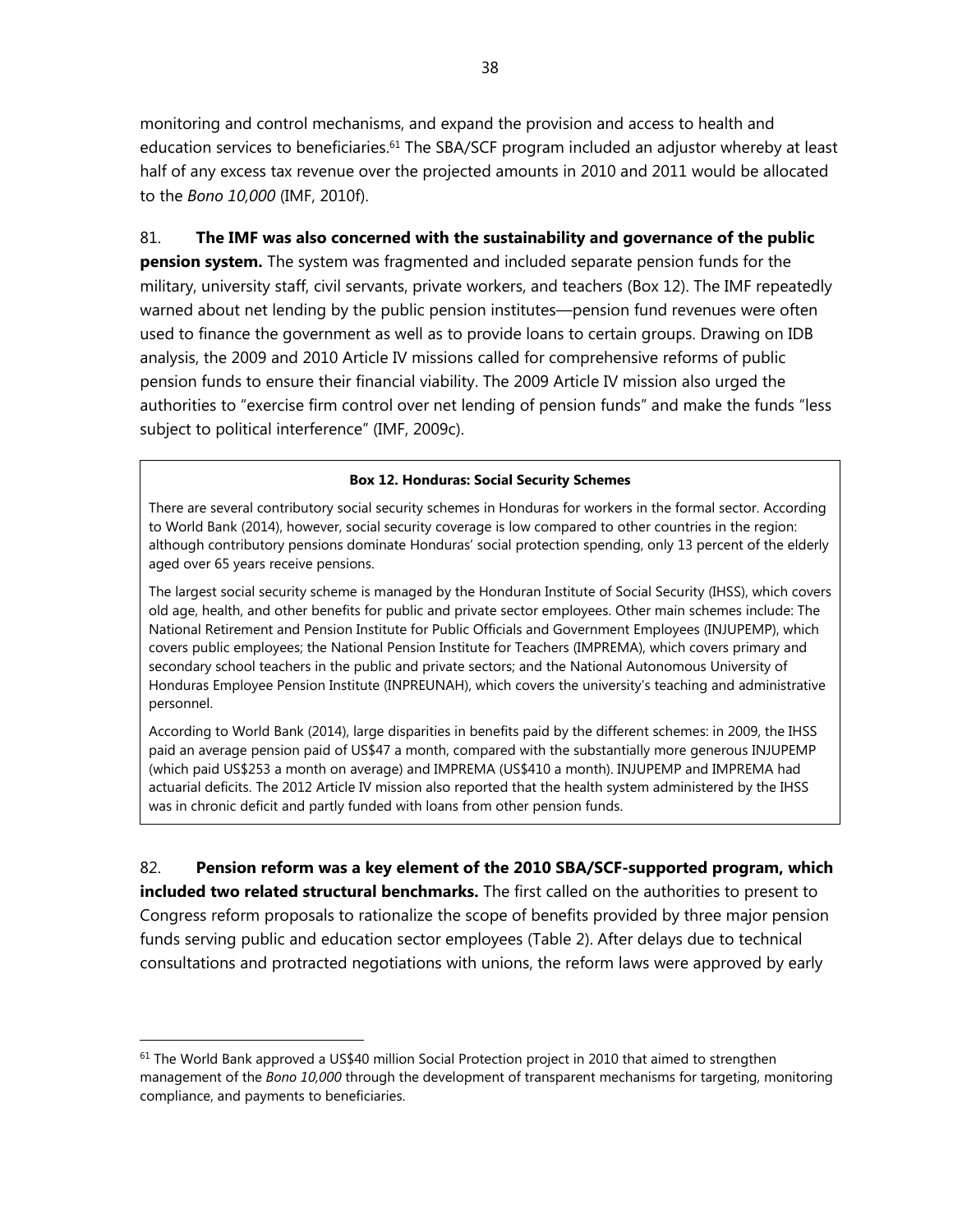2012.<sup>62</sup> The second was to undertake an independent assessment of the largest provider of pension and health coverage, the Honduran Institute of Social Security (IHSS). The IDB financed the audit and assisted in designing reforms to strengthen the management and financial position of the IHSS.

| Structural benchmark (unless otherwise specified)                                                                                                                                      | Date introduced                            | Result                                                                                                                                                                                                                                                                    |
|----------------------------------------------------------------------------------------------------------------------------------------------------------------------------------------|--------------------------------------------|---------------------------------------------------------------------------------------------------------------------------------------------------------------------------------------------------------------------------------------------------------------------------|
| 2010 SBA/SCF:                                                                                                                                                                          |                                            |                                                                                                                                                                                                                                                                           |
| 1. Present a law reform proposal that allows<br>changing the bases of defined benefits, to reduce<br>the actuarial deficit of IMPREMA, INJUPEMP and<br>INPREUNAH; by end-December 2010 | Initial request<br>(October 2010)          | Reforms to INPREUNAH's statutes were<br>presented to its Board of Directors in<br>March 2011. The draft law reforming<br><b>INJUPEMP</b> was submitted to Congress<br>in April 2011. The draft law reforming<br><b>IMPREMA</b> was submitted to Congress<br>in June 2011. |
| 2. Contract an administrative, technical and<br>financial assessment of the IHSS; by end-<br>September 2011                                                                            | First review<br>(April 2011)               | The IDB agreed to finance a<br>comprehensive audit of the IHSS and<br>assist in developing a reform program.                                                                                                                                                              |
| 2014 SBA/SCF:                                                                                                                                                                          |                                            |                                                                                                                                                                                                                                                                           |
| 1. Submit to Congress legislation to reform the<br>IHSS to strengthen its actuarial position and<br>improve its governance; by end-March 2015                                          | Initial request<br>(November 2014)         | The draft law was submitted to<br>Congress in February 2016.                                                                                                                                                                                                              |
| 2. Approval of the law reforming the IHSS; by<br>end-June 2015                                                                                                                         | Initial request<br>(November 2014)         | Postponed to end-December 2016.                                                                                                                                                                                                                                           |
| 3. National Banking Commission to issue<br>prudential regulations for the investments of<br>public pension funds in line with IMF<br>recommendations; by end-March 2017                | Third and fourth reviews<br>(October 2016) |                                                                                                                                                                                                                                                                           |

83. **The IMF put a much stronger emphasis on containing the fiscal implications of social protection programs after the 2010 SBA/SCF expired.** The 2012 and 2014 Article IV

missions were concerned with the fiscal deficit and stressed the need to finance pro-poor programs without raising the overall level of overall public expenditure, which was considered to be high by regional standards. The government introduced a package of fiscal adjustment measures at the end of 2013, which included expenditure reductions of over 0.6 percent of GDP and additional social spending of 0.4 percent of GDP under a new program, *Vida Mejor*, which encompassed *Bono 10,000* (at 0.7 percent of GDP), for a total 1.1 percent of GDP in 2014. The three-year SBA/SCF arrangement approved in 2014 included an indicative floor on social investment spending (including the *Vida Mejor* program), which the authorities planned to keep

 $62$  The reforms included changes to key parameters (e.g., increases in contribution rates, the retirement age, and minimum years of service) designed to reduce the actuarial deficits of the pension funds.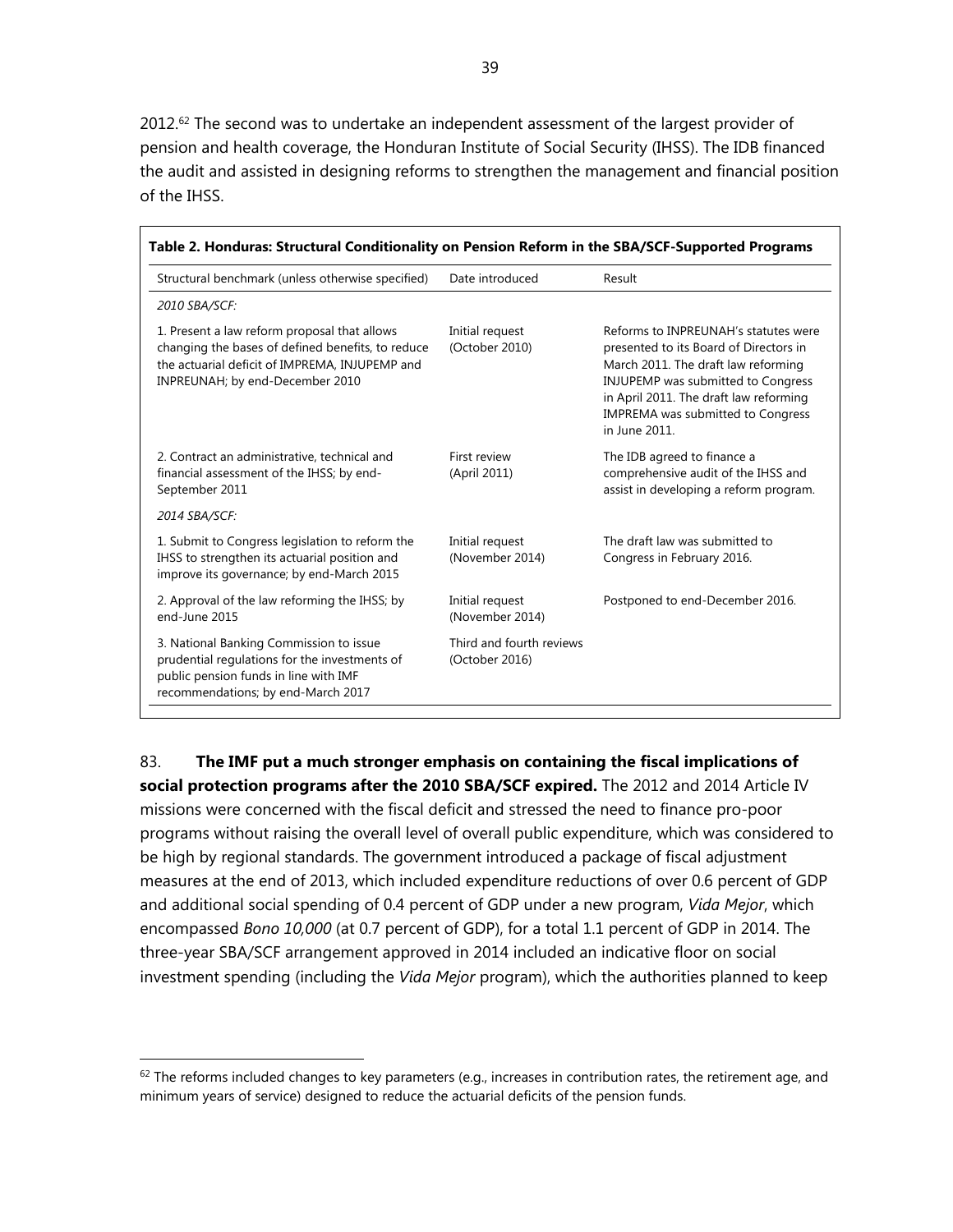at 1.6 percent of GDP in 2014–15.63 Staff welcomed the government's plan to reform and widen the social safety net—notably by moving to universal health and pension coverage and introducing basic unemployment protection—but found it too costly and called for amendments to the new social protection bill to "limit its costs, safeguard the fiscal program's targets, and make the reform sustainable over time" (IMF, 2014h).

# 84. **Under the 2014 SBA/SCF arrangement, the IMF continued to push for electricity sector and pension reforms from the standpoint of fiscal sustainability**.

- By this time, the IMF had become very concerned with the financial position of the ENEE. Like the 2010 SBA/SCF, the 2014 arrangement included a continuous benchmark to adjust electricity tariffs to reflect changes in costs. The 2014 Article IV mission reported that as part of the authorities' end-2013 fiscal adjustment package, the electricity subsidy for households consuming between 75Kwh and 150Kwh per month was reduced substantially and, for households with consumption of up to 75Kwh, was replaced by a cash transfer of L120 (US\$6) per month (IMF, 2014d).<sup>64</sup>
- Staff encouraged the authorities to strengthen the investment policies of pension funds to align them more closely with best international practices.<sup>65</sup> The 2014 SBA/SCFsupported program established a ceiling on net lending of the combined public sector as a performance criterion but as noted in IMF (2016c), the ceiling ultimately was "missed by a wide margin."
- The 2014 SBA/SCF-supported program included structural benchmarks to reform the IHSS (see Table 2). The IDB and the World Bank had the lead in designing the reforms to move the pension and healthcare systems gradually towards a multi-pillar system with universal coverage. The IMF, however, was concerned that the proposed reforms did not fully take into account the short- and medium-term financing implications. As a result, submission to Congress of the legislation reforming the IHSS was delayed a few times until February 2016.

 $63$  As with the 2010 SBA/SCF, the 2014 SBA/SCF program also included an adjustor whereby up to half of any tax revenues in excess of projections for 2015 would be allocated to social investment spending.

 $64$  Staff interviewees noted that the program did not contain any other countervailing measures because global oil prices had resulted in a reduction in the consumer price as well as due to restructuring of ENEE.

 $65$  In 2013, the authorities took a US\$300 million loan from the Central American Bank for Economic Integration (CABEI) to retire high-interest, short-maturity domestic debt held by the pension funds and invest in the CABEI's portfolio. Staff encouraged the authorities to "strengthen pension fund regulations governing investment decisions to limit risks, including from investing in CABEI-financed projects" (IMF, 2014h).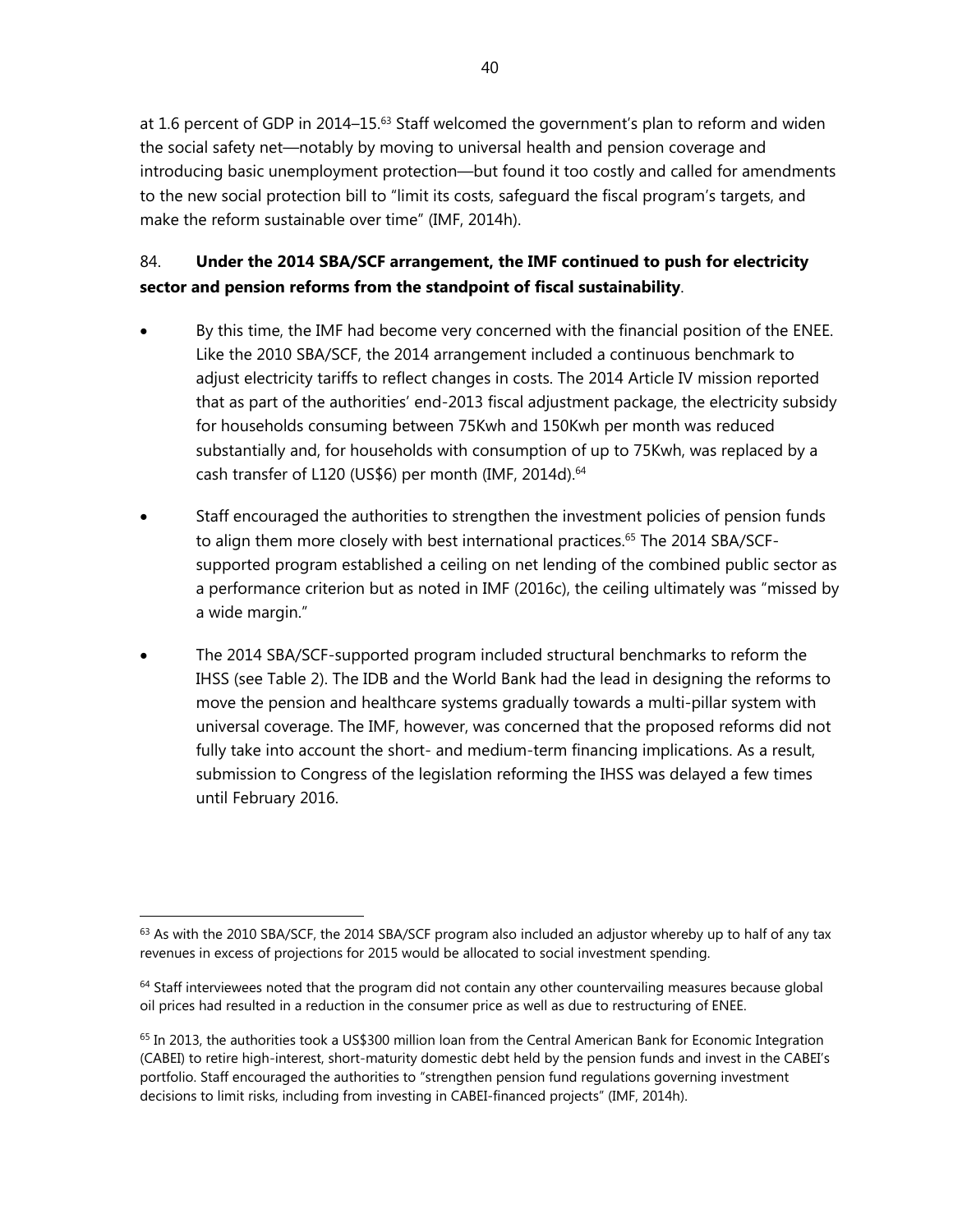85. **The IMF's engagement with Mongolia on social protection spanned the entire evaluation period and centered on one issue—universal social transfers.** According to ILO (2016), Mongolia has one of the most comprehensive social protection systems in Asia. Its flagship program, the Child Money Program, was introduced in 2005 as a CCT program for poor households and transformed into a quasi-universal program in 2006 when budget revenues ballooned on the back of soaring copper and gold prices (Box 13). In the decade that followed, the Mongolian economy experienced a boom-bust cycle. It was hit hard by the global economic crisis in 2009, due to its high dependence on mineral exports. Annual real GDP growth dropped from an average of 15 percent in 2006–07 to -1.3 percent in 2009, then rebounded to double digits again in 2011–13. During the evaluation period Mongolia had an exceptional access SBA in 2009–10.

#### **Box 13. Mongolia: The Child Money Program**

The Child Money Program was launched in January 2005 as a targeted CCT program providing a monthly cash allowance of Tog3,000 (US\$2.50) per child under the age of 18 to all families with three or more children living under the minimum subsistence level (an official measure defined annually by the National Statistical Office of Mongolia). The decision to focus the program on large families was partly motivated by the idea to provide an incentive for having children to counter the downward trend in the fertility rate. The procedures for enrolling in the program and receiving benefits were based on provisions in the Social Welfare Law adopted in December 2005. In 2005, the Child Money Program covered 350,000 children.

In 2006, the provision of "child money" was made a universal entitlement for all children under 18 years of age living at home and attending school. In 2007, the benefit level was raised over two and a half times to Tog25,000 (around US\$21) per quarter per child. The number of children covered under the Child Money Program rose to 932,000 (ILO, 2016).

Research by UNICEF (Hodges and others, 2007) found that the initial targeted program resulted in very high leakage to non-poor households and substantial exclusion of poor households, due to flaws in the proxy means test and implementation problems, whereas the universal benefit resolved most of the exclusion error, further reduced the child poverty headcount and was progressive along the entire household expenditure distribution due to the heavier concentration of children in the lower deciles.

86. **The IMF consistently favored targeted (means-tested) benefits over the universal** 

**Child Money entitlement.** A 2005 FAD TA mission examining options for expenditure savings and efficiency improvements concluded that resolving Mongolia's widespread poverty through the Child Money Program and the social assistance system far outstripped the resources available to the government. It recommended that those resources instead be narrowly targeted to the neediest. The 2006 Article IV mission argued, and the Board agreed, that "poorly targeted social welfare programs, such as the universal child allowance and lump-sum awards to newlyweds and newborns, seriously diluted resources for poverty alleviation" and that meanstesting should be reintroduced (IMF, 2007a). A PSIA mission in 2007 confirmed that the major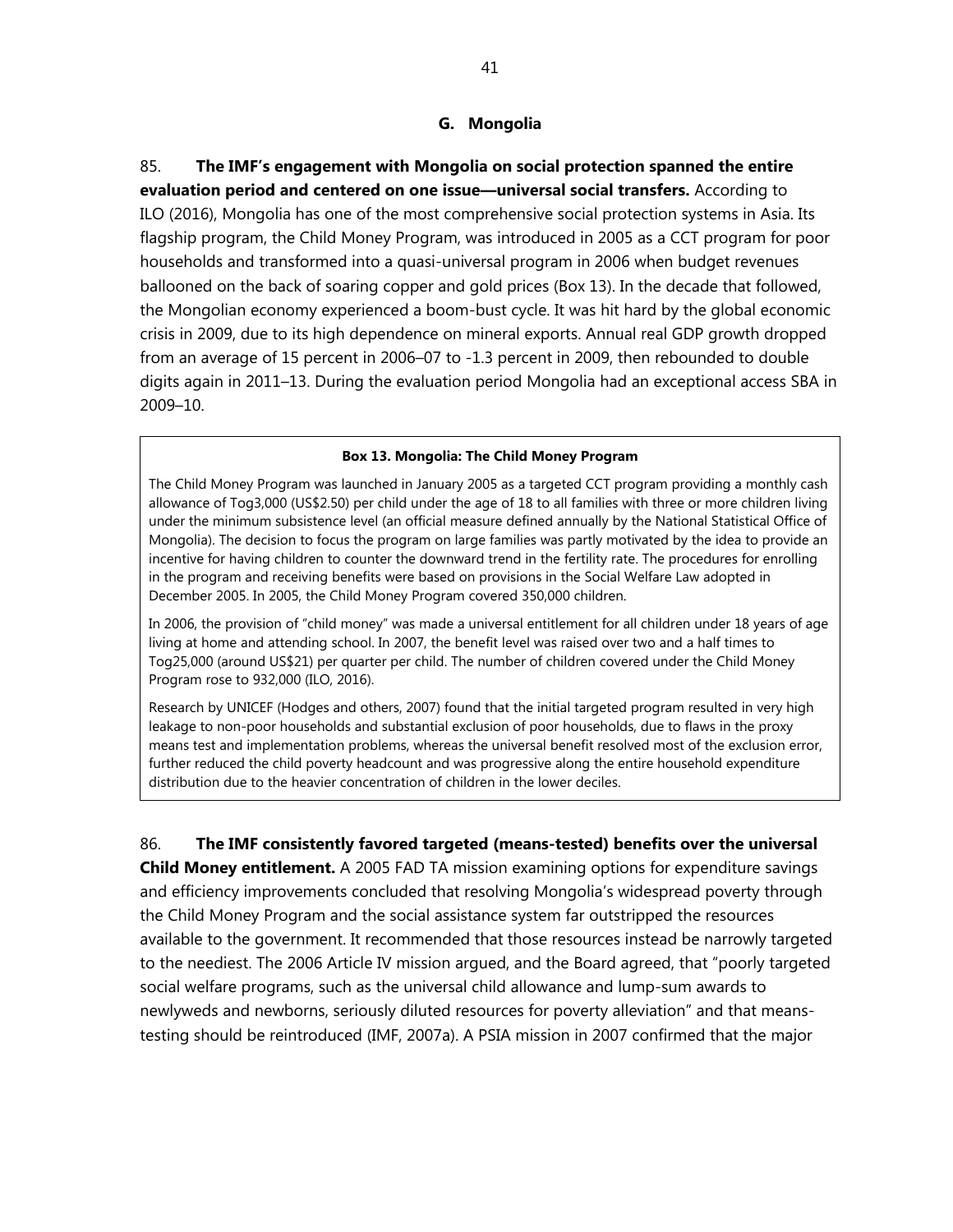social transfer programs were progressive but not well targeted.<sup>66</sup> The 2008 Article IV consultation and Board discussion highlighted concerns about pro-cyclical policies in the midst of high economic growth, including "a proliferation of overlapping and virtually universal social welfare programs" and urged the authorities to consolidate and improve the targeting of social welfare programs to "facilitate the protection of the vulnerable groups from the impact of food price hikes" (IMF, 2008a). A 2009 FAD TA mission advising on expenditure rationalization in the context of falling mineral revenue reiterated the advice of previous TA missions to target social transfers more efficiently. According to Mongolian authorities interviewed for this evaluation, the government decided not to follow the IMF's recommendations for fear of reducing the coverage of social assistance. As recalled by one former senior government official, since 2005 the most important social protection principle emphasized by politicians in Mongolia has been universality, with limited to no targeting of benefits.

### 87. **Targeting of social transfers became part of structural conditionality in the SBA**

**that was approved in 2009.** The global economic crisis and collapse in copper prices in 2008 hit the Mongolian economy hard. The 18-month SDR 153 million (about US\$229 million or 300 percent of quota) exceptional-access SBA aimed to "address the social consequences of the economic downturn, in particular on the more than one-third of the population living below the poverty line" (IMF, 2009d). Under the SBA-supported program, the authorities agreed to "improve the system of social transfers through better targeting" by the end of the year, and two structural benchmarks were set to that end (Table 3) (IMF, 2009d). Staff had, in fact, argued for an immediate rationalization of untargeted social transfers, but the authorities demurred while noting that, given the complex, overlapping social assistance system, it would take time to identify which transfers were truly protecting the poor and to institute a reliable targeting mechanism (IMF, 2009d).<sup>67</sup> They agreed to work with the World Bank and the ADB to design a reform of the social transfer system.<sup>68</sup> The SBA also included a structural benchmark for adopting a fiscal responsibility law to help prevent a repeat of the pro-cyclical policies that contributed to the balance-of-payments crisis.

 $66$  The mission was requested by the authorities to analyze the distributional impact of fiscal policy. No TA report was produced.

<sup>&</sup>lt;sup>67</sup> One interviewee recalled objecting to the Fund's recommendation to cut benefits for those who could not work (mainly the disabled) and for their caregivers, noting that those were in fact the best targeted of Mongolia's social protection transfers and that inflation had already eroded their value substantially.

<sup>68</sup> The World Bank was updating its 2006 Poverty Assessment for Mongolia based on new 2007–08 household survey data; it also examined the pension system and social welfare/transfer schemes in the context of a Public Expenditure and Financial Management Review. The ADB launched a US\$60 million Social Sector Support Program in 2009 to assist the Mongolian authorities in improving the efficiency and effectiveness of social transfers to the poor and to supplement the financial assistance provided by the IMF and other development partners.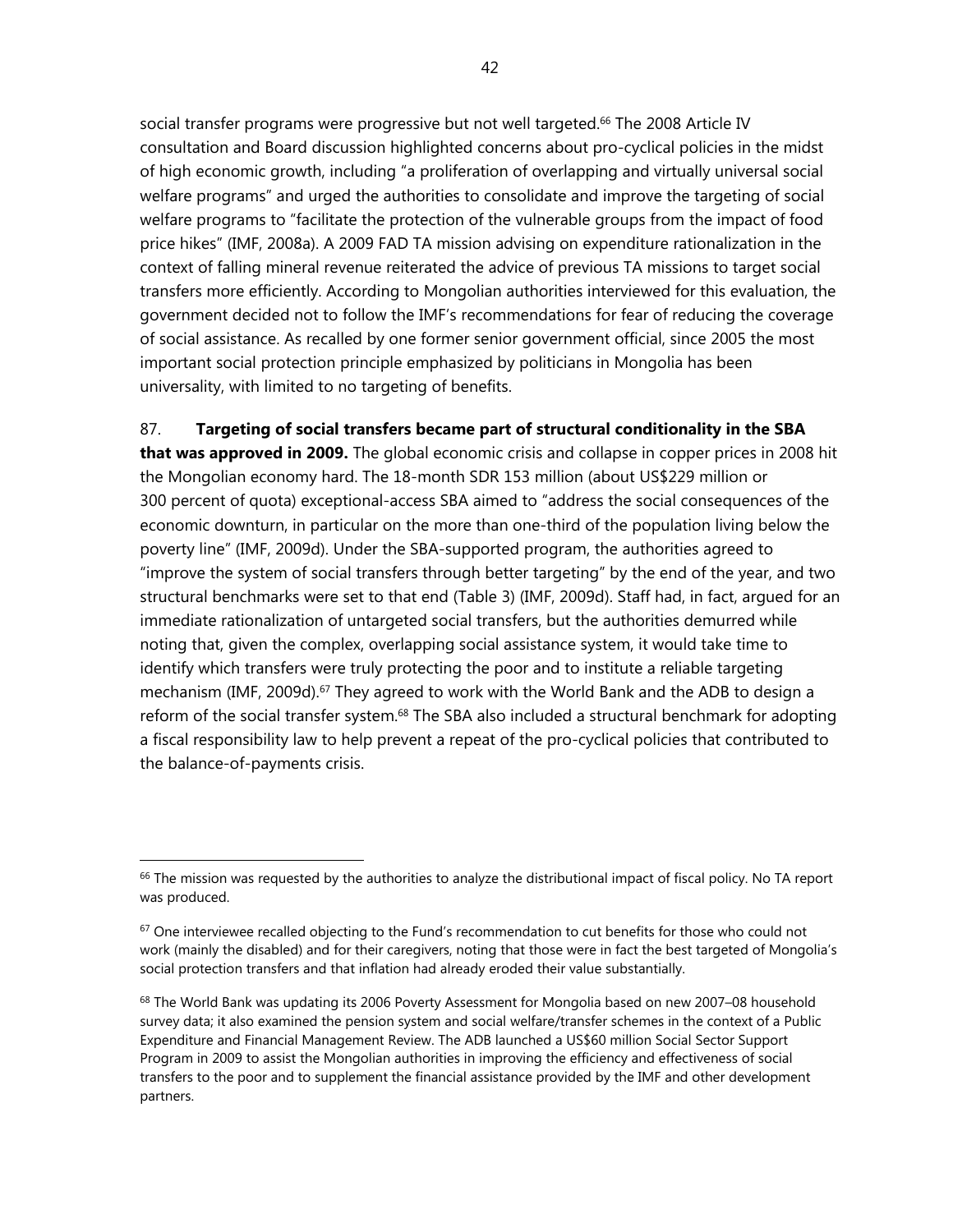| Structural benchmark (unless otherwise specified)                                                                                                                                                   | Date introduced                   | Result                                                                                                             |
|-----------------------------------------------------------------------------------------------------------------------------------------------------------------------------------------------------|-----------------------------------|--------------------------------------------------------------------------------------------------------------------|
| 1. [Undertake] a comprehensive review of transfer<br>programs resulting in a revision of the relevant laws to<br>streamline transfer programs and safeguard the social<br>safety; by end-June 2009. | Initial request<br>(March 2009)   | The review was completed in late<br>June 2009 and the reform plan<br>approved by a Cabinet-level<br>Working Group. |
| 2. Pass a comprehensive social transfer reform that<br>saves money and protects the poor through better<br>targeting; by end-November 2009.                                                         | Second review<br>(September 2009) | The Social Welfare Law was<br>amended in 2012.                                                                     |

#### **Table 3. Mongolia: Structural Conditionality on Social Protection in the 2009 SBA-Supported Program**

88. **The envisaged social welfare reform did not materialize under the SBA.** With the

help of the World Bank and the ADB, a reform was designed in mid-2009, which included a consolidation of social benefits (from over 60 to less than 20), a reduction in untargeted (universal) transfers, and the introduction of a new targeted poverty benefit. However, the government was reportedly concerned that implementation of the reform could worsen poverty in the absence of an effective targeting mechanism and it actually significantly increased universal social transfers (IMF, 2010b). In January 2010, it replaced the Child Money Program with an annual cash transfer of Tog120,000 (US\$90) to all citizens, delivering on a campaign promise that had been made by both major political parties. The universal transfer was funded with earmarked mineral revenues through the Human Development Fund set up at the end of 2009 to redistribute wealth equally among all citizens of Mongolia. Staff called this move "a step in the wrong direction" that would further reduce fiscal flexibility (IMF, 2010b). Meanwhile, the World Bank and the ADB continued to help the authorities to build the capacity for means-testing needed for the introduction of the targeted poverty benefit. However, passage of the social welfare reform law was repeatedly postponed due to a lack of political consensus, and remained pending at the expiration of the SBA in October 2010.

89. **The IMF's internal and external messages regarding the SBA's role in advancing social protection were inconsistent.** The Ex Post Evaluation of Exceptional Access Under the 2009 Arrangement was critical, noting that "the program made the least progress in welfare reform" as it failed to achieve the desired adoption of a targeted poverty benefit and to obtain a durable commitment from the authorities to implement and/or sustain reforms that were achieved under the program (IMF, 2011c). The Ex Post Evaluation, which reflected the views of the authorities, attributed resistance to the targeted poverty benefit to a "cultural and political reluctance to identify and treat the poor differently" which "severely handicapped the influence of the IMF and other international financial institutions" and did not bode well for the passage of a comprehensive social welfare reform (IMF, 2011c). In an *IMF Survey* article, however, staff said the program illustrated how the IMF had "refocused its lending" in Mongolia and highlighted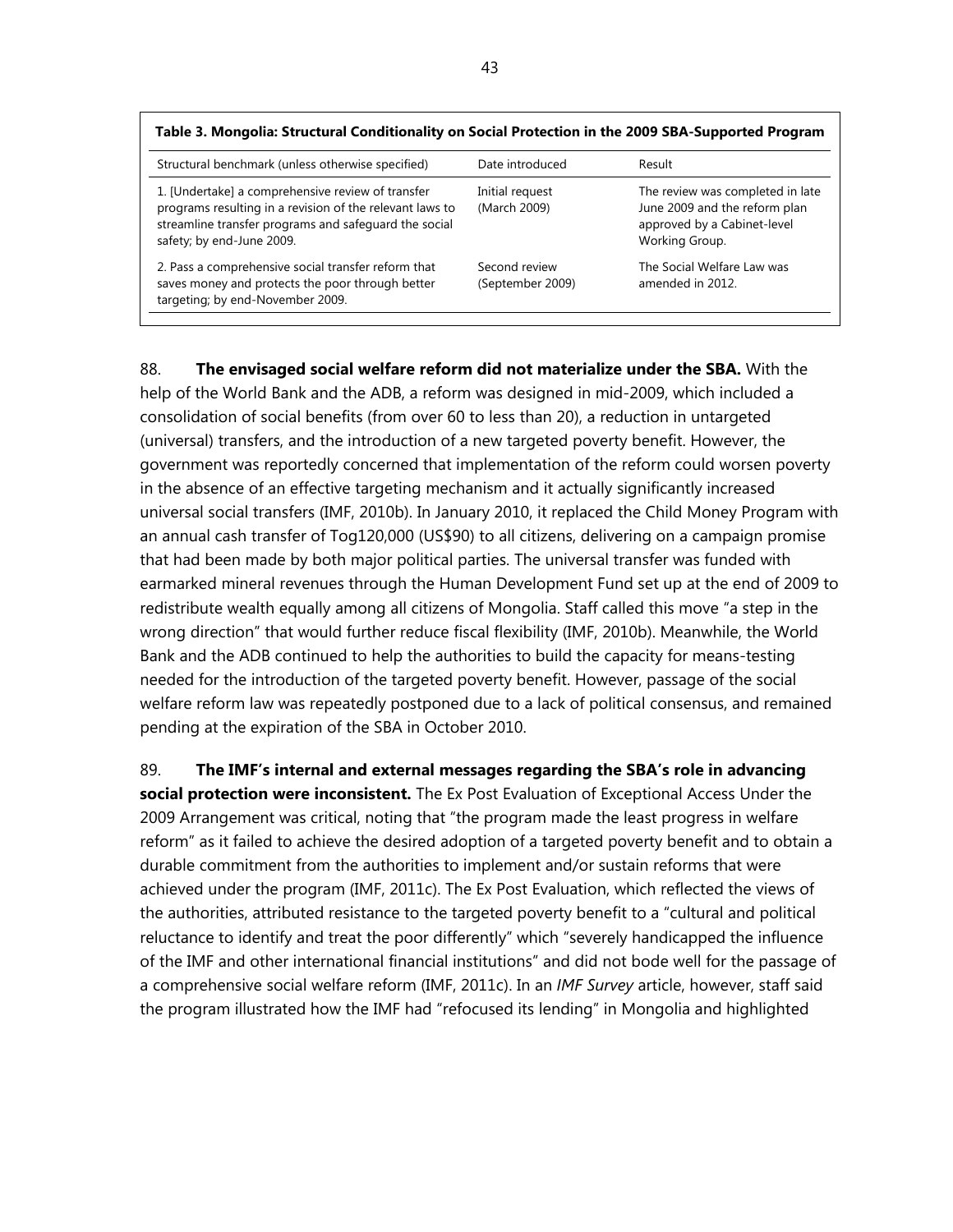that the fact that "[s]ocial transfers were increased during the program period in order to shield the most vulnerable from the impact of last year's recession."<sup>69</sup>

90. **Staff continued to argue for social welfare reform in the post-program period, with**  little success. The 2011 Article IV mission underscored the benefits of introducing a targeted poverty benefit to "strengthen the social safety net, increase fiscal flexibility, and replace the inefficient system of universal transfers" (IMF, 2011b). The mission also tried a new argument: citing econometric evidence from Mongolia that demand-side factors contributed to higher food prices, it argued that the increase in universal transfers planned for 2011 could push up inflation, which would impose significant economic and social costs, particularly on the poor. The new Social Welfare Law was finally approved in 2012 and the government agreed to cut universal transfers in the second half of that year. But parliamentary elections were held in mid-2012, and the new government that came in sidelined the new Social Welfare Law and reintroduced the Child Money Program, providing a cash transfer of Tog20,000 (US\$15) per month to all children under 18 years, financed from the Human Development IMF. Subsequent Article IV missions continued to press for implementation of the new Social Welfare Law and returned to the many of the same themes pursued in the beginning of the evaluation period, for example, "phasing out large untargeted subsidies and in favor of programs (like food stamps) that more directly reach the poor" (IMF, 2015d).70

<sup>69 &</sup>quot;Mongolia stages dramatic turnaround," *IMF Survey*, September 13, 2010.

 $70$  The ADB supported the development of means-testing (based on income and assets) for the food stamp program that was introduced in 2010. According to ADB staff, by 2014, data had been collected for 86 percent of Mongolian households, and provides a means for identifying potential beneficiaries.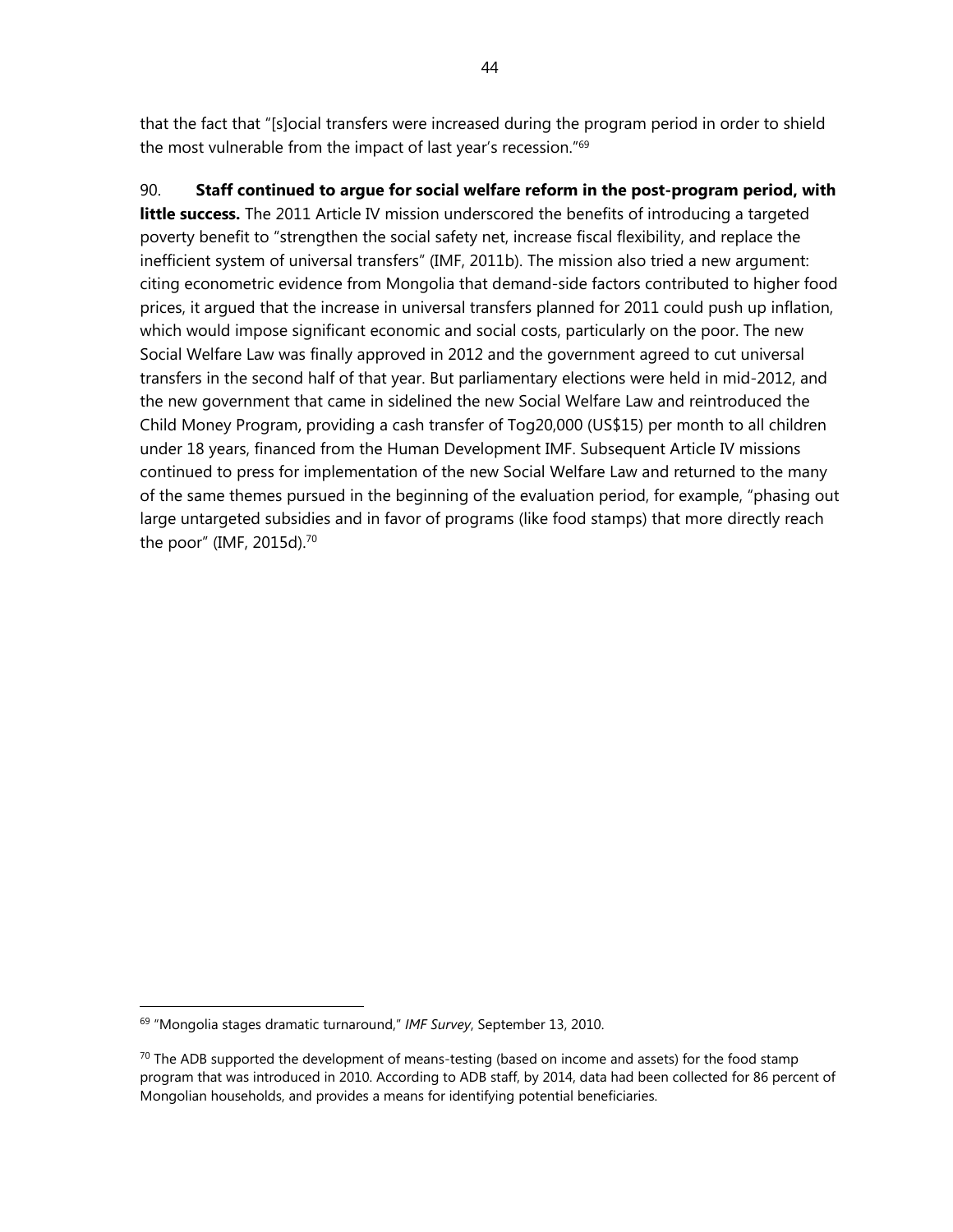#### **REFERENCES**

- Abrams, Alisa, 2017, "The IMF's Role in Social Protection: Fund Policy and Guidance," IEO Background Document No. BD/17-01/01 (Washington).
- Adenauer, Isabell, 2008, "Policies to Protect the Poor from Rising Energy and Food Prices in Senegal," in "Senegal: Selected Issues," IMF Country Report No. 08/221, May (Washington).
- Arze del Granado, Javier, and Isabell Adenauer, 2011, "Burkina Faso: Policies to Protect the Poor From the Impact of Food and Energy Price Increases," IMF Working Paper No. 11/202, July (Washington).
- Coudouel, Aline, and Monique Newiak, 2015, "Social Safety Nets in Senegal," in "Senegal: Selected Issues," IMF Country Report No. 15/15, January (Washington: International Monetary Fund).
- Cunha, Nuno, and others, 2013, "Towards a Mozambican Social Protection Floor," Extension of Social Security (ESS) Paper No. 41 (Geneva: International Labour Office).

De Rato, Rodrigo, 2006, "Honduras has A New Historic Opportunity," *La Tribuna*, March 1, 2006.

- Feltenstein, Andrew, 2017, "Subsidy Reforms and Implications for Social Protection: An Analysis of IMF Advice on Food and Fuel Subsidies," IEO Background Paper No. BP/17/02 (Washington).
- Hodges, Anthony, and others, 2007, "Child Benefits and Poverty Reduction: Evidence from Mongolia's Child Money Program," UNICEF Division of Policy and Planning Working Paper (New York: United Nations Children's Fund).
- International Labour Organization (ILO), 2014, *World Social Protection Report* (Geneva: International Labor Office).

\_\_\_\_\_\_\_\_\_\_, 2016, "Child Money Program," Building Social Protection Floors Country Note Series (Geneva).

International Monetary Fund (IMF), 2005, "Georgia: Second Review Under the Three-Year Arrangement Under the Poverty Reduction and Growth Facility and Requests for Waiver of Performance Criterion and Conversion of an Indicative Target into a Performance Criterion—Staff Report; Staff Statement; Press Release on the Executive Board Discussion; and Statement by the Executive Director for Georgia," IMF Country Report No. 05/314, August (Washington).

\_\_\_\_\_\_\_\_\_\_, 2006a, "IMF Managing Director Rodrigo de Rato's Statement During his Visit to Honduras," Press Release No. 06/39, February (Washington).

\_\_\_\_\_\_\_\_\_\_, 2006b, "Senegal: Ex Post Assessment of Longer-Term Program Engagement," SM/06/56, February (Washington).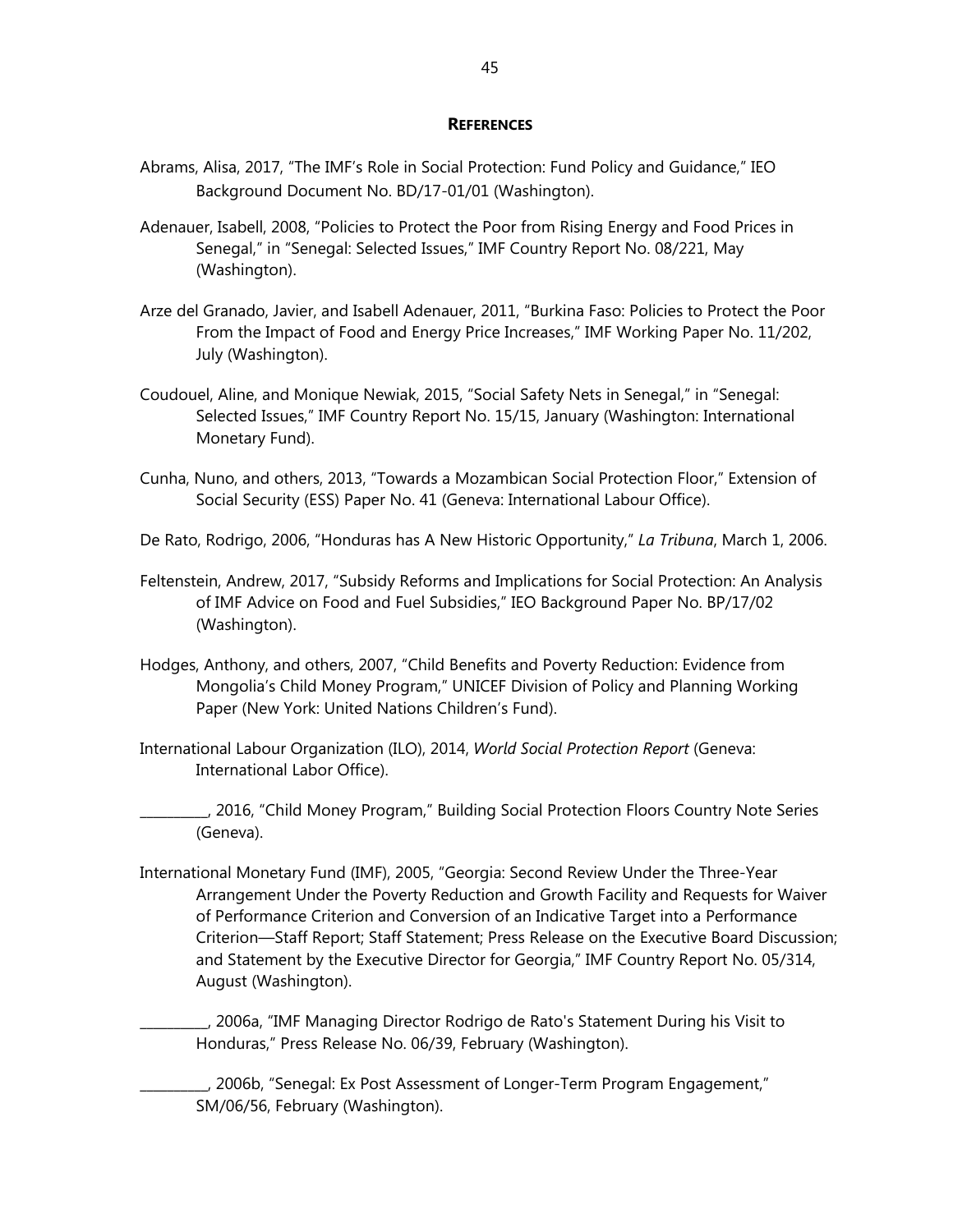\_\_\_\_\_\_\_\_\_\_, 2006c, "Zambia: 2005 Article IV Consultation, Third Review Under the Three-Year Arrangement Under the Poverty Reduction and Growth Facility, Request for Waiver and Modification of Performance Criterion, and Financing Assurances Review—Staff Report; Public Information Notice and Press Release on the Executive Board Discussion; and Statement by the Executive Director for Zambia," IMF Country Report No. 06/39, February (Washington).

\_\_\_\_\_\_\_\_\_\_, 2006d, "IMF Executive Board Concludes 2005 Article IV Consultation with Georgia," Public Information Notice No. 06/42, April (Washington).

\_\_\_\_\_\_\_\_\_\_, 2006e, "Georgia: 2006 Article IV Consultation, Third Review Under the Poverty Reduction and Growth Facility, and Request for Waiver of Performance Criteria—Staff Report; Staff Statement; Public Information Notice and Press Release on the Executive Board Discussion; and Statement by the Executive Director for Georgia," IMF Country Report No. 06/175, May (Washington).

\_\_\_\_\_\_\_\_\_\_, 2006f, "Republic of Mozambique: Fourth Review Under the Three-Year Arrangement Under the Poverty Reduction and Growth Facility, Financing Assurances Review, and Request for Modification of Performance Criteria—Staff Report; Staff Statement; Press Release on the Executive Board Discussion; and Statement by the Executive Director for the Republic of Mozambique," IMF Country Report No. 06/254, July (Washington).

\_\_\_\_\_\_\_\_\_\_, 2007a, "Mongolia: 2006 Article IV Consultation—Staff Report; Public Information Notice on the Executive Board Discussion; and Statement by the Executive Director for Mongolia," IMF Country Report No. 07/30, January (Washington).

\_\_\_\_\_\_\_\_\_\_, 2007b, "Georgia: Fifth Review Under the Three-Year Arrangement Under the Poverty Reduction and Growth Facility and Request for Waiver of a Performance Criterion—Staff Paper; Staff Statement; Press Release on the Executive Board Discussion; and Statement by the Executive Director for Georgia," IMF Country Report No. 07/107, March (Washington).

\_\_\_\_\_\_\_\_\_\_, 2007c, "Burkina Faso: Request for a Three-Year Arrangement Under the Poverty Reduction and Growth Facility—Staff Report; Press Release on the Executive Board Discussion; and Statement by the Executive Director for Burkina Faso," IMF Country Report No. 07/153, May (Washington).

\_\_\_\_\_\_\_\_\_\_, 2007d, "Zambia: Poverty Reduction Strategy Paper," IMF Country Report No. 07/276, August (Washington).

\_\_\_\_\_\_\_\_\_\_, 2007e, "Senegal: Poverty Reduction Strategy Paper—Joint Staff Advisory Note," IMF Country Report No. 07/317, September (Washington).

\_\_\_\_\_\_\_\_\_\_, 2007f, "Burkina Faso: Poverty Reduction Strategy Paper Annual Progress Report," IMF Country Report No. 07/320, September (Washington).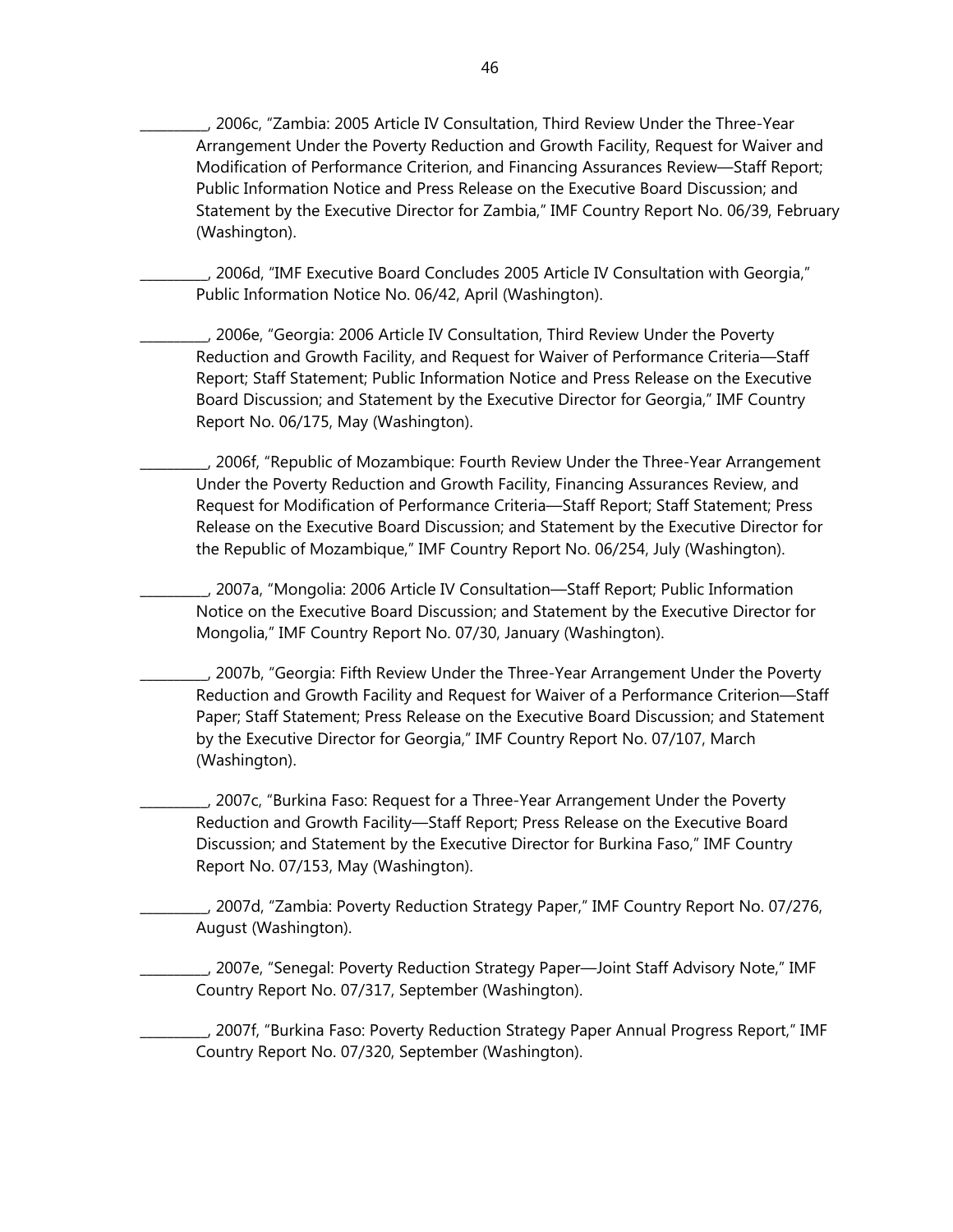\_\_\_\_\_\_\_\_\_\_, 2007g, "Senegal: 2006 Article IV Consultation—Staff Report; Public Information Notice on the Executive Board Discussion; and Statement by the Executive Director for Senegal," IMF Country Report No. 07/335, September (Washington).

\_\_\_\_\_\_\_\_\_\_, 2008a, "Mongolia: 2008 Article IV Consultation—Staff Report; Staff Supplement; Public Information Notice on the Executive Board Discussion," IMF Country Report No. 08/200, July (Washington).

\_\_\_\_\_\_\_\_\_\_, 2008b, "Senegal: Staff Report for the 2008 Article IV Consultation, First Review Under the Policy Support Instrument, and Request for Waiver of Assessment Criterion and Modification of Assessment Criteria—Staff Report; Staff Supplement; Staff Statement; Public Information Notice and Press Release on the Executive Board Discussion; and Statement by the Executive Director for Senegal," IMF Country Report No. 08/209, July (Washington).

\_\_\_\_\_\_\_\_\_\_, 2008c, "Republic of Mozambique: Second Review Under the Policy Support Instrument and Request for Waiver of Nonobservance of Assessment Criteria; Staff Statement; Press Release on the Executive Board Discussion; and Statement by the Executive Director for the Republic of Mozambique," IMF Country Report No. 08/220, July (Washington).

\_\_\_\_\_\_\_\_\_\_, 2008d, "Honduras: Request for Stand-By Arrangement—Staff Report; Staff Statement; Press Release on the Executive Board Discussion; and Statement by the Executive Director for Honduras," IMF Country Report No. 08/241, July (Washington).

\_\_\_\_\_\_\_\_\_\_, 2008e, "Burkina Faso: Second Review Under the Three-Year Arrangement Under the Poverty Reduction and Growth Facility, Requests for Waiver of Nonobservance of Performance Criterion, and Deletion of Performance Criteria: Staff Report; Staff Supplement; Press Release on the Executive Board Discussion; and Statement by the Executive Director for Burkina Faso," IMF Country Report No. 08/257, July (Washington).

\_\_\_\_\_\_\_\_\_\_, 2009a, "Statement at the Conclusion of the Visit by IMF Director Masood Ahmed to Georgia," Press Release No. 09/27, February (Washington).

\_\_\_\_\_\_\_\_\_\_, 2009b, "Burkina Faso: Third Review Under the Three-Year Arrangement Under the Poverty Reduction and Growth Facility—Staff Report; Press Release on the Executive Board Discussion," IMF Country Report No. 09/38, February (Washington).

\_\_\_\_\_\_\_\_\_\_, 2009c, "Honduras: Staff Report for the 2009 Article IV Consultation," SM/09/92, April (Washington).

\_\_\_\_\_\_\_\_\_\_, 2009d, "Mongolia: Request for Stand-By Arrangement—Staff Report; Staff Supplements; Press Release on the Executive Board Discussion; and Statement by the Executive Director for Mongolia," IMF Country Report No. 09/130, April (Washington).

\_\_\_\_\_\_\_\_\_\_, 2009e, "IMF Mission Calls for Fiscal Stimulus in Mozambique," Press Release No. 09/165, May (Washington).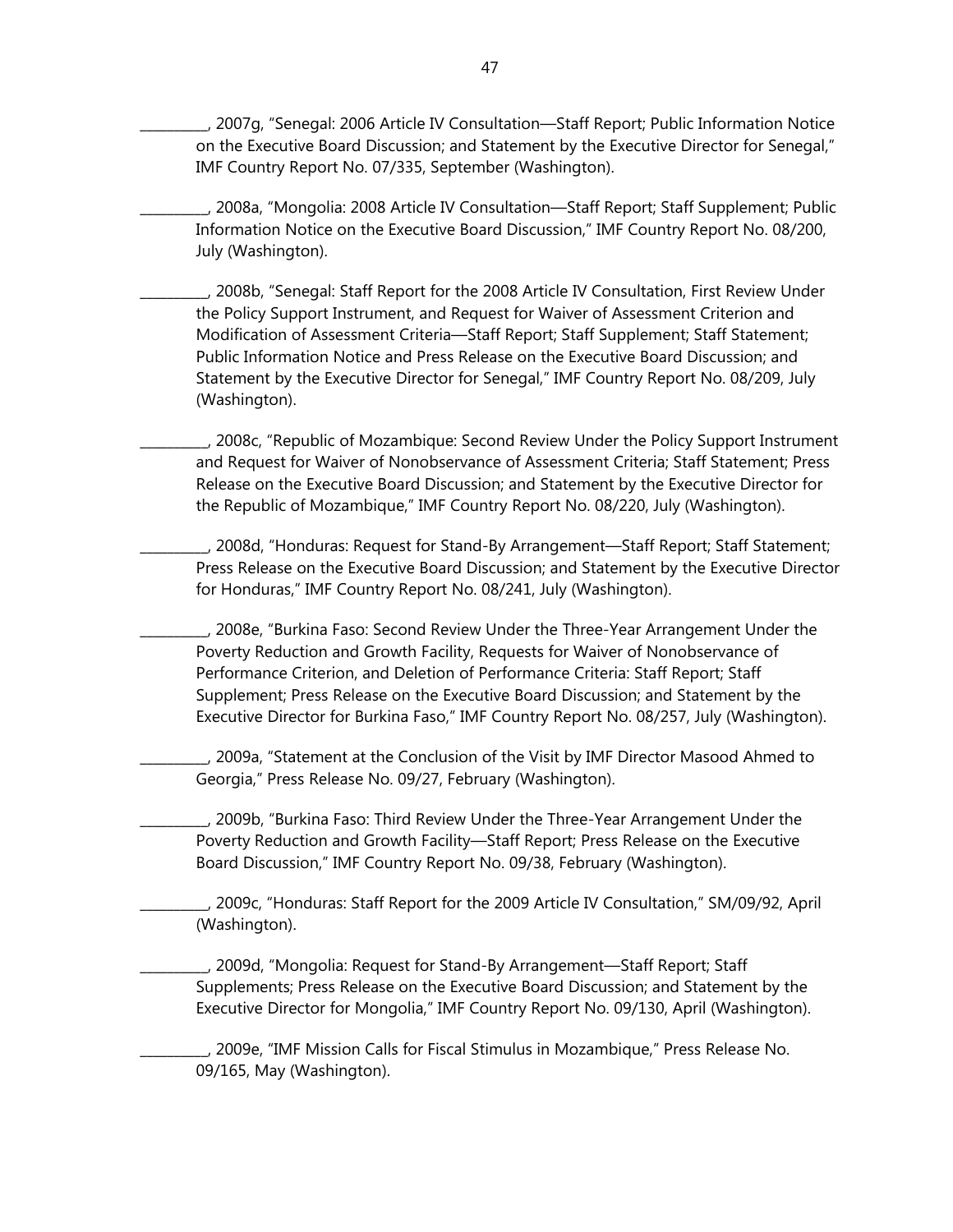\_\_\_\_\_\_\_\_\_\_, 2009f, "Zambia: First and Second Reviews of the Three-Year Arrangement Under the Poverty Reduction and Growth Facility, Request for Waivers of Nonobservance of Performance Criteria, and Augmentation of Access: Staff Report; Press Release on the Executive Board Discussion; and Statement by the Executive Director of Zambia," IMF Country Report No. 09/188, June (Washington).

\_\_\_\_\_\_\_\_\_\_, 2009g, "Republic of Mozambique: 2009 Article IV Consultation, Fourth Review Under the Policy Support Instrument, and Request for a Twelve-Month Arrangement Under the Exogenous Shocks Facility—Staff Report; Public Information Notice and Press Release on the Executive Board Discussion; and Statement by the Executive Director for the Republic of Mozambique," IMF Country Report No. 09/227, July (Washington).

\_\_\_\_\_\_\_\_\_\_, 2010a, "Zambia: 2009 Article IV Consultation, Third Review Under the Three-Year Arrangement Under the Poverty and Reduction and Growth Facility, and Request for Modification of Performance Criteria—Staff Report; Staff Supplement: Public Information Notice and Press Release on the Executive Board Discussion; and Statement by the Executive Director for Zambia," IMF Country Report No. 10/17, January (Washington).

\_\_\_\_\_\_\_\_\_\_, 2010b, "Mongolia: 2009 Article IV Consultation, Third Review Under Stand-by Arrangement, and Request for Modification of Performance Criteria—Staff Report; Staff Supplement; Public Information Notice and Press Release on the Executive Board Discussion; and Statement by the Executive Director for Mongolia," IMF Country Report No. 10/52, February (Washington).

\_\_\_\_\_\_\_\_\_\_, 2010c, "Georgia: Fifth Review Under the Stand-By Arrangement and Request for Modification of Performance Criteria," IMF Country Report No. 10/83, March (Washington).

\_\_\_\_\_\_\_\_\_\_, 2010d, "Senegal: Staff Report for the 2010 Article IV Consultation, Fifth Review Under the Policy Support Instrument, Third Review Under the Exogenous Shocks Facility, Request for Waiver of Nonobservance of Performance Criterion, and Modification of Assessment Criterion—Staff Report; Debt Sustainability Analysis; Press Release; Executive Director Statement; Public Information Notice," IMF Country Report No. 10/165, June (Washington).

\_\_\_\_\_\_\_\_\_\_, 2010e, "Burkina Faso: Request for a Three-Year Arrangement Under the Extended Credit Facility—Staff Report; Staff Supplement; Press Release on the Executive Board Discussion; and Statement by the Executive Director for Burkina Faso," IMF Country Report No. 10/197, July (Washington).

\_\_\_\_\_\_\_\_\_\_, 2010f, "Honduras: Request for a Stand-By Arrangement and an Arrangement Under the Standby Credit Facility—Staff Report; Press Release on the Executive Board Discussion; and Statement by the Executive Director for Honduras," IMF Country Report No. 10/322 (Washington).

\_\_\_\_\_\_\_\_\_\_, 2010g, "Senegal: Sixth Review Under the Policy Support Instrument, Request for a Three-Year Policy Support Instrument and Cancellation of Current Policy Support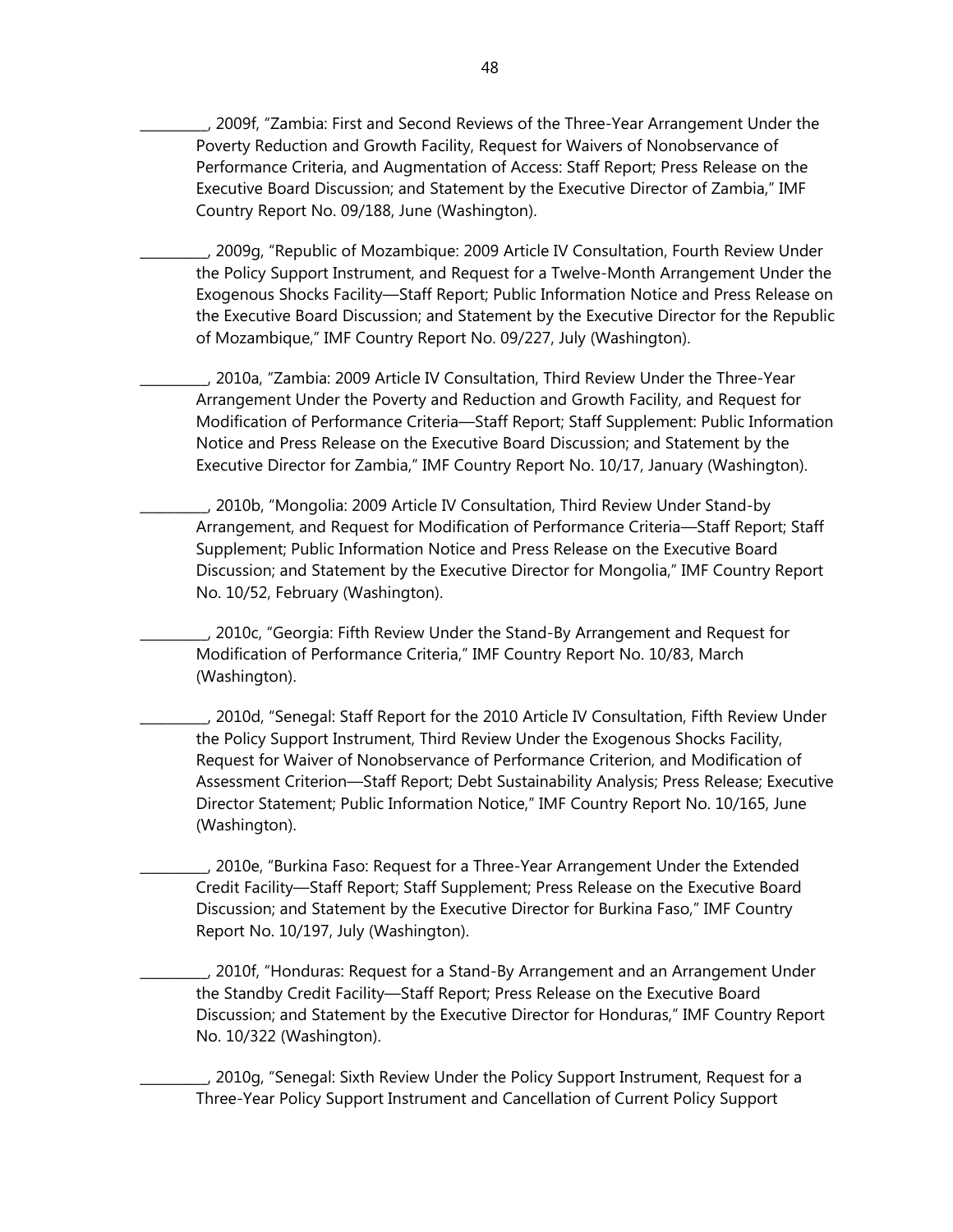Instrument—Staff Report; Debt Sustainability Analysis; Press Release; Executive Director Statement," IMF Country Report No. 10/362, October (Washington).

\_\_\_\_\_\_\_\_\_\_, 2010h, "Mozambique: First Review Under the Policy Support Instrument and Request for Modification of Assessment Criteria—Staff Report; and Press Release," IMF Country Report No. 10/375, December (Washington).

\_\_\_\_\_\_\_\_\_\_, 2011a, "Georgia: Seventh and Eighth Reviews Under the Stand-By Arrangement, and Requests for Waivers of Nonobservance of Performance Criteria and Rephasing of Purchases—Staff Report; Staff Statement; Press Release on the Executive Board Discussion; and Statement by the Executive Director for Georgia," IMF Country Report No. 11/31, January (Washington).

\_\_\_\_\_\_\_\_\_\_, 2011b, "Mongolia: 2011 Article IV Consultation—Staff Report; Staff Supplement; Public Information Notice on the Executive Board Discussion; and Statement by the Executive Director for Mongolia," IMF Country Report No. 11/76, March (Washington).

\_\_\_\_\_\_\_\_\_\_, 2011c, "Mongolia: Ex Post Evaluation of Exceptional Access Under the 2009 Stand-By Arrangement," IMF Country Report No. 11/77, March (Washington).

\_\_\_\_\_\_\_\_\_\_, 2011d, "Georgia: 2011 Article IV Consultation—Staff Report; Staff Supplements; Public Information Notice on the Executive Board Discussion; and Statement by the Executive Director for Georgia," IMF Country Report No. 11/87, April (Washington).

\_\_\_\_\_\_\_\_\_\_, 2011e, "Senegal: First Review Under the Policy Support Instrument—Staff Report; Staff Supplement; Press Release; and Statement by the Executive Director for Senegal," IMF Country Report No. 11/139, June (Washington).

\_\_\_\_\_\_\_\_\_\_, 2011f, "Republic of Mozambique: Staff Report for the 2011 Article IV Consultation, Second Review Under the Policy Support Instrument, and Request for Modification of Assessment Criteria—Staff Report; Staff Supplement; Public Information Notice and Press Release on the Executive Board Discussion; and Statement by the Executive Director for the Republic of Mozambique," IMF Country Report No. 11/149, June (Washington).

\_\_\_\_\_\_\_\_\_\_, 2011g, "Zambia: Ex Post Assessment of Longer-Term Program Engagement: Update," IMF Country Report No. 11/197, July (Washington).

\_\_\_\_\_\_\_\_\_\_, 2011h, "Burkina Faso: Second Review Under the Three-Year Arrangement Under the Extended Credit Facility and Request for Modification of Performance Criteria—Staff Report; Press Release on the Executive Board Discussion; and Statement by the Executive Director for Burkina Faso," IMF Country Report No. 11/226, August (Washington).

\_\_\_\_\_\_\_\_\_\_, 2011i, "Republic of Mozambique: Poverty Reduction Strategy Paper—Joint Staff Advisory Note," EBD/11/93, November (Washington).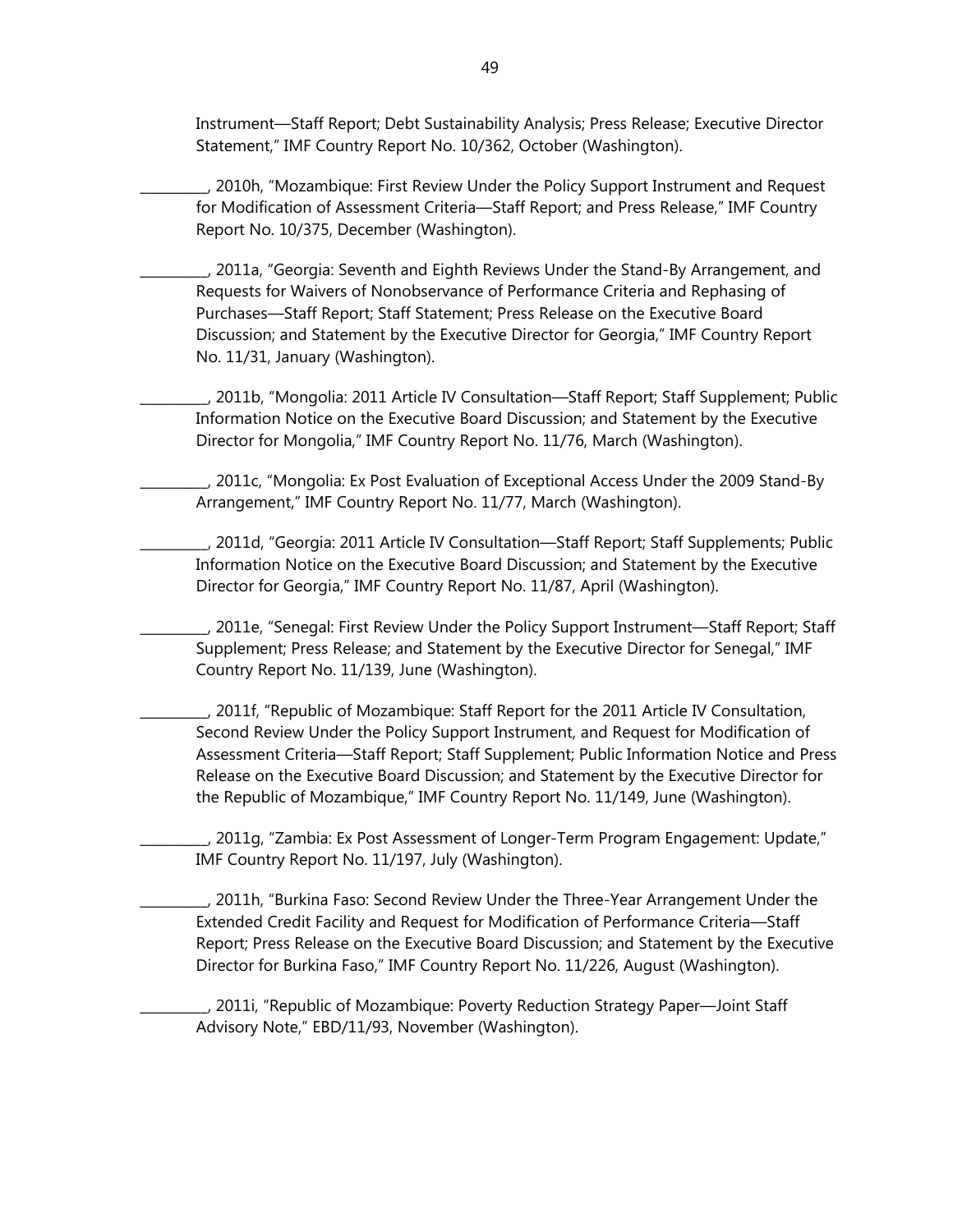\_\_\_\_\_\_\_\_\_\_, 2011j, "Republic of Mozambique: Third Review Under the Policy Support Instrument and Request for Modification of Assessment Criteria—Staff Report; Supplement; and Press Release," IMF Country Report No. 11/350, December (Washington).

\_\_\_\_\_\_\_\_\_\_, 2012a, "Handbook of IMF Facilities for Low-Income Countries," March (Washington).

\_\_\_\_\_\_\_\_\_\_, 2012b, "IMF-ILO-Zambia Conference Calls for Commitment to Growth Strategy for Employment, Decent Work and Development," Press Release No. 12/189, May (Washington).

\_\_\_\_\_\_\_\_\_\_, 2012c, "Republic of Mozambique: Fourth Review Under the Policy Support Instrument and Request for Modification of Assessment Criteria—Staff Report; Debt Sustainability Analysis; Press Release on the Executive Board Discussion; and Statement by the Executive Director for Mozambique," IMF Country Report No. 12/148, June (Washington).

\_\_\_\_\_\_\_\_\_\_, 2012d, "Burkina Faso: Staff Report for the 2011 Article IV Consultation and the Third Review Under the Extended Credit Facility—Staff Report; Staff Supplement; Public Information Notice and Press Release on the Executive Board Discussion; and Statement by the Executive Director for Burkina Faso," IMF Country Report No. 12/158, July (Washington).

\_\_\_\_\_\_\_\_\_\_, 2012e, "Senegal: Third Review Under the Policy Support Instrument and Request for Modification of Assessment Criteria: Staff Report; Informational Annex; Press Release; and Statement by the Executive Director for Senegal," IMF Country Report No. 12/227, August (Washington).

\_\_\_\_\_\_\_\_\_\_, 2012f, "Senegal: Staff Report for the 2012 Article IV Consultation, Fourth Review Under the Policy Support Instrument, and Request for Modification of an Assessment Criterion—Staff Report; Staff Supplements; Public Information Notice and Press Release on the Executive Board Discussion; and Statement by the Executive Director for Senegal," IMF Country Report No. 12/337, December (Washington).

\_\_\_\_\_\_\_\_\_\_, 2013a, "Georgia: First and Second Reviews Under the Stand-By Arrangement and Under the Standby Credit Facility Arrangement, and Request for Waiver of Nonobservance of Performance Criterion—Staff Report; Press Release on the Executive Board Discussion; and Statement by the Executive Director for Georgia," IMF Country Report No. 13/95, April (Washington).

\_\_\_\_\_\_\_\_\_\_, 2013b, "Republic of Mozambique: Staff Report for the 2013 Article IV Consultation, Sixth Review Under the Policy Support Instrument, Request for a Three-Year Policy Support Instrument and Cancellation of Current Policy Support Instrument," IMF Country Report No. 13/200, July (Washington).

\_\_\_\_\_\_\_\_\_\_, 2013c, "Burkina Faso: Ex Post Assessment of Longer-Term Program Engagement—An Update," IMF Country Report No. 13/228, July (Washington).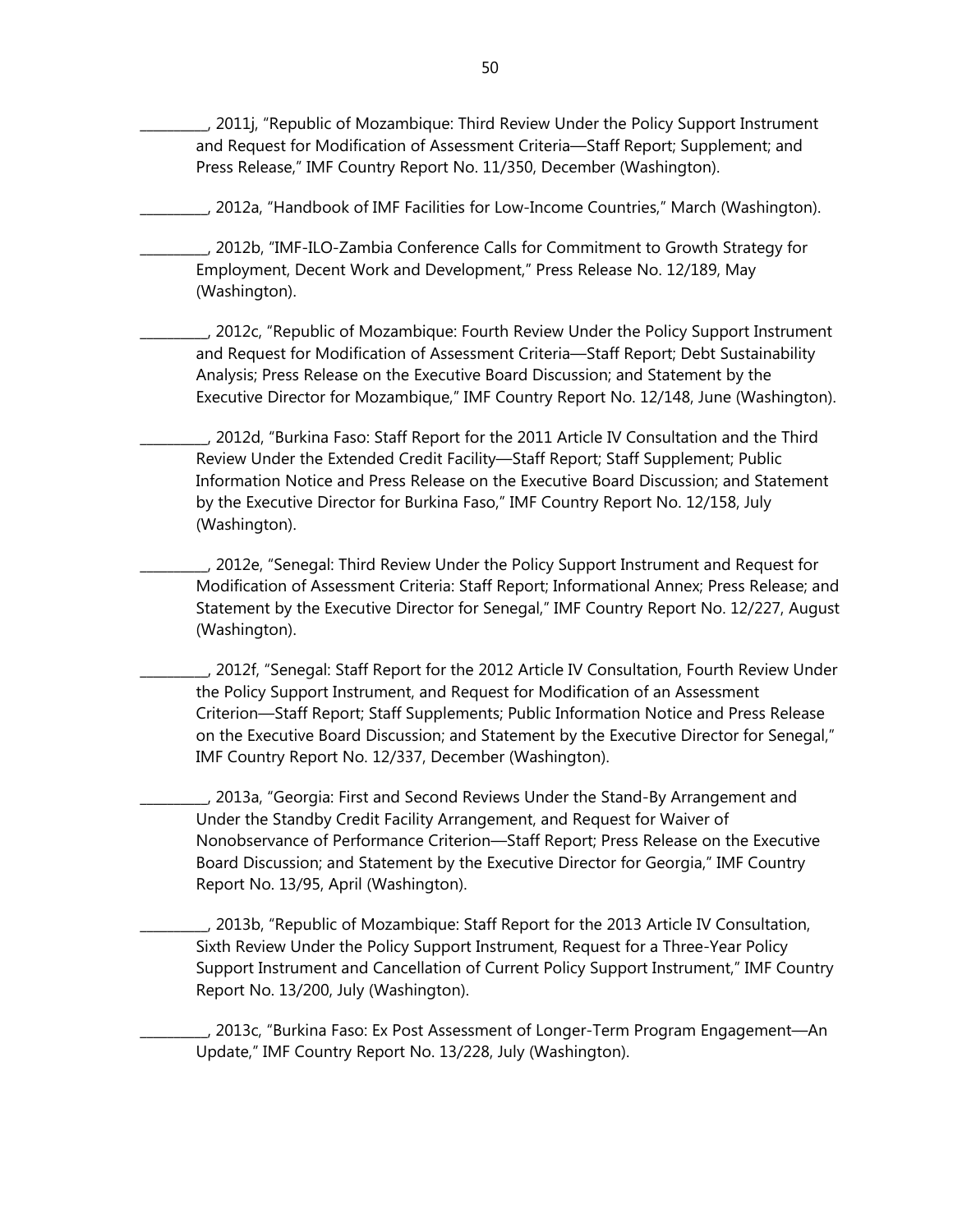\_\_\_\_\_\_\_\_\_\_, 2013d, "Georgia: 2013 Article IV Consultation," IMF Country Report No. 13/264, August (Washington).

\_\_\_\_\_\_\_\_\_\_, 2013e, "IMF Executive Board Concludes the 2013 Article IV Consultation with Georgia," Press Release No. 13/273, July (Washington).

\_\_\_\_\_\_\_\_\_\_, 2014a, "Zambia: 2013 Article IV Consultation," IMF Country Report No. 14/5, January (Washington).

\_\_\_\_\_\_\_\_\_\_, 2014b, "Burkina Faso: Seventh Review Under the Extended Credit Facility Arrangement and Request for a New Three-Year Extended Credit Facility Arrangement," IMF Country Report No. 14/43, February (Washington).

\_\_\_\_\_\_\_\_\_\_, 2014c, "Republic of Mozambique: Second Review Under the Policy Support Instrument and Request for Modification of Assessment Criteria—Staff Report; Debt Sustainability Analysis; Press Release; and Statement by the Executive Director for Republic of Mozambique," IMF Country Report No. 14/148, May (Washington).

\_\_\_\_\_\_\_\_\_\_, 2014d, "Honduras: Staff Report for the 2014 Article IV Consultation," SM/14/134, May (Washington).

\_\_\_\_\_\_\_\_\_\_, 2014e, "Burkina Faso: Staff Report for the 2014 Article IV Consultation, First Review Under the Three-Year Arrangement Under the Extended Credit Facility, and Request for Waiver and Modification of Performance Criteria," IMF Country Report No. 14/215, July (Washington).

\_\_\_\_\_\_\_\_\_\_, 2014f, "Georgia: Request for a Stand-by Arrangement," IMF Country Report No. 14/250, August (Washington).

\_\_\_\_\_\_\_\_\_\_, 2014g, "Revised Operational Guidance to IMF Staff on the 2002 Conditionality Guidelines," IMF Policy Paper, August (Washington).

\_\_\_\_\_\_\_\_\_\_, 2014h, "Honduras: Request for a Stand-by Arrangement and an Arrangement Under the Standby Credit Facility—Staff Report; Press Release," IMF Country Report No. 14/361, December (Washington).

\_\_\_\_\_\_\_\_\_\_, 2015a, "Senegal: 2014 Article IV Consultation and Eighth Review Under the Policy Support Instrument—Staff Report; Press Release; and Statement by the Executive Director for Senegal," IMF Country Report No. 15/2, January (Washington).

\_\_\_\_\_\_\_\_\_\_, 2015b, "Georgia: First Review Under the Stand-By Arrangement and Request for Modification of a Performance Criterion—Staff Report; and Press Release," IMF Country Report No. 15/17, January (Washington).

\_\_\_\_\_\_\_\_\_\_, 2015c, "Statement by IMF Managing Director Christine Lagarde at the Conclusion of a Visit to Senegal," Press Release No. 15/28. January (Washington).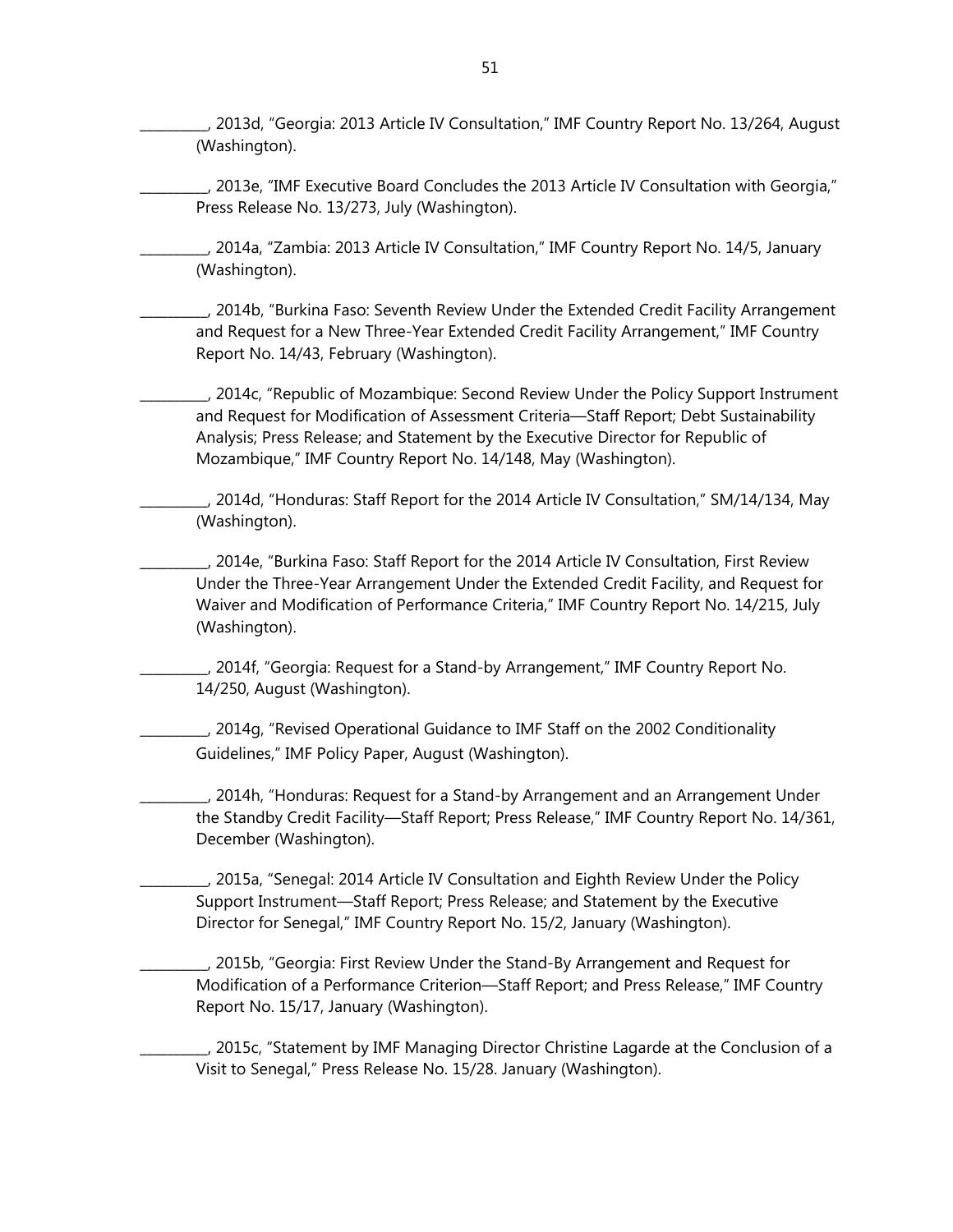\_\_\_\_\_\_\_\_\_\_, 2015d, "Mongolia: 2015 Article IV Consultation—Staff Report; Press Release; and Statement by the Executive Director for Mongolia," IMF Country Report No. 15/109, April (Washington).

\_\_\_\_\_\_\_\_\_\_, 2015e, "Zambia: Staff Report for the 2015 Article IV Consultation," IMF Country Report No. 15/152, June (Washington).

\_\_\_\_\_\_\_\_\_\_, 2015f "Republic of Mozambique: Fourth Review Under the Policy Support Instrument and Request for Modification of Assessment Criteria—Press Release; Staff Report; and Statement by the Executive Director for the Republic of Mozambique," IMF Country Report No. 15/223, August (Washington).

\_\_\_\_\_\_\_\_\_\_, 2015g, "Senegal: Request for a Three-Year Policy Support Instrument-Press Release; Staff Report; and Statement by the Executive Director for Senegal," IMF Country Report No. 15/273, September (Washington).

\_\_\_\_\_\_\_\_\_\_, 2016a, "Senegal: Second Review Under the Policy Support Instrument and Request for Modification of an Assessment Criterion—Press Release; and Staff Report," IMF Country Report No. 16/144 (Washington).

\_\_\_\_\_\_\_\_\_\_, 2016b, "Burkina Faso: Fourth and Fifth Reviews Under the Extended Credit Facility and Request for Modification of Performance Criteria—Press Release; Staff Report; and Statement by the Executive Director for Burkina Faso," IMF Country Report No. 16/173, June (Washington).

\_\_\_\_\_\_\_\_\_\_, 2016c, "Honduras: 2016 Article IV Consultation, Third and Fourth Reviews under the Stand-By Arrangement and the Arrangement under the Standby Credit Facility—Press Release and Staff Report," IMF Country Report No. 16/362, November (Washington).

\_\_\_\_\_\_\_\_\_\_, 2016d, "Burkina Faso: 2016 Article IV Consultation, Sixth Review Under the Extended Credit Facility, and Request for Modification of a Performance Criterion, Extension of the Arrangement and Augmentation of Access—Press Release; Staff Report; and Statement by the Executive Director for Burkina Faso," IMF Country Report No. 16/390, December (Washington).

- Kolerus, Christina, 2013, "Will the Increase in Social Expenditures Contribute to Better Social Outcomes?" in "Georgia: Selected Issues," SM/13/174, June (Washington: International Monetary Fund).
- Robles, Marcos, Marcela Rubio, and Marco Stampini, 2015, "Have Cash Transfers Succeeded in Reaching the Poor in Latin America and the Caribbean?" Policy Brief No. IDB-PB-246 (Washington: Inter-American Development Bank).
- Tesliuc, Cornelia, W. James Smith, and Musonda Rosemary Sunkutu, 2013, "Zambia: Using Social Safety Nets to Accelerate Poverty Reduction and Share Prosperity," Social Protection and Labor Discussion Paper No. 1413, March (Washington).